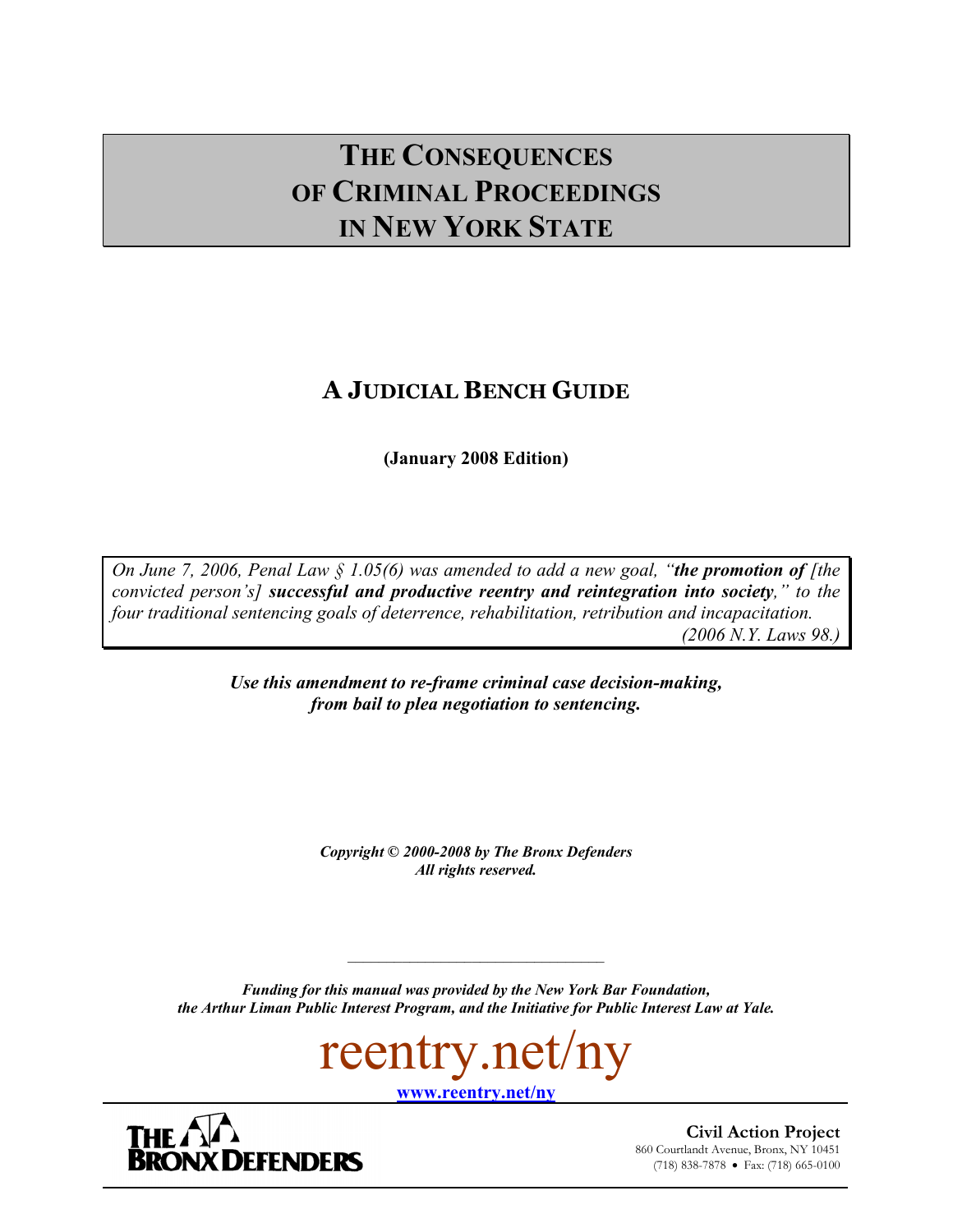# **THE CONSEQUENCES OF CRIMINAL PROCEEDINGS IN NEW YORK STATE**

# **A JUDICIAL BENCH GUIDE**

# **(***January 2008 Edition***)**

# *ACKNOWLEDGEMENTS*

Funding for this manual was provided by the New York Bar Foundation, the Arthur Liman Public Interest Program, and the Initiative for Public Interest Law at Yale.

> The Bronx Defenders extends special thanks to the Legal Action Center for their help and support.

# *DISCLAIMER*

**This Guide was developed in conjunction with an intensive training offered by the Civil Action Project at The Bronx Defenders. It is strongly recommended that this Guide only be used after attending the full training.** 

**Nothing contained in this publication should be considered legal advice. We have attempted to provide information that is current and topical. Because the law changes rapidly, however, we cannot guarantee that this information will always be up-to-date, or correct.** 

\*\* Please contact the Civil Action Project with any questions or if you are interested in scheduling a training. \*\*

> **Civil Action Project The Bronx Defenders** 860 Courtlandt Avenue Bronx, New York 10451 Phone: (718) 838-7878 Fax: (718) 665-0100 **www.bronxdefenders.org**



**www.reentry.net/ny**

**\_\_\_\_\_\_\_\_\_\_\_\_\_\_\_\_\_\_\_\_\_\_\_\_\_\_\_\_\_\_\_\_\_\_\_\_\_\_\_\_\_\_\_\_\_\_\_\_\_\_\_\_\_\_\_\_\_\_\_\_** 

 **©** *Copyright 2000- 2008 by The Bronx Defenders Prepared by McGregor Smyth 860 Courtlandt Avenue Civil Action Project Director Bronx, NY 10451 (718) 838-7878 All rights reserved. mcgregors@bronxdefenders.org*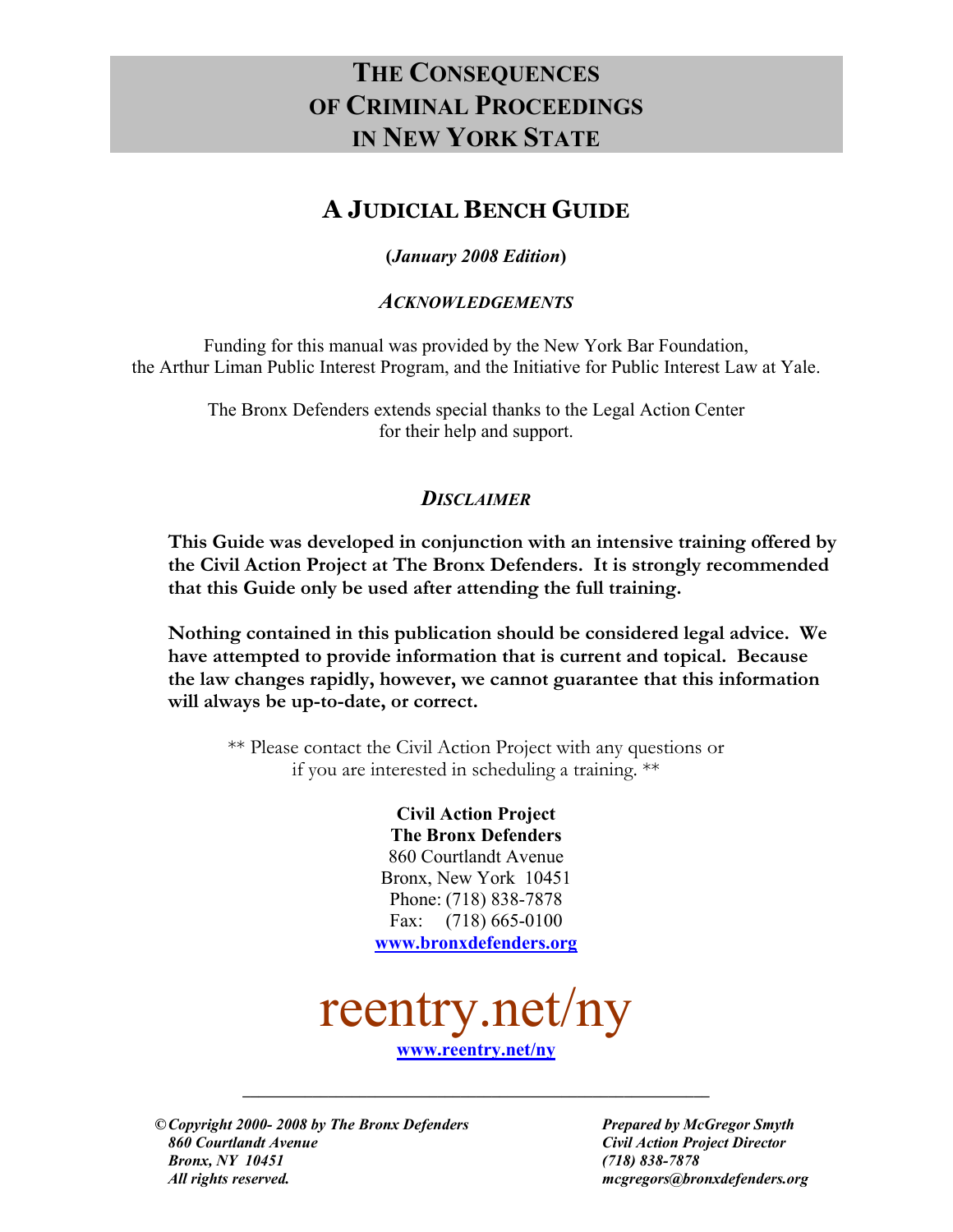# THE CONSEQUENCES OF CRIMINAL PROCEEDINGS IN NEW YORK STATE

# A JUDICIAL BENCH GUIDE

# **TABLE OF CONTENTS**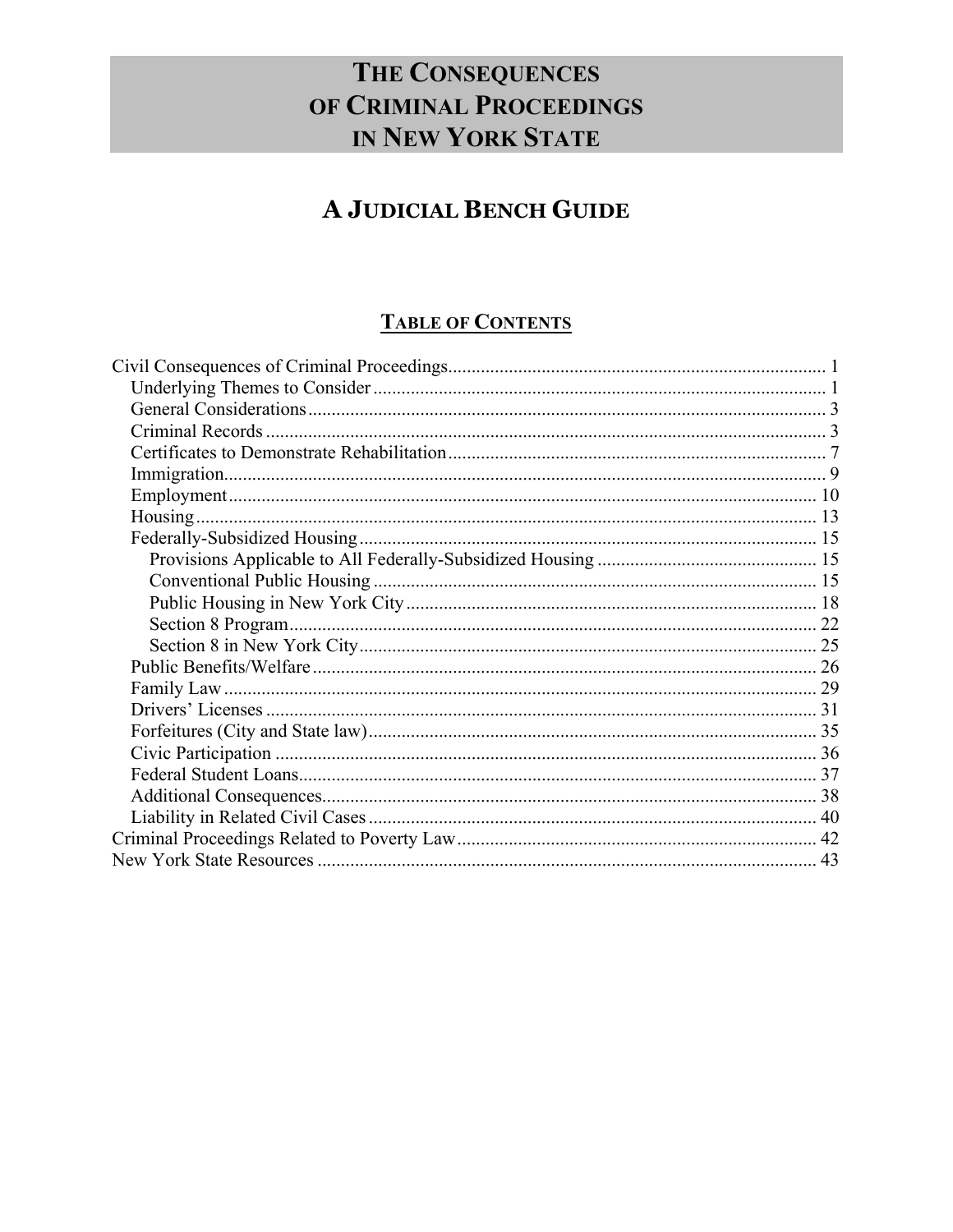# **CIVIL CONSEQUENCES OF CRIMINAL PROCEEDINGS**

*On June 7, 2006, Penal Law § 1.05(6) was amended to add a new goal, "the promotion of [the convicted person's] successful and productive reentry and reintegration into society," to the four traditional sentencing goals of deterrence, rehabilitation, retribution and incapacitation. (2006 N.Y. Laws 98.)* 

#### *Use this amendment to re-frame criminal case decision-making, from bail to plea negotiation to sentencing.*

#### **UNDERLYING THEMES TO CONSIDER**

- 1. **These "collateral" consequences are not collateral in effect.** These "collateral" sanctions simply are not collateral in any meaningful way. Courts have labeled them as such as a way to remove them from the realm of constitutional protections in criminal law, including effective assistance of counsel, voluntariness of pleas, proportionality of punishment, adequacy of notice, and retroactivity of application.<sup>1</sup>
	- a. In reality, these consequences are the predictable, but often hidden, results of criminal proceedings. Most are effectively hidden from practitioners, judges, criminal defendants, and the public, scattered across dozens of section of state statutes, local laws, and state and local agency regulations and policy.
	- b. They are very easy for legislators to tack them on; seemingly cost-free.
	- c. Often these sanctions are much more severe in their impact than the "direct" criminal punishment.<sup>2</sup>
- 2. **These punishments are not limited to felony convictions.** In 2005 in New York State, almost 70% of adult arrests were for misdemeanors or violations, while only 8% were for violent felonies.<sup>3</sup> Over 87% of all convictions were for misdemeanors or violations in 2004.<sup>4</sup> However, some of the most draconian consequences follow from misdemeanors and non-criminal violations:

 $\triangleright$  A plea to disorderly conduct, defined by New York law as a non-criminal offense, makes a person presumptively ineligible for New York City public housing for three years.<sup>5</sup>

 $\overline{a}$ 

<sup>1</sup> *See, e.g.*, Gabriel J. Chin & Richard W. Holmes, Jr., *Effective Assistance of Counsel and the Consequences of Guilty Pleas*, 87 CORNELL L. REV. 697, 700 (2002).

 $2$  "[I]n cases like these, traditional sanctions such as fine or imprisonment are comparatively insignificant. The real work of the conviction is performed by the collateral consequences." Gabriel J. Chin & Richard W. Holmes, Jr., *Effective Assistance of Counsel and the Consequences of Guilty Pleas*, 87 CORNELL L. REV. 697, 700 (2002)

<sup>&</sup>lt;sup>3</sup> New York State Division of Criminal Justice Services, *Adult Arrests, New York State by County and Region -2005*, *at* http://criminaljustice.state.ny.us. Numbers were similar for New York City: more than two-thirds of adult arrests were for misdemeanors and only 9% were for violent felonies. *Id*. 4

<sup>&</sup>lt;sup>4</sup> Source: DCJS.

 $<sup>5</sup>$  The period of ineligibility runs two years from the expiration of any sentence; the standard sentence for a</sup> Disorderly Conduct plea is a one-year conditional discharge. *See* N.Y. Penal Law § 240.20 (defining disorderly conduct); N.Y. Penal Law § 10.00(6) (defining crime as misdemeanor or felony); N.Y. Crim. Proc. Law § 1.20(39) (defining petty offense as violation); New York City Housing Authority Applications Manual, "Standards for Admission: Conviction Factors and End of Ineligibility Periods—Public Housing Program" Ex. F. The Supreme Court's decision in *Dep't of Housing & Urban Dev. v. Rucker*, 535 U.S. 125, 136 (2002), permits public housing authorities to evict entire families for criminal activity even if the tenant did not know of, could not foresee, or could not control the behavior of other occupants or guests. As Michael Barbosa notes, exclusion from low-income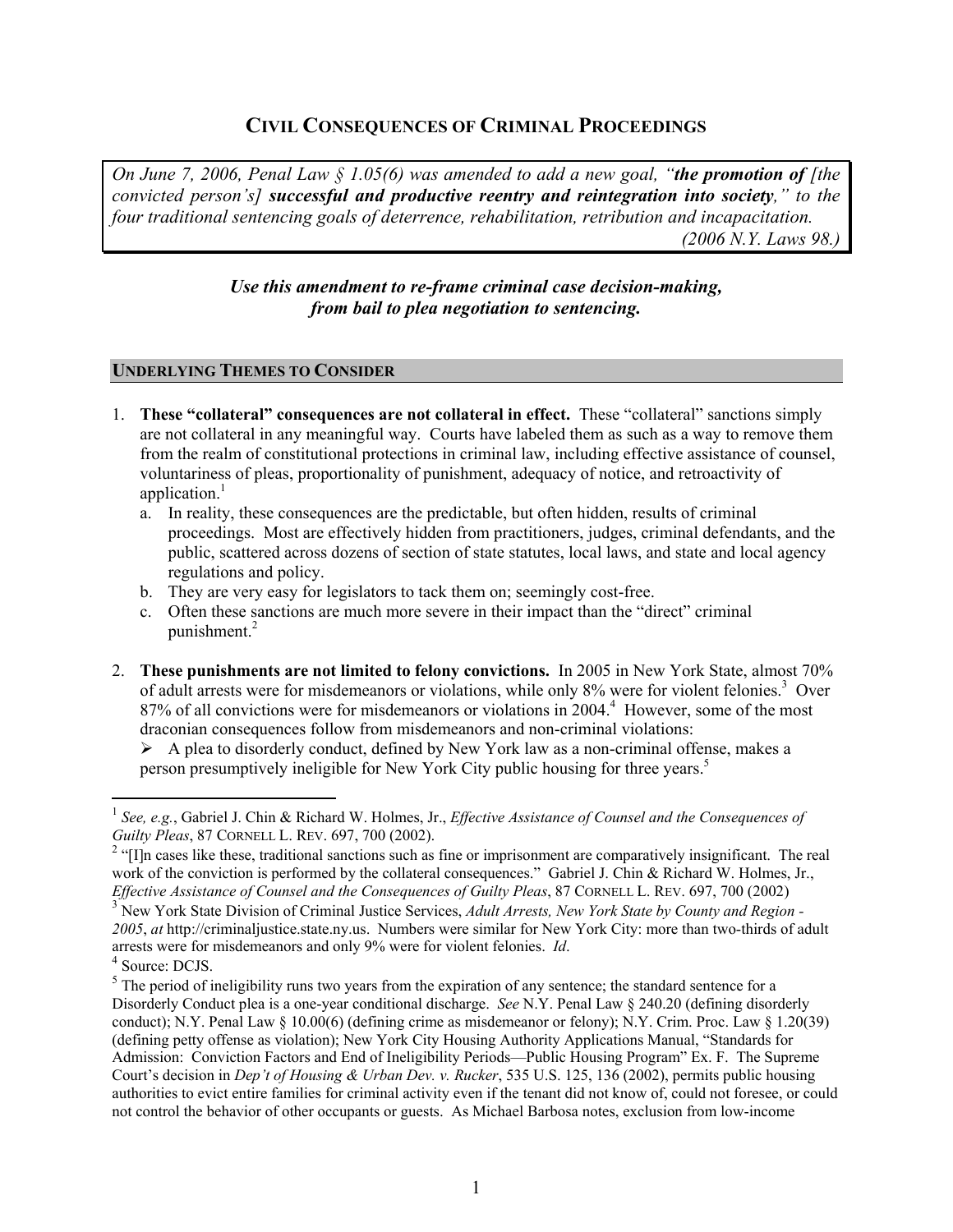- $\triangleright$  Two convictions for turnstile jumping make a lawful permanent resident non-citizen deportable.<sup>6</sup>
- $\triangleright$  A conviction for any crime bars a person from being a barber, boxer, or bingo operator.<sup>7</sup>
- $\triangleright$  Simple possession of a marijuana cigarette cuts off federal student loans for a year.<sup>8</sup>
- 3. **These punishments are not even limited to convictions.** Significant consequences flow simply from arrest. To provide some context, in New York, more than 1 in 3 people arrested are never convicted of any crime or offense,<sup>9</sup> but they still suffer drastic consequences from their arrest.
	- a. Data sharing among government agencies has increased exponentially, and there is widespread availability of criminal history data despite various sealing regimes.
	- b. For example, 80% of large corporations perform background checks on job applicants; 69% of small businesses do. Eight years ago, only 51% of large corporations did.<sup>10</sup>
	- c. Landlords increasingly run background checks as well, and criminal convictions appear more frequently on routine credit histories.
- 4. **There is little practical distinction between "automatic" and "discretionary" consequences**. Most immigration, public housing, and employment decisions technically require the intervening decision of an independent court, agency, or official. But the result is the same.
- 5. **A Perfect Storm.** The steady accumulation of collateral sanctions has combined with the exponential increase in the availability of criminal history data to create a "perfect storm."
	- a. Many commentators have noted that the last twenty years has witnessed an unprecedented accumulation of collateral sanctions that restrict a person's ability to meet even basic needs.<sup>11</sup>
	- b. In addition, technology has provided unparalleled access to an ever-increasing range of criminal history data.
		- i) Hundreds of private, commercial background screening businesses access official data sources and create their own repositories.<sup>12</sup> A recent report by SEARCH found that "several" companies compile and manage criminal history databases with well in excess of 100 million criminal history records."13

housing can be the equivalent to a sentence of homelessness. *See* Michael Barbosa, *Lawyering at the Margins*, 11 AM. U. J. GENDER SOC. POL'Y & L. 135, 139 (2002).

<sup>6</sup> INA § 237(a)(2)(A)(ii), 8 USC § 1227(a)(2)(A)(ii). *See also* Nina Bernstein, *When a Metrocard Led Far Out of* 

*Town*, N.Y. TIMES (October 11, 2004).<br><sup>7</sup> NY GBL § 441; NY Unconsol. Law Ch 7, § 17; NY Exec L §435(2)(c)(1).

<sup>&</sup>lt;sup>8</sup> NY PL § 221.05; 20 U.S.C. § 1091(r)(1). On February 8, 2006, this provision was amended to bar student loan eligibility only when the drug conviction occurred during receipt of student loans. *See* Pub. L. No. 109-171, § 8021, 120 Stat 4 (February 8, 2006).

<sup>&</sup>lt;sup>9</sup> Source: New York State Division of Criminal Justice Services, Computerized Criminal History System (as of 1/26/2006). In 2004, 36.7% of people arrested were never convicted.

<sup>&</sup>lt;sup>10</sup> See Society for Human Resource Management, SHRM Workplace Violence Survey (January 20, 2004); Susan Llewelyn Leach, "Bosses Peek into Job-Seekers' Pasts," CHRISTIAN SCI. MONITOR, Oct. 13, 2004, at 15.

<sup>&</sup>lt;sup>11</sup> *See*, *e.g.*, Marc Mauer, *Introduction: The Collateral Consequences of Imprisonment*, 30 FORDHAM URBAN L.J.

<sup>1494 (2003);</sup> Jeremy Travis, *Invisible Punishment: An Instrument of Social Exclusion*, *in* INVISIBLE PUNISHMENT: THE COLLATERAL CONSEQUENCES OF MASS IMPRISONMENT 16 (Marc Mauer & Meda Chesney-Lind eds., 2002); Bureau of Justice Statistics, Report of the National Task Force on Privacy,Technology and Criminal Justice Information (Aug. 2001).

<sup>12</sup> SEARCH, The National Consortium for Justice Information and Statistics, *Report of the National Task Force on the Commercial Sale of Criminal Justice Record Information* (December 2005).  $^{13}$  Id.  $\,$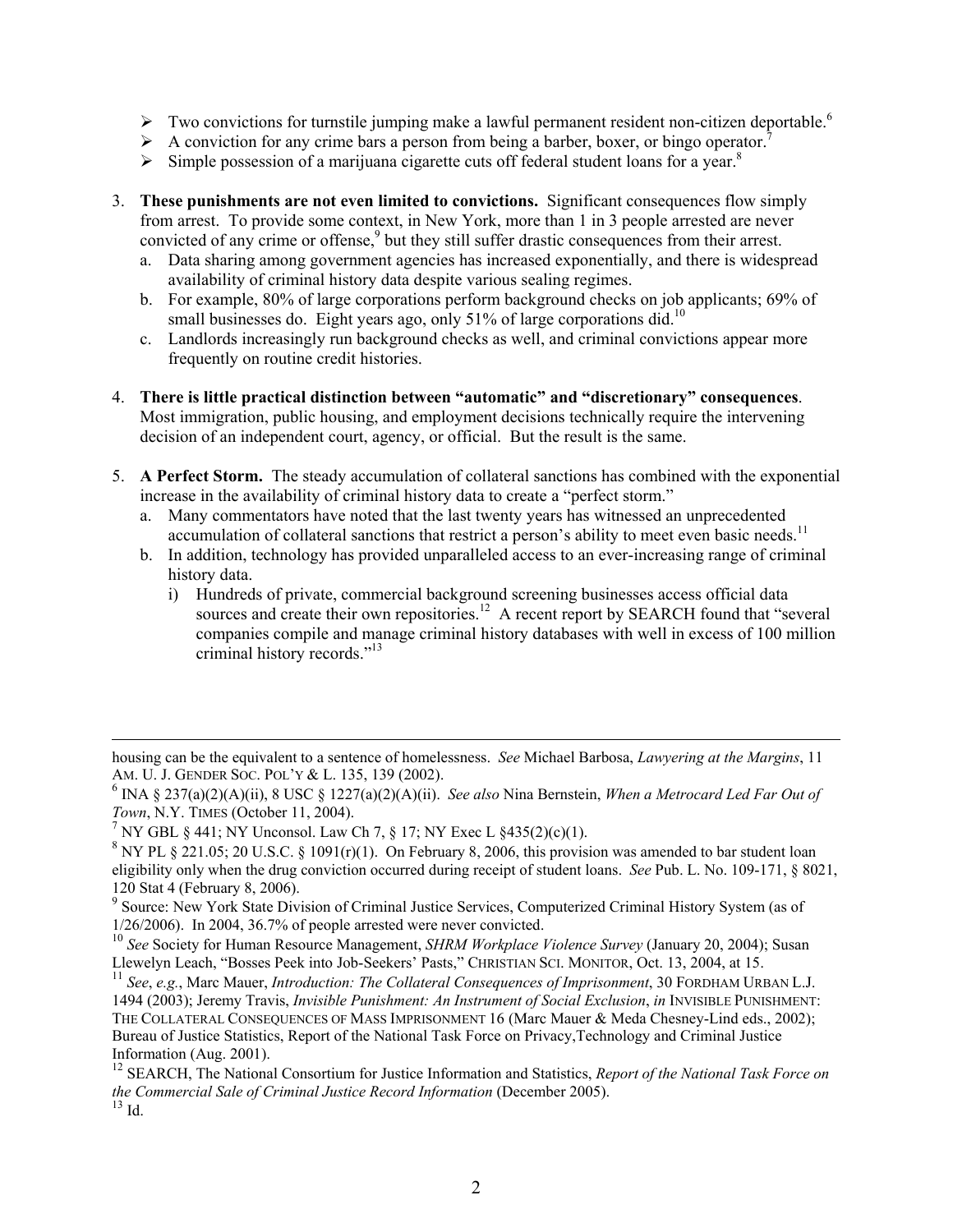- ii) In 2002, for the first time, the FBI performed more fingerprint-based background checks for civil purposes (over 9 million) than for criminal investigations.<sup>14</sup>
- 6. **Breaking the cycle:** These hidden punishments outline the structure that traps low-income clients in recurring encounters with the criminal justice system. These sanctions illustrate that **reentry is a process that begins at arrest**, and each stakeholder in the criminal justice system – prosecutor, judge, defense attorney, and more – has an important role to play.<sup>15</sup>

#### **GENERAL CONSIDERATIONS**

#### 1. **Direct Effects on Criminal Case**

- a. Because these hidden consequences are so serious, they should be included in the calculus of bail, plea, and sentencing decisions.
	- i) **The Penal Law Requires It.** On June 7, 2006, Penal Law § 1.05(6) was amended to add a new goal, "the promotion of [the convicted person's] **successful and productive reentry and reintegration into society**," to the four traditional sentencing goals of deterrence, rehabilitation, retribution and incapacitation. (2006 N.Y. Laws 98.) For more on this change in the law, see http://www.communityalternatives.org/justice\_strategies/ReintJust.html.
- b. Particularly with **misdemeanor** charges, many people would rather avoid these consequences than a short term of imprisonment.
- c. Look beyond the person charged: the collateral damage of being arrested often falls most heavily on family members.
- d. Help the person and other criminal justice stakeholders think about these long-term hidden effects of a plea before accepting it.
- 2. Remember the **differing burdens of proof**.
	- a. The fallout of criminal proceedings occurs in the civil or administrative realm, and without the basic constitutional protections afforded at criminal trials.
	- b. Therefore, acquittals or dismissals do not necessarily mean that the person will suffer no further consequences.

#### **CRIMINAL RECORDS**

#### **1. Background**

 $\overline{a}$ 

- a. Nearly **6 million** adults in New York State more than one in three, by some estimates have a criminal record.<sup>16</sup>
- b. In 2004, there were 519,590 arrests in New York State; 105,429 resulted in some term of incarceration.<sup>17</sup>
	- i) The FBI reports that there were over 14 million arrests in 2004 nationwide.<sup>18</sup>

#### <sup>17</sup> Source: New York State Division of Criminal Justice Services.

<sup>14</sup> There were over 9 million "civil" inquiries in 2004 alone. *See* Maurice Ensellem, *Employment Screening for Criminal Records: Attorney General's Recommendations to Congress* (Comments of the National Employment Law Project to the U.S. Attorney Generl, Office of Legal Policy, August 5, 2005) (available at www.reentry.net). 15 Smyth, *Holistic is Not a Bad Word*, 36 U. Tol. L. Rev. at 501.

<sup>&</sup>lt;sup>16</sup> This number represents an increase of 656,000 people with criminal histories in New York from 2001 to 2003. *See* Bureau of Justice Statistics NCJ 210297, *Survey of State Criminal History Information Systems, 2003*, at 15 (February 2006); U.S. Census Bureau, *Table 1: Annual Estimates of the Population for Counties of New York: April 1, 2000 to July 1, 2005* (finding that population of New York in 2003 was 19,228,031). By December 31, 2003, over 71 million individuals had state criminal histories nationwide.

<sup>&</sup>lt;sup>18</sup> Uniform Crime Reporting Program.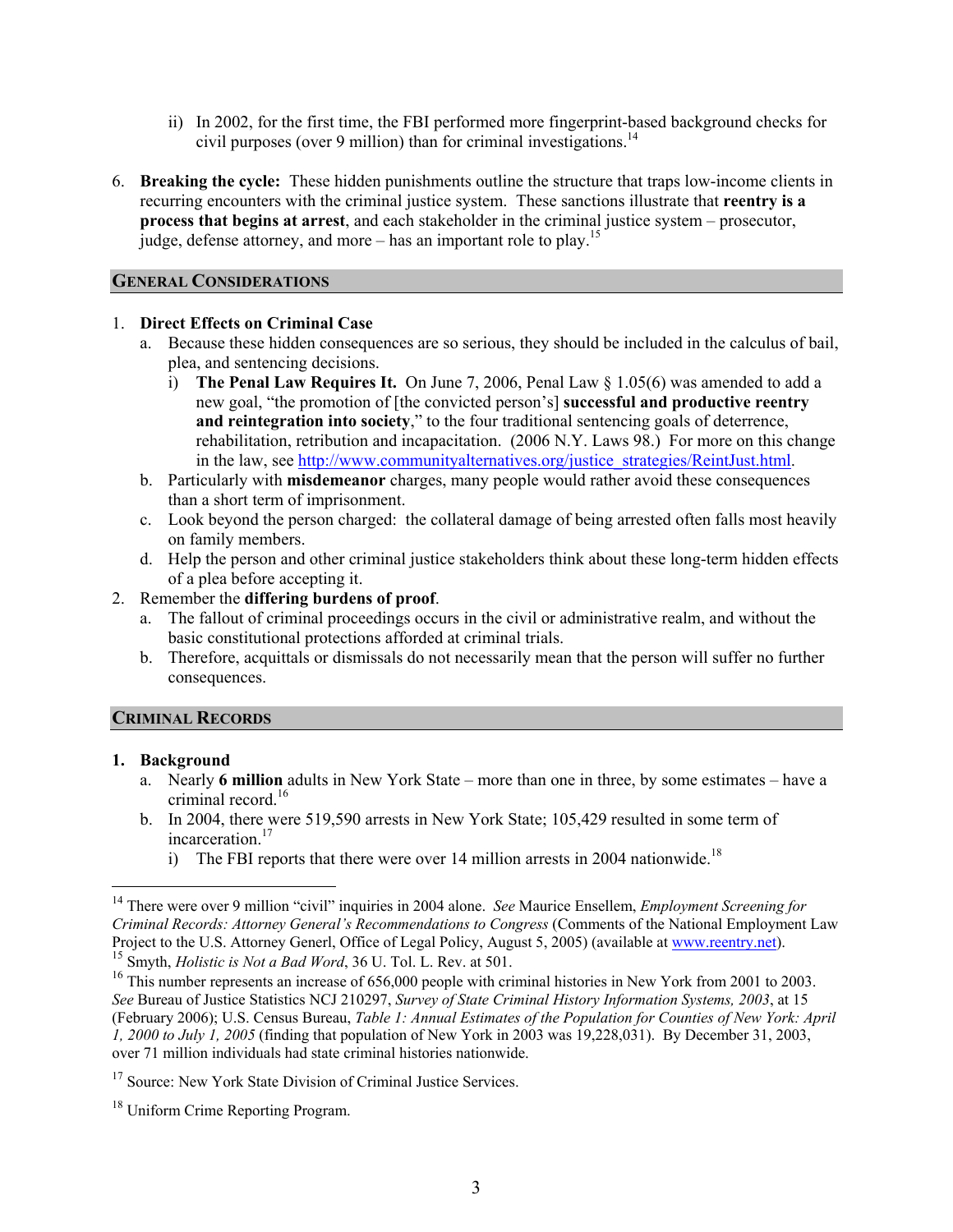c. In 2004, there were 44,768 pleas to Disorderly Conduct in New York City alone.<sup>19</sup>

## **2. Access to Criminal Records**

a. Technology has provided unparalleled access to an ever-increasing range of criminal history data. Data sharing among government agencies has increased exponentially, and there is widespread availability of criminal history data despite various sealing regimes. In New York State, dozens of agencies maintain their own computerized records of arrests and prosecutions, including DCJS, OCA, NY State Police, and local law enforcement.

#### b. **FBI**

- i) Maintains their own criminal history files for federal proceedings and many state proceedings. Generally, will comply with a state's sealing or expungement laws, but no guarantee.
- ii) In 2002, for the first time, the FBI performed more fingerprint-based background checks for civil purposes than for criminal investigations. $^{20}$

# c. **Division of Criminal Justice Services (DCJS)**

- i) Criminal justice rap sheets sent after arrests contain the most information (with the exception of sealed arrests).
- ii) Civil inquiries for employment licensing purposes, for example have less information.

iii) Most are fingerprint-based, but certain agencies are authorized to search by NYSID.

- d. **OCA Criminal History Record Search.** The Office of Court Administration in 2003 began offering a statewide criminal history record search for \$52.
	- i) The search is based on name and date of birth, and anyone can request a search.
	- ii) The OCA record will reveal convictions for violations *and will list the original charges* and frequently will show dispositions that should be sealed under CPL § 160.50. Outright errors are extremely common.
	- iii) Landlords and private employers use this search routinely.
	- iv) *Bench Practice Tip***:** Because of the recent, easy access to OCA criminal histories, judges should *no longer assure defendants that records of violations convictions will be sealed***.**
		- (1) Always warn defendants that employers and others can easily discover the original charges underlying a sealed violation conviction because the court records remain public.

# e. **OCA – WEBCRIMS**

- i) Gives detailed information on all pending cases in all criminal courts in New York City and Nassau and Suffolk Counties, the County Courts in the Ninth Judicial District (which includes Westchester, Rockland, Orange, Putnam and Dutchess Counties), the County Court in Erie County, and the Buffalo City Court.
- ii) Also displays universal summons case information for New York City.

#### f. **Local Law Enforcement**

- i) NYPD maintains its own criminal histories of all NYC arrests (electronic arrest paperwork).
- ii) A person can request a fingerprint-based Good Conduct Certificate for NYC arrests.

#### g. **Credit Reports**

- i) Records of criminal convictions can remain on the report indefinitely. Frequently inaccurate or incomplete, and can include violations.
- ii) Credit and consumer agencies maintain criminal history information under the federal and state Fair Credit Reporting Act.

#### h. **Private Databases**

 $\overline{a}$ 

i) Hundreds of private, commercial background screening businesses access these data sources and create their own repositories.<sup>21</sup>

<sup>&</sup>lt;sup>19</sup> Source: New York State Division of Criminal Justice Services.

<sup>20</sup> There were over 9 million "civil" inquiries in 2004 alone. *See* Maurice Ensellem, *Employment Screening for Criminal Records: Attorney General's Recommendations to Congress* (Comments of the National Employment Law Project to the U.S. Attorney Generl, Office of Legal Policy, August 5, 2005) (available at www.reentry.net).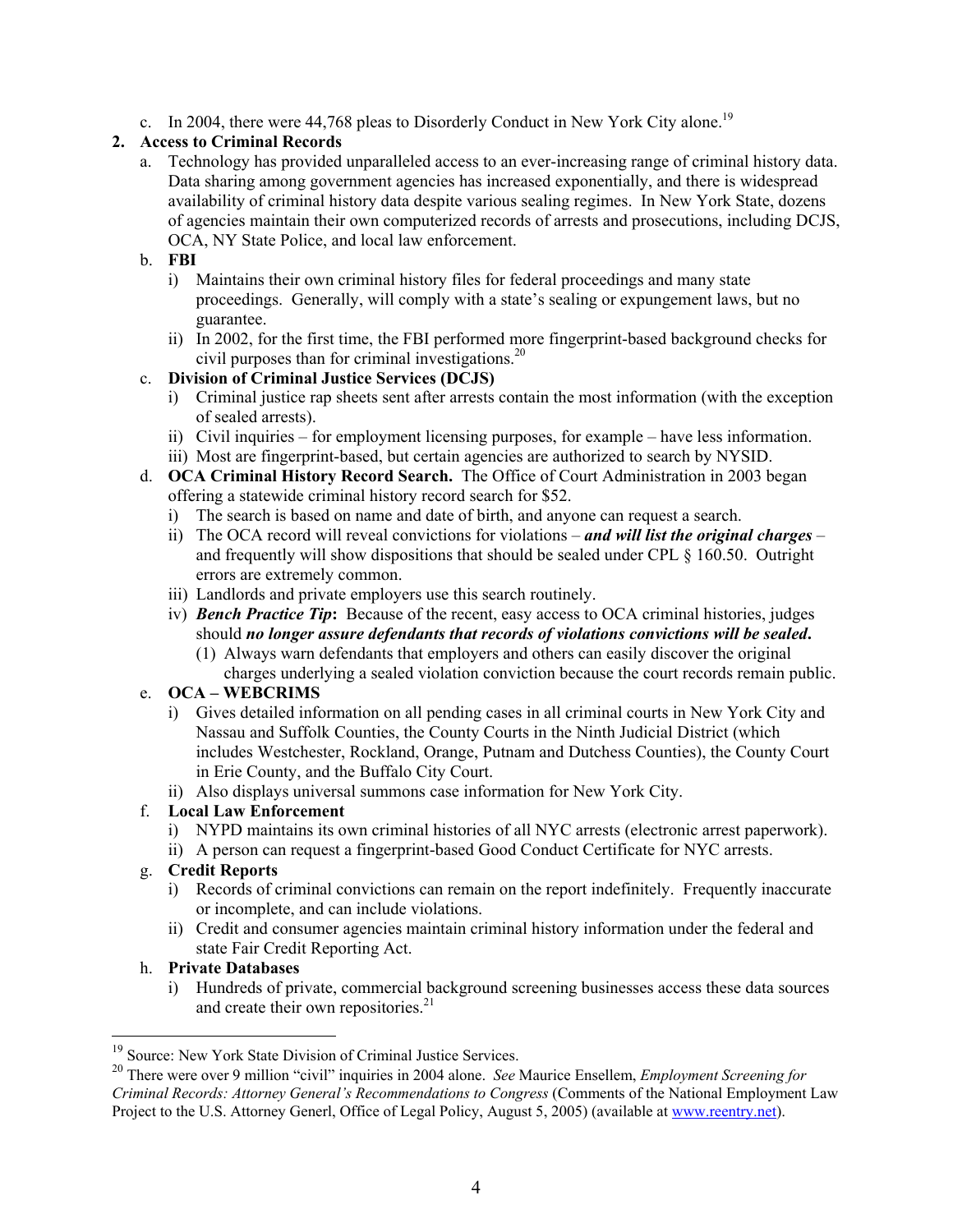ii) A recent report by SEARCH found that "several companies compile and manage criminal history databases with well in excess of 100 million criminal history records."  $^{22}$  The market for these services is tremendous.

#### **3. Errors in Criminal Records**

- a. The problems arising from increased availability of criminal history data are only compounded by serious questions about reliability.
- b. **DCJS** 
	- i) The most recent study in New York found that 87% of DCJS rap sheets, the official state repository, contained some kind of error.<sup>23</sup>
- c. **FBI**
	- i) A recent report conducted for the National Association of Professional Background Screeners found a litany of serious problems with FBI reports, including failure to report dispositions of arrests, lack of timeliness in reporting dispositions, and ineffective linking of the proper individual and case.
	- ii) Perhaps the most damning finding was that of 174 million arrests on file, only 45% have dispositions.<sup>24</sup>

#### d. **Private Databases**

- i) Significant problems include criminal identity theft leading to improperly attributed convictions;<sup>25</sup> false positives and mismatches based on non-biometric background checks;<sup>26</sup> and negligence by commercial vendors.<sup>27</sup>
- **4. Reviewing the Rap Sheet:** Review the rap sheet to make sure that it is accurate, and to ensure that all relevant records have been sealed properly.
	- a. You will receive a copy of the rap sheet from the Division of Criminal Justice Services (DCJS) in the court file. CPL § 160.40.
	- b. Review it for errors ASAP.
		- i) *Warning***:** The most recent study in New York found that **87%** of DCJS rap sheets contained some kind of error.<sup>28</sup>
		- ii) Errors on the rap sheet affect bail, plea negotiations, and sentencing.
	- c. *Common errors*
		- i) Arrests without dispositions;
		- ii) Unsealed arrests or convictions;
		- iii) Open bench warrants.
- **5. Sealing Records for People Charged as Adults** (CPL §§ 160.50, 160.55, & 720.35)
	- a. New York State does not delete or expunge records it only seals them.
		- i) Sealing is automatic for all relevant dispositions after 11/1/91.

 <sup>21</sup> SEARCH, The National Consortium for Justice Information and Statistics, *Report of the National Task Force on the Commercial Sale of Criminal Justice Record Information* (December 2005).

<sup>&</sup>lt;sup>23</sup> Legal Action Center, *Study of Rap Sheet Accuracy and Recommendations to Improve Criminal Justice Recordkeeping* (1995).

<sup>&</sup>lt;sup>24</sup> Craig N. Winston, *The National Crime Information Center: A Review and Evaluation* (August 3, 2005) (available at www.reentry.net).

<sup>25</sup> Sharon Dietrich, *Expanded Use of Criminal Records and Its Impact on Reentry*, Presented to the American Bar Association Commission on Effective Criminal Sanctions (March 3, 2006) at 8 (available at www.reentry.net). <sup>26</sup> *Id*. at 9-10.

<sup>27</sup> *Id*. at 11.

<sup>28</sup> Legal Action Center, *Study of Rap Sheet Accuracy and Recommendations to Improve Criminal Justice Recordkeeping* (1995).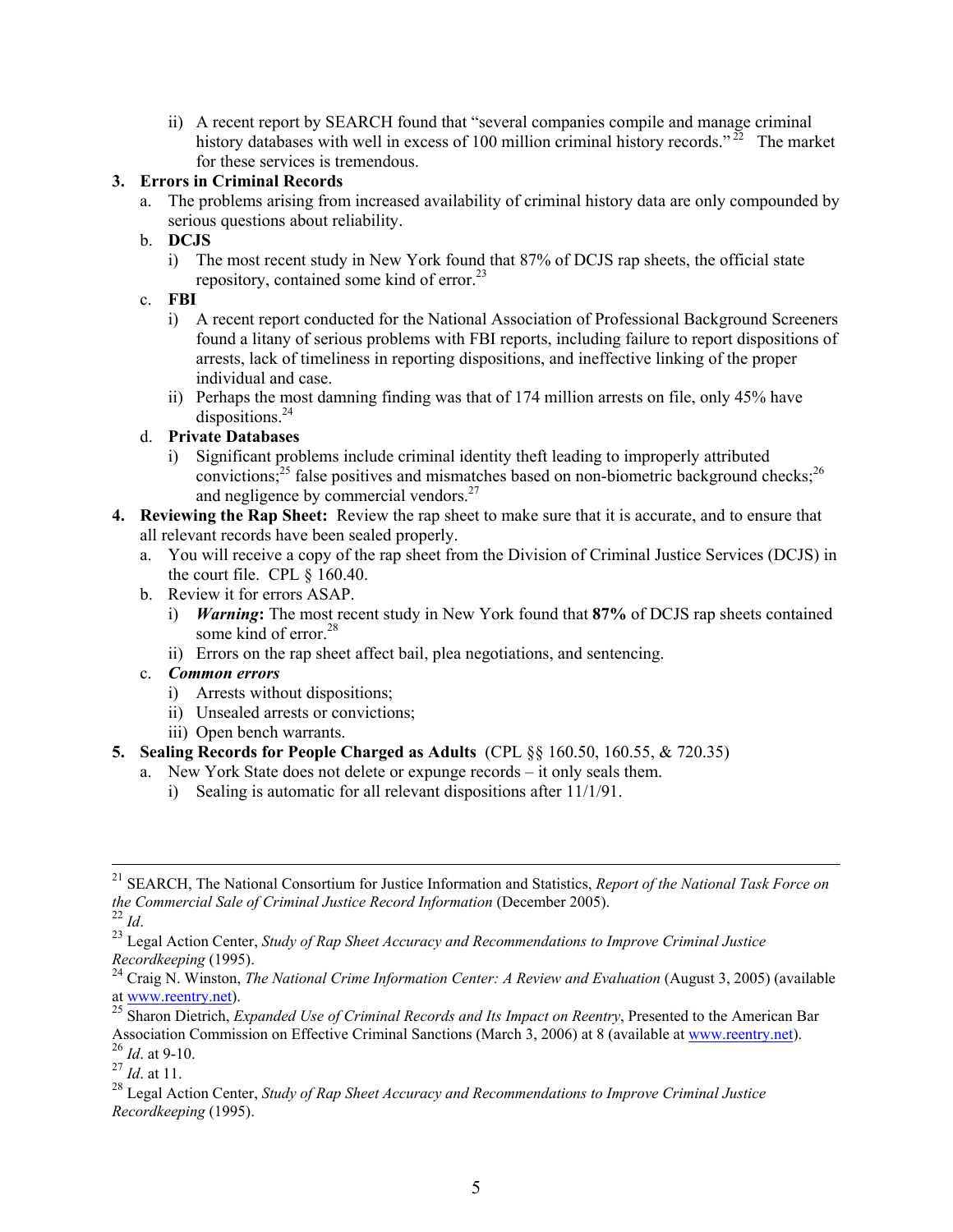- ii) For pre-1991 convictions, the convicted person must get a sealing order from the sentencing court (but the sealing remains a matter of right). The procedure varies, so contact the clerk of court of the sentencing court for instructions.
- b. **Misdemeanor and felony convictions**: can **never** be sealed.
	- i) They remain on a person's criminal record for life.
	- ii) Address these convictions with certificates to demonstrate rehabilitation (see next section).
- c. **Favorable Dispositions:** CPL § 160.50 seals arrests that resulted in a disposition favorable to the defendant (*e.g.*, acquittal, dismissal, decline prosecution, ACD).
	- i) **Legal Nullity:** Under CPL § 160.60, "[u]pon the termination of a criminal action or proceeding against a person in favor of such person, as defined in subdivision two of section 160.50 of this chapter, the arrest and prosecution shall be deemed a nullity and the accused shall be restored, in contemplation of law, to the status he occupied before the arrest and prosecution. The arrest or prosecution shall not operate as a disqualification of any person so accused to pursue or engage in any lawful activity, occupation, profession, or calling. Except where specifically required or permitted by statute or upon specific authorization of a superior court, no such person shall be required to divulge information pertaining to the arrest or prosecution." (Emphasis added.)
	- ii) (See Employment section on Rights & Protections below.)
- d. **Violations:** CPL § 160.55 seals arrests that led to a conviction for non-criminal offenses (violations), EXCEPT convictions for DWI and prostitution (loitering).
	- i) *Warning***:** Private criminal records searches will reveal convictions for violations because court records are NOT sealed under CPL § 160.55 and the Office of Court Administration sells this information to private companies.
- e. **Marijuana Violations:** CPL § 160.50(3)(k) seals arrests that led to a **marijuana violation** under P.L. § 221.05 (after 3-year waiting period).
- f. **Youthful Offender Adjudications** (CPL § 720.35)
	- i) YO Adjudications are confidential, but do appear on DCJS rap sheets issued for criminal justice purposes.
	- ii) All official records and papers relating to the case are confidential and may not be made available to any person or public or private agency.

# g. *Bench Practice Tip* **– Limitation on Use of Sealed Records**

- i) No unsealing or use in criminal sentencing (or bail). *Katherine B. v. Cataldo*, 5 N.Y.3d 196 (2005).
- ii) No unsealing or use in employment disciplinary proceedings. *Matter of Joseph M. v. New York City Board of Education*, 82 N.Y.2d 128, 134 (1993); *In the Matter of Scott D.*, 13 A.D.3d 622 (2d Dept. 2004); *Application of Police Commissioner of the City of New York*, 131 Misc. 2d 695 (Sup. Ct. N.Y. Co. 1986).
- iii) No unsealing or use in eviction proceedings. *People v. Manauri R.*, NYLJ 21, col. 1 (Sup. Ct. Bronx Co. Oct. 22, 2004); *People v. Canales*, 174 Misc. 2d 387 (Sup. Ct. Bronx 1997).
- iv) No unsealing or use in property forfeiture proceedings. *Property Clerk v. Bonilla*, NYLJ 20, col. 1 (Sup. Ct. New York Co. Nov. 25, 2002).

# 6. **Juvenile Records**

- a. Juvenile Delinquency Favorable Termination
	- i) Sealed automatically (Fam. Ct. Act § 375.1)
- b. Family Court Finding Sealed by Motion
	- i) FCA § 375.2 permits sealing of records when there is an actual finding of delinquency that is less than a designated felony. Sealing is not automatic, the respondent must file a formal motion with the court, and the motion cannot be made until the respondent's sixteenth birthday. Records sealed pursuant to 375.2 are available if there is a subsequent adult conviction.
- c. Family Court Expungement (Fam. Ct. Act § 375.3)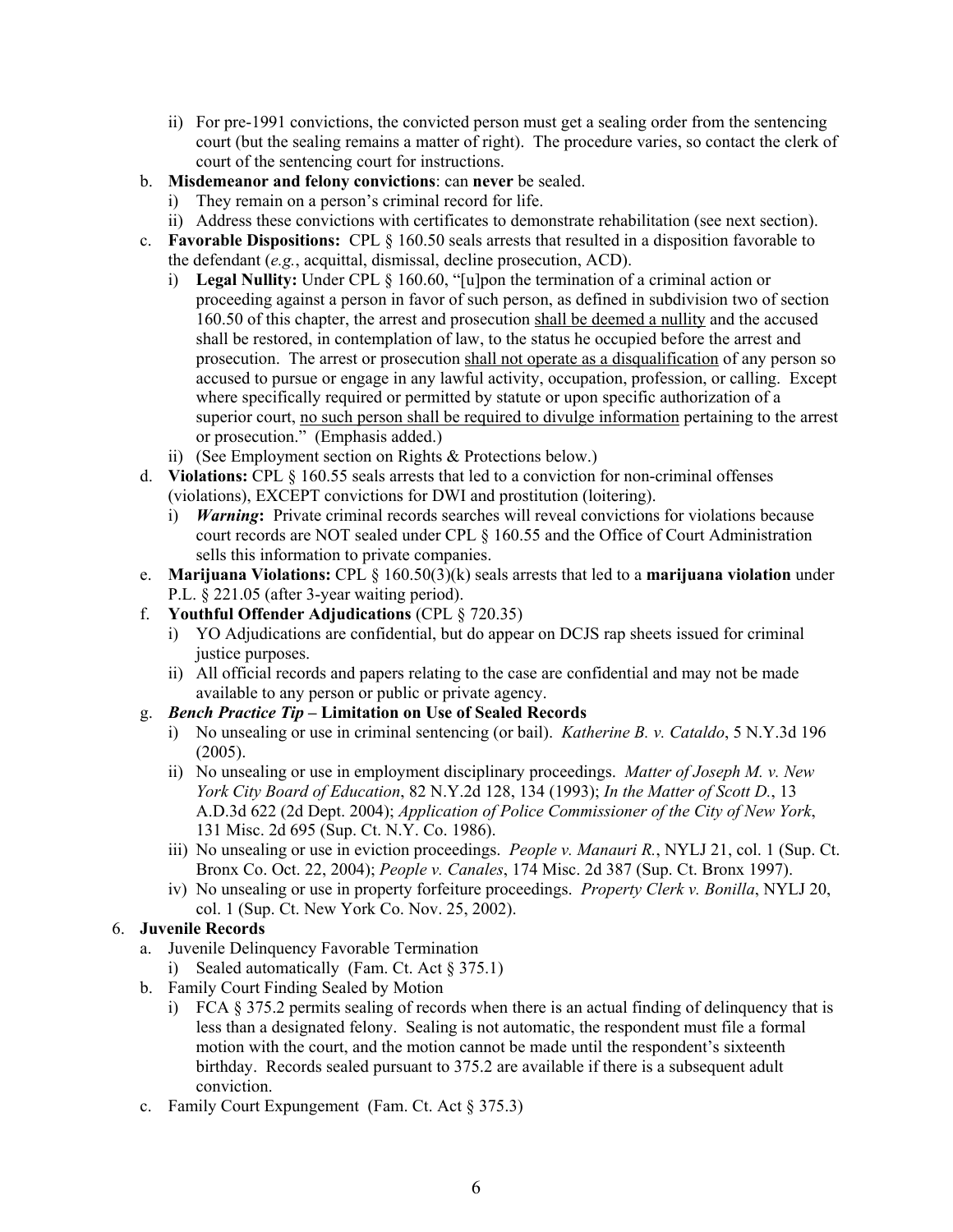- d. Privacy of Family Court Records (Fam. Ct. Act § 166)
- e. Restricted Use of Family Court Records (Fam. Ct. Act § 381.2)

#### **CERTIFICATES TO DEMONSTRATE REHABILITATION**

#### **1. General**

- a. These certificates are critical tools for avoiding the fallout of convictions.
- b. They can remove statutory bars imposed because of convictions, and provide a rebuttable "presumption of rehabilitation."
	- i) While they generally will **not avoid deportability or inadmissibility** for non-citizens, they **may** have a positive effect on some forms of discretionary relief.
- c. They appear on a person's rap sheet beside relevant convictions.
- **2. Certificate of Relief from Disabilities (CRD)** (Corr. L. §§ 701-703)
	- a. *Eligible Persons*: Granted to persons with only one felony and/or any number of misdemeanor convictions (you must get a certificate for each conviction). Includes out-of-state and federal convictions.
	- b. *Effect*: Relieves most automatic forfeitures and disabilities, including felony disenfranchisement, that are automatically imposed by law as a result of the conviction.
		- i) It can be limited to particular disabilities, or specifically except certain disabilities, such as those against firearms possession.
		- ii) The court or Board of Parole may at any time issue a new CRD to enlarge the relief granted.
	- c. *Considerations*: The issuing court or Board of Parole must determine that the relief to be granted by the CRD is consistent with (1) the rehabilitation of the person, and (2) the public interest.

#### d. **Issuance by Court of Sentencing** (Corr. L. § 702)

- i) *Eligible Convictions*
	- (1) All misdemeanors and violations;
	- (2) Single felony that did not result in incarceration in a state correctional facility (*e.g.*, sentence was probation, conditional discharge, or suspended sentence).
- ii) *Procedure*
	- (1) *At Sentencing*
		- (a) Court can grant a CRD at sentencing;
		- (b) CRD here can grant relief from forfeitures as well as disabilities.
		- (c) Section 200.9 of the Uniform Rules for NYS Trial Courts **requires** that courts **either** grant a CRD at sentencing **or** advise the defendant of his or her eligibility to apply later. 22 NYCRR § 200.9.
	- (2) *Any Time After Sentencing*
		- (a) Person must make a verified application to the court. Usually, the local probation department investigates.
			- (i) Check with the Clerk of the court of sentencing for the local application procedures.
		- (b) CRD here can only grant relief from disabilities, not forfeitures.
- iii) *Temporary Certificates*: If the court has imposed a revocable sentence (probation or Conditional Discharge), the CRD will be temporary until the court's authority to revoke the sentence has expired.
	- (1) The court *may* revoke the temporary certificate for violations of conditions of the sentence, and *must* revoke it if the defendant is remanded to a *state* correctional institution.
	- (2) If the certificate is not revoked, it becomes permanent at the expiration of the probation or CD.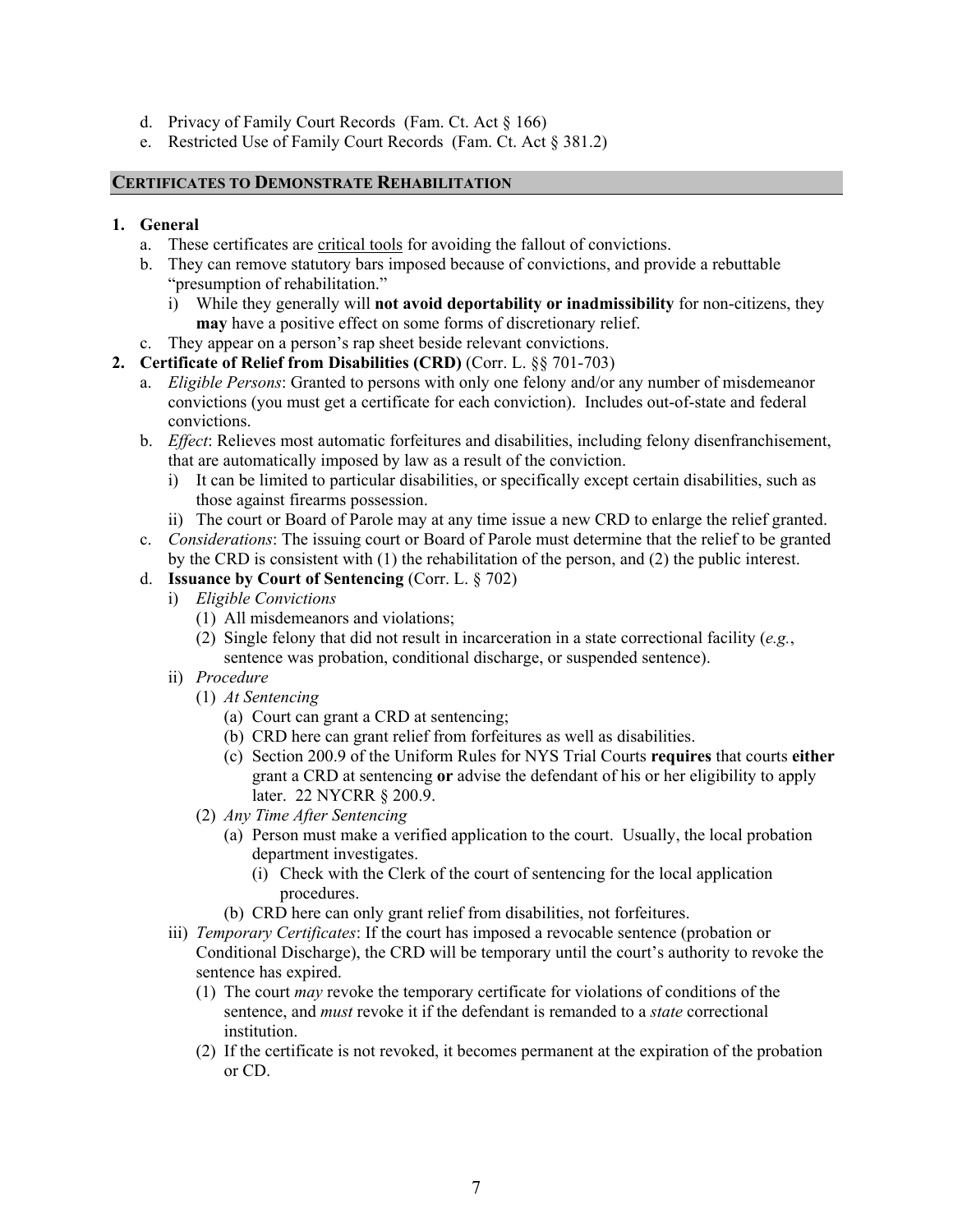- iv) *Bench Practice Tip***:** Judges should always consider granting a CRD at the time of sentencing for any eligible offense, *especially* for violations such as Disorderly Conduct and Harassment.
	- (1) **Court Rules Require It.** Section 200.9 of the Uniform Rules for NYS Trial Courts requires that courts either grant a CRD at sentencing or advise the defendant of his or her eligibility to apply later. 22 NYCRR § 200.9.
	- (2) **The Penal Law Requires It.** On June 7, 2006, Penal Law § 1.05(6) was amended to add a new goal, "the promotion of [the convicted person's] **successful and productive reentry and reintegration into society**," to the four traditional sentencing goals of deterrence, rehabilitation, retribution and incapacitation. (2006 N.Y. Laws 98.) For more on this change in the law, see http://www.communityalternatives.org/justice\_strategies/ReintJust.html.
	- (3) Judges can issue a CRD at sentencing without investigation.
	- (4) Be particularly aware of hidden sanctions that are grossly disproportionate to the offense, such as the 2-year ineligibility for New York City Public Housing after a conviction for a violation.
	- (5) *Myth***:** Some judges believe that they cannot issue CRDs for violations.
		- (a) In fact, CRDs are often **most** useful for violations convictions, and Corr. L. § 701(1) explicitly authorizes issuance of CRDs for any crime or "offense."
	- (6) *Myth***:** Some judges and prosecutors oppose CRDs because they think criminal records will be sealed as a result.
		- (a) In fact, CRDs have nothing to do with sealing, and they do not restrict access in any way to the records of criminal convictions.
	- (7) At the **very least**, the sentencing court should consider granting a CRD relieving Housing, Employment, and Voting disabilities.
- e. **Issuance by Board of Parole** (Corr. L. § 702)
	- i) *Eligible Persons* (only one felony conviction permitted)
		- (1) Persons who have been incarcerated in a state correctional facility, and have been released;
		- (2) Persons who reside in NY with convictions from any other jurisdiction (including federal).
		- (3) *Warning***:** out-of-state residents who want a NY employment license but have federal or out-of-state convictions may not be eligible!
	- ii) *Procedure*:
		- (1) Request an application from:

New York State Division of Parole

Certificate Review Unit 97 Central Avenue

Albany, NY 12206

(518) 485-8953

- (2) Applicant will be investigated by the Parole Board. The process usually takes several months.
- (3) The CRD can be issued at the time of release from the NYS institution or any time thereafter.
- iii) *Temporary Certificates*: If issued while person is still on parole or supervised release, the CRD is temporary until discharge and can be revoked by the Board for violation of the conditions of parole or release.
- f. *Practice Tip***:** If person is still on probation or parole, or has not finished her sentence, talk to her probation/parole officer. They can start the application process and have a temporary certificate issued.
- g. **Limitations**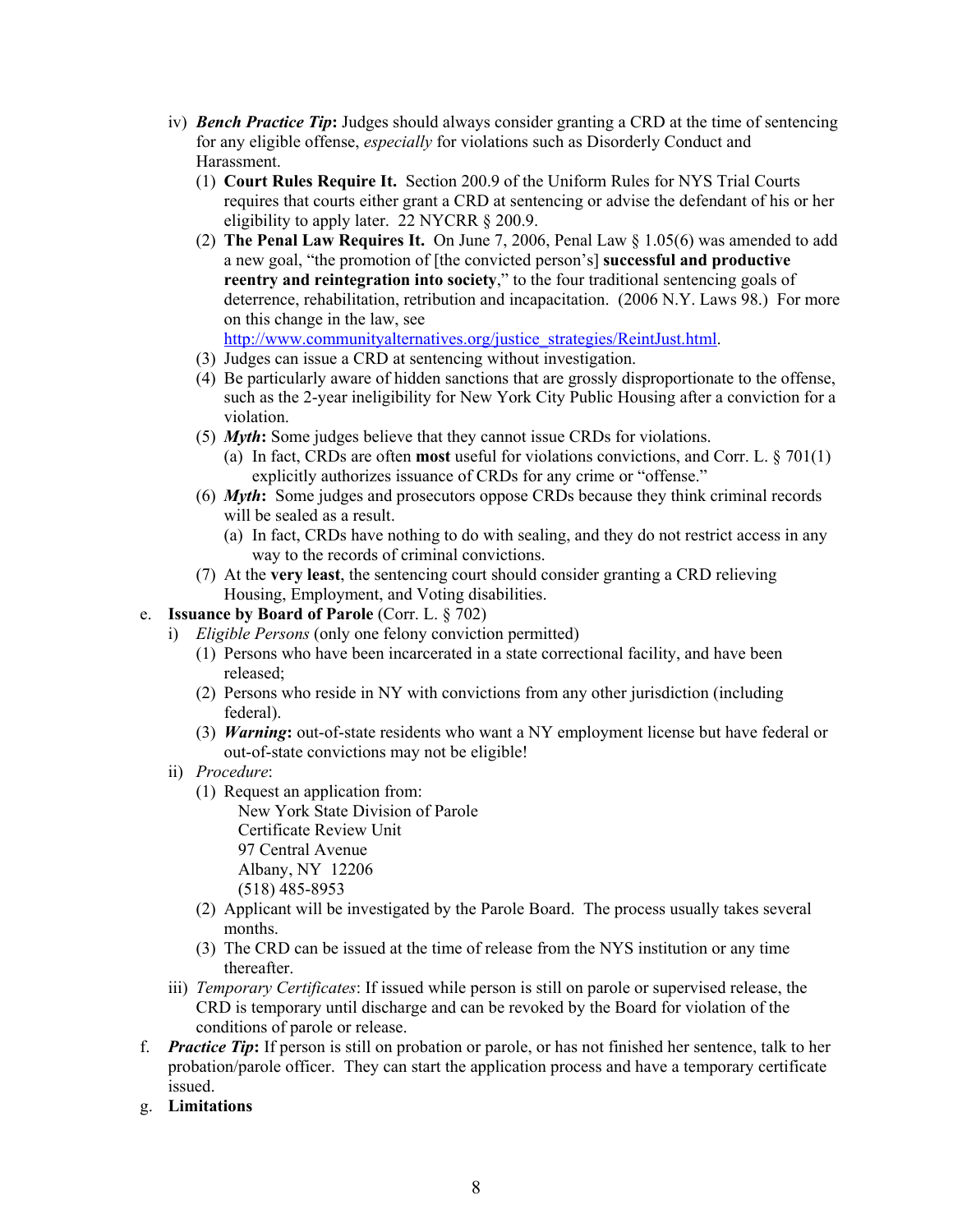- i) Generally, does not affect driver's license suspensions (see below)
- ii) Does not lift the felony bar to holding public office. Corr. L. § 701(1). (Must obtain Certificate of Good Conduct) (see below).
- iii) Does not trump discretionary considerations in employment and licensing ("good moral character," etc.).
- h. **Forms**
	- i) CRD Application (Form DP-52): http://www.courts.state.ny.us/6jd/forms/dmv/dp-52.pdf
	- ii) CRD (Form DP-53): http://www.courts.state.ny.us/6jd/forms/dmv/dp-53.pdf (1) This is the actual CRD that a judge can sign at sentencing.
- **3. Certificate of Good Conduct** (Corr. L. §§ 703-a & 703-b)
	- a. *Eligible Persons*
		- i) Any person "previously convicted of a crime in this state." Corr. L. § 703-b(1).
		- ii) Any person "previously convicted of a crime in any other jurisdiction." Corr. L. § 703-(b)(2).
		- iii) Therefore, this Certificate can be granted for any "crime," but not for non-criminal offenses such as violations.
	- b. *Effect*: The CGC has the same effect as the CRD, except that it is the only certificate that lifts felony or misdemeanor bars to "public offices."
		- i) If person is applying for a "public office" (see below), she can apply for this certificate even if she has only one felony conviction or only misdemeanor convictions.
	- c. *Waiting period* (based on most serious conviction): Must wait an amount of time after last conviction, payment of fine, or release from prison or parole, whichever is later
		- i) A & B felonies, 5 years from completion of sentence;
		- ii) C, D, E, 3 years.
		- iii) Misdemeanors only, 1 year
	- d. *Process*: Apply to the same NYS Division of Parole office listed above.
		- i) Process takes at least 6 months, but may be faster if the applicant or his attorney attaches a letter explaining need for expediting (*e.g.*, when a job or occupational license is at stake).
		- ii) In 2006, Parole issued approximately 250 Certificates of Good Conduct.
		- iii) *Practice Tip***:** As a matter of policy, Parole issues all Certificates with two explicit exemptions from relief: (a) firearms, and (b) holding public office.
			- (1) Therefore, a person must specifically ask for relief from these disqualifications in her Certificate application.

#### **IMMIGRATION**

- 1. *Practice Tip***:** USE THE HOTLINE: The NYSDA Immigrant Defense Project runs a hotline for criminal defense attorneys and immigrant clients and families on Tuesdays and Thursdays from 1:30 p.m. to 4:30 p.m. at 718-858-9658 ext. 201, or write to the Project at 25 Chapel Street, Suite 703, Brooklyn, NY 11201.
- 2. *Practice Tip***:** EVERYONE should get a copy of the NYSDA manual: *Representing Noncitizen Criminal Defendants in New York State*.
	- a. Other resources: NYSDA Immigrant Defense Project website: www.immigrantdefenseproject.org. Includes updates, manuals, alerts, briefs, and information on the national **Defending Immigrants Partnership**, a national effort to ensure that immigrants in criminal proceedings nationwide are properly counseled regarding the immigration consequences of choices that they must make when accused of a crime in criminal proceedings.
	- b. See also the immigration materials available on Reentry Net/NY: www.reentry.net/ny.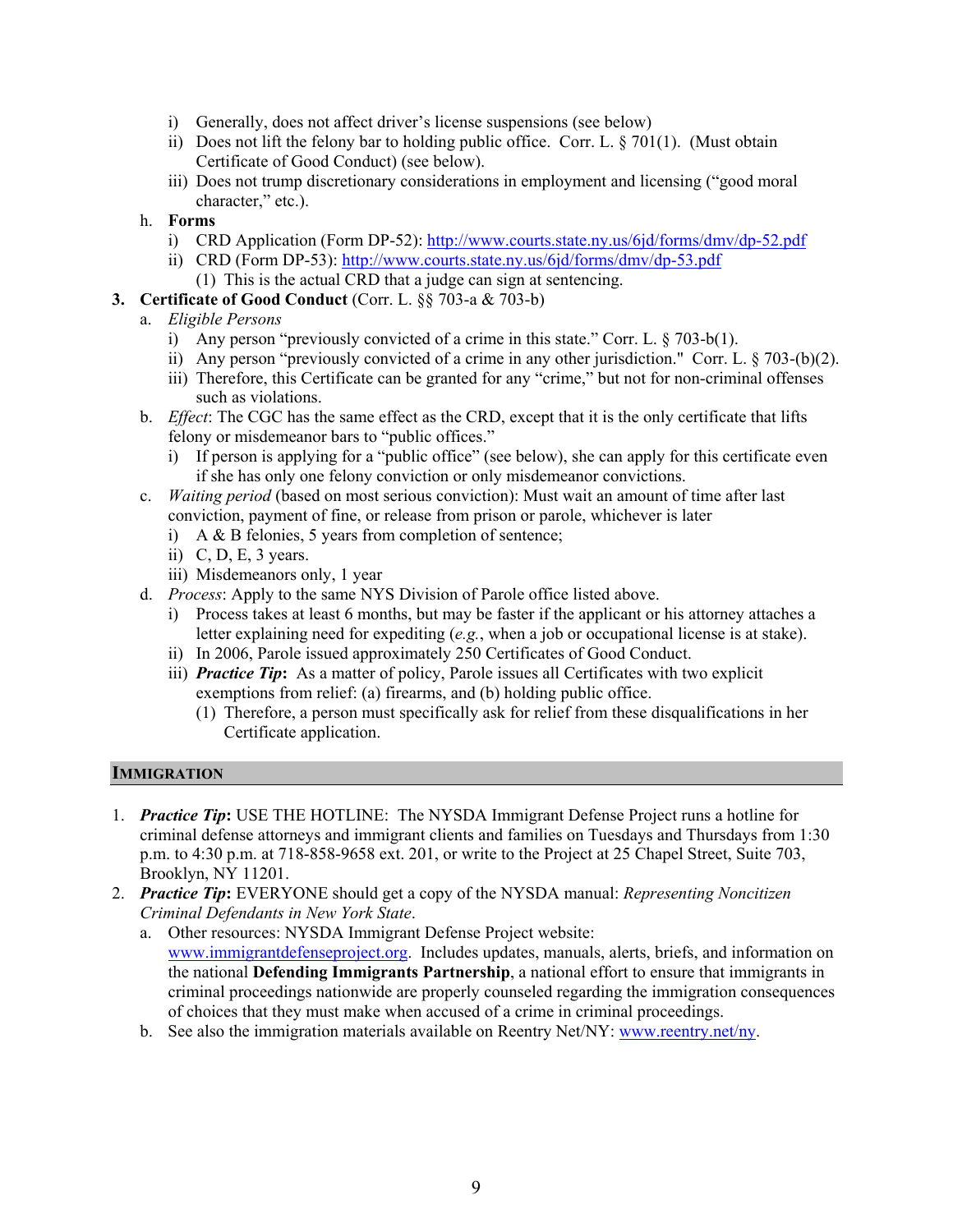#### **EMPLOYMENT**

#### **1. Public Employers**

- a. Examples
	- i) Any City, Town, or Village employee.
	- ii) MTA or NYCTA
	- iii) Department of Education
- b. **Information Sharing:** DCJS automatically notifies many public employers and licensing agencies about arrests of their employees or licensees. This notification occurs when a public employer has run a criminal records check on the person in the past.
	- i) *Practice Tip***:** Look carefully at the rap sheet. As a general rule, if the person's rap sheet notes that a public employer or licensing agency has run a check, then that entity will be notified of subsequent arrests.

#### c. **Immediate Suspension**

- i) Often, therefore, an arrest leads to immediate suspension.
- ii) *Hearing*: Usually, the employee can request a hearing on the suspension, but to be successful she must waive her 5<sup>th</sup> Amendment rights at the hearing and testify about the alleged criminal activity.
- d. **Broad Discretion by Employer:** most public employers are entitled to terminate or suspend based on any "immoral conduct," and this gives them immense discretion.
	- i) A favorable termination in the criminal proceeding will often lead to reinstatement. However, because the employer only has to satisfy an administrative burden of proof, the employer *can* terminate based only on hearsay (e.g., a criminal complaint).
	- ii) Some agencies are better than others Some public employers, such as the New York City Housing Authority, will attempt to terminate based on ACD's.

#### **2. Licensing Regimes (over 100 in NYS)**

- a. Examples
	- i) Security Guard Registration (through NYS Department of State)
	- ii) NYC Department of Education (including custodial staff)
	- iii) Taxi & Limousine Commission
	- iv) Real Estate Broker's license
	- v) Locksmith
- b. All of the points about public employers also apply to licensing agencies.
- c. The Legal Action Center has an excellent compilation of the licensing regimes and their bars to eligibility. The "Occupational Licensing Survey" is available on Reentry Net/NY (www.reentry.net/ny).

#### **3. Public Offices**

- a. Examples: police officer; firefighter; court officer; law enforcement jobs; notary public; some elective offices.
- b. Should ask the employer or licensing agency whether it's a public office and whether there's a bar for felony or misdemeanor convictions.
	- i) If so, the only way to lift the bar is a Certificate of Good Conduct.

# **4. Employment Discrimination – Rights & Protections**

#### **a. Post Arrest or Conviction**

- i) *Disparate Impact on the Basis of Race* **(Federal law)**
	- (1) Under Title VII of the Civil Rights Act of 1964, the EEOC has determined that an employer's policy or practice of excluding individuals from employment on the basis of their conviction records, absent business necessity, has an adverse impact on African-Americans and Latinos in light of statistics showing that they are convicted at a rate disproportionately greater than their representation in the population.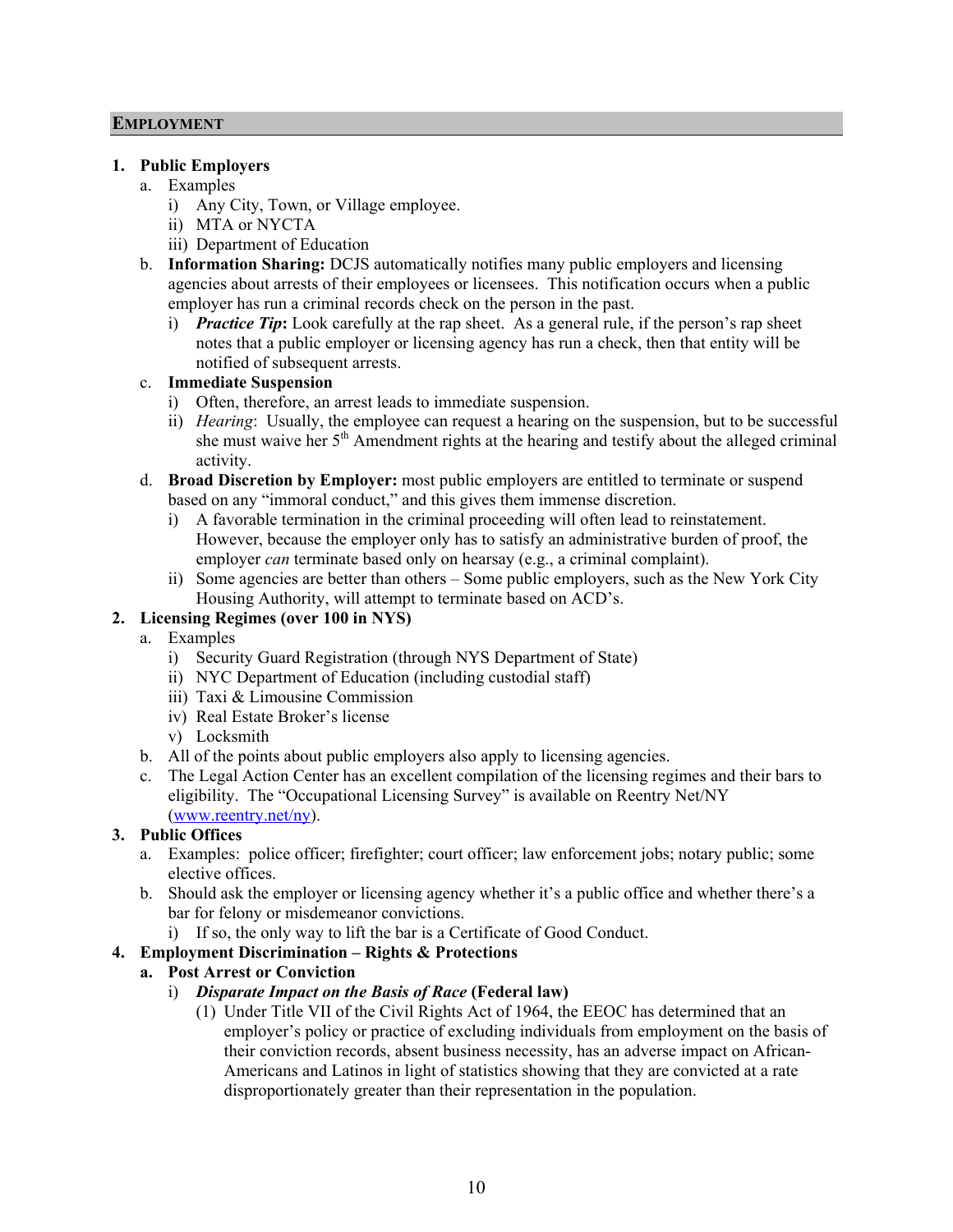- (2) An employer can show business necessity when the applicant is engaged in conduct that is particularly egregious or related to the position in question.
- (3) This cause of action is often called the Griggs theory of the disparate racial impact of any policy under Title VII of the Civil Rights Act of 1964, 42 U.S.C. § 2000e-2(k).
- ii) *Federal and State Fair Credit Reporting Acts (FCRA)* (Employment & Housing)
	- (1) Most private employers and landlords receive criminal history information from a variety of consumer reporting agencies (CRAs), rather than official sources. A number of national studies have shown that reports from these CRAs are notoriously incorrect or incomplete. FCRA establishes standards of accuracy and procedural rights if a report is the basis for adverse decisions. *See* 15 U.S.C. § 1681 *et seq*.
	- (2) NY FCRA prohibits reporting non-criminal convictions, such as violations. *See* Gen. Bus. L. § 380 *et seq*.
	- (3) These protections can be used to promote fairness in both employment and housing decisions.
- iii) *Arrests without convictions* **(Favorable Dispositions)**
	- (1) NYS Human Rights Law (Exec. L. § 296(16)) prohibits public and private employers and occupational licensing agencies from denying any individual a job or license (or otherwise discriminating against that person) because of any arrest that did NOT result in a conviction. (These arrests should be sealed under CPL § 160.50 and viewed as a legal nullity under CPL § 160.60.)
	- (2) Does NOT apply to police or law enforcement jobs.
	- (3) NYC Human Rights Law (NYC Admin. Code § 8-107(11)) offers similar protection.
- iv) *Convictions*
	- (1) Provisions: Corr. L. §§ 750-755 (Art. 23-A) and NYS Human Rights Law (Exec. L. § 296(15) & (16)).
	- (2) **Youthful Offender Adjudications & Violations Convictions:** Effective November 1, 2007, an amendment to the Human Rights Law prohibits private and public employers and licensing agencies from asking job-seekers about **Youth Offender adjudications and sealed violations** (petty offense convictions). The bill specifically states that employers and licensing agencies cannot "make any inquiry about, whether in any form of application of otherwise, or to act upon adversely to the individual involved" any Youthful Offender adjudication or sealed violation. 2007 N.Y. Laws 639.
		- (a) This provision does not apply to an application for employment or membership in any law enforcement agency.
	- (3) Illegal for employers and licensing agencies to have a policy of not hiring any person with a criminal history – they must consider each applicant individually.
	- (4) Illegal for employers and licensing agencies to deny any person with a criminal record a job or license because of his past conviction(s) UNLESS:
		- (a) The conviction(s) are "directly related" to the job in question, or
		- (b) Hiring or licensing that person would create an "unreasonable risk" to the safety of people or property.
		- (c) Corr. L. § 753 lists factors that must be considered in determining whether a conviction meets the above criteria.
	- (5) Applicant can demand a written statement from employer or licensing agency detailing reasons for denial. The statement must be sent within 30 days. (Corr. L. § 754.)
	- (6) NYC Human Rights Law (NYC Admin. Code § 8-107(10)) offers similar protection.
- v) *Warning***:** these protections generally only apply to job *applicants*, not current employees. Current employees or license-holders are protected from termination only if the conviction preceded their employment or granting of a license and they did not misrepresent their criminal history at application. 2007 N.Y. Laws 284.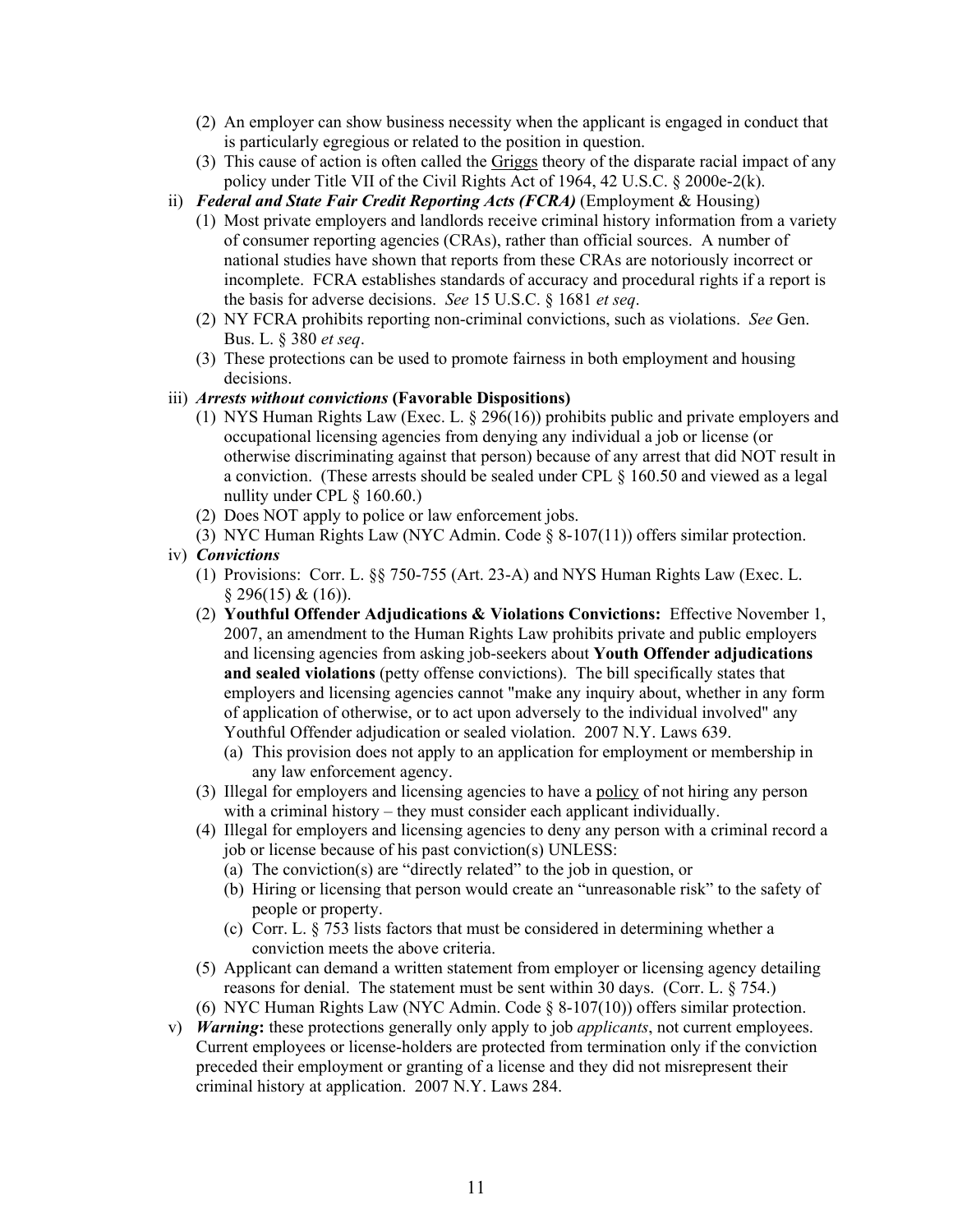#### vi) **Pre-Employment Inquiries**

- (1) Employers and licensing agencies may ask whether the job applicant has been convicted of any crime.
	- (a) *Practice Tip***:** Remember that *violations are NOT "convictions of crimes."* (N.Y. Pen. L.  $\S$  10.00(3) & (6).)
- (2) Employers may NOT ask about any arrests that did not result in a conviction. (N.Y. Exec. L. § 296(16); CPL § 160.60.)
	- (a) Exceptions:
		- (i) Government licensing agencies regulating guns, firearms, and other deadly weapons;
		- (ii) Applications for police officer or peace officer as defined in CPL  $\S$  1.20(33)  $\&$ (34).
	- (b) *Practice Tip***:** A job application in New York State that asks about arrests is illegal, and under CPL §§ 160.50 & 160.60 client can legally answer "no" about any arrest that lead to a "favorable termination" as defined in CPL § 160.50.

#### vii) **Youthful Offender (YO) Adjudications**

- (1) Are NOT convictions and do not disqualify a person for public employment or licensure.
- (2) Do not need to be disclosed to a prospective employer unless it specifically asks if the person has ever been adjudicated a YO.

#### viii) **Enforcement**

- (1) The HRL permits a private right of action for someone denied employment because of an arrest that led to a favorable termination (dismissal, acquittal, etc.). Exec. L. §§ 296(16); 297.
- (2) However, Corrections Law Art. 23A, which protects those who have criminal convictions, is much more limited. If the employer is a public employer, then an applicant can challenge the action only in an Article 78 proceeeding. If the employer is a private employer, then the only recourse is to file a complaint with the State Division of Human Rights or City Commission on Human Rights. Corr. L. § 755. The New York City Human Rights Law provides similar enforcement options. NYC Admin Code §§ 8-  $107(10) \& (11); 8-502(d).$

#### **b. Alcohol or Drug Dependence**

- i) **Federal law**  Section 504 of the Rehabilitation Act of 1973, 29 U.S.C. §§ 701 *et seq*., and the Americans with Disabilities Act (ADA), 42 U.S.C. §§ 12101 *et seq*.
	- (1) Prohibit discrimination by public or private employers (with 15 or more employees) against persons with a past or current disability (or those who are perceived to have a disability) who are otherwise qualified to perform the job they seek or hold. Also require reasonable accommodation to this disability.
	- (2) \*\*Do NOT protect those who "currently engage in the illegal use of drugs." (a) However, those in treatment, including methadone treatment, are covered.
- ii) **State law** NYS Human Rights Law, Exec. L. §§ 290 *et seq*.
	- (1) Reaches more employers (four or more employees) and protects a broader range of people than federal laws.
	- (2) Definition of disability is broader.
	- (3) NYS Division of Human Rights has recognized alcoholism, a history of drug abuse, and participation in a methadone maintenance program as disabilities.
	- (4) \*\*Protects those **currently using** illegal drugs IF they can safely perform their job duties.
- iii) NYC Human Rights Law, NYC Admin. Code §§ 8-102 & 8-107: similar to federal protections.

#### c. **Actual Employment Practices**

i) Despite the protections afforded by the law, there is a demonstrated preference for hiring people without a record.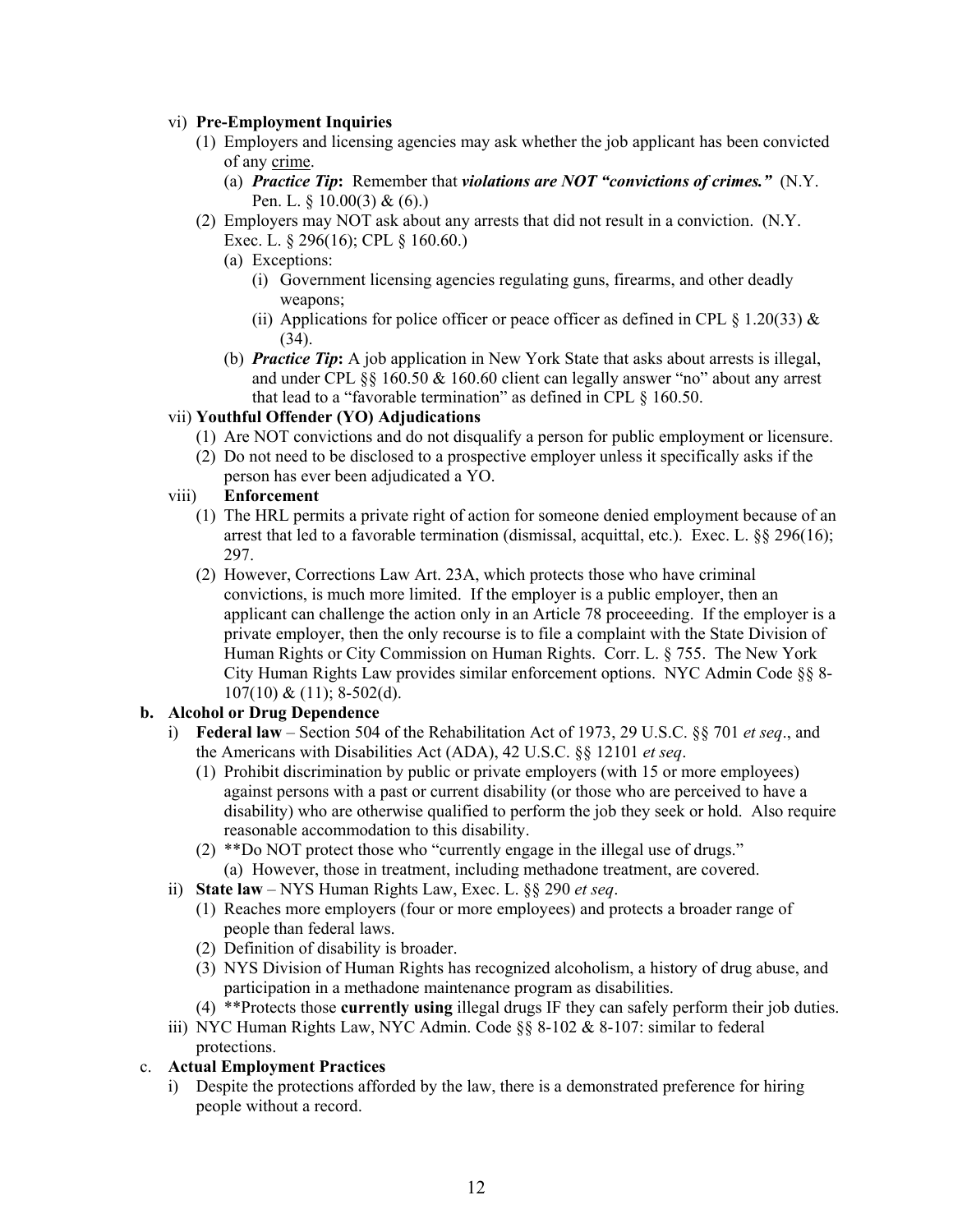- ii) In a research study conducted by Professor Devah Pager, the focus was on the effect of a criminal record on employment opportunities and the comparison of that effect between African-Americans and whites.<sup>29</sup> The study made the following findings:
	- (1) 34% of whites without criminal records received callbacks, relative to only 17% of whites with criminal records. This demonstrated that a criminal record reduced the likelihood of a callback by 50%.
	- (2) Among African-Americans without criminal records, only 14% received callbacks, relative to 34% of white non-criminals (which was also less than whites *with* criminal records – 17%) and only 5% of African-Americans with criminal records received callbacks.

#### **HOUSING**

 $\overline{a}$ 

#### **1. Background**

- a. Access to housing is central to the stability of individuals and their communities.
	- i) But for people with criminal records and their families even basic shelter is hard to find.
	- ii) Incarceration almost invariably leads to loss of stable housing.
		- (1) Then, when a person returns from prison or jail, she usually finds herself homeless, relying on local shelter systems or the generosity of family members or friends.
		- (2) In New York City, over thirty percent of single adults in the shelter system were recently released from local jails (substantially more if prisons are included), and many cycle between shelters and incarceration.
	- iii) Research indicates that homelessness is also directly linked to re-incarceration of people who have served jail or prison sentences.
		- (1) For instance, homeless individuals on parole have been shown to be seven times more likely to abscond after the first month of release than those located in more permanent housing.
- b. There are legal bars on subsidized housing and consequences in private housing.
- c. As with other areas, these sanctions are not limited to convictions, and not limited to felony convictions.
- d. They illustrate that the fallout of criminal proceedings occurs in the civil or administrative realm, without the basic constitutional protections afforded at criminal trials, and with much different burdens of proof and evidentiary standards.
- e. They create tremendous barriers to family reunification upon reentry from jail or prison.

# **2. "Bawdy House" Evictions (Narcotics Eviction Proceedings/Illegal Use of Residence)**

- a. By operation of 3 statutes: RPL  $\S 231(1)$ , RPAPL  $\S 711(5)$ , RPAPL  $\S 715$ 
	- i) RPL  $\S 231$  voids the lease; RPAPL  $\S 711(5)$  gives Landlord cause of action to evict; RPAPL § 715(1) authorizes other parties to evict and establishes presumptions.
- b. Landlord, usually with assistance and insistence of the District Attorney (in New York City, each borough has a special Narcotics Eviction Unit), must prove that tenant used the premises "as a bawdy-house, or house or place of assignation for lewd purposes, or for purposes of prostitution, or for any illegal trade or manufacture, or other illegal business." RPAPL § 711(5).
	- i) **Elements:** (a) illegal conduct, (b) engaged in a business, (c) on more than one occasion, (d) involving the premises to be recovered, (e) with the participation, knowledge, or passive acquiescence of one or more of the tenants of record.
	- ii) **No Stay Available:** Generally, the tenant cannot stay the eviction proceeding pending the outcome of the criminal case.

<sup>29</sup> Devah Pager, *The Mark of a Criminal Record*, 108 American Journal of Sociology 5, 937-75 (March 2003).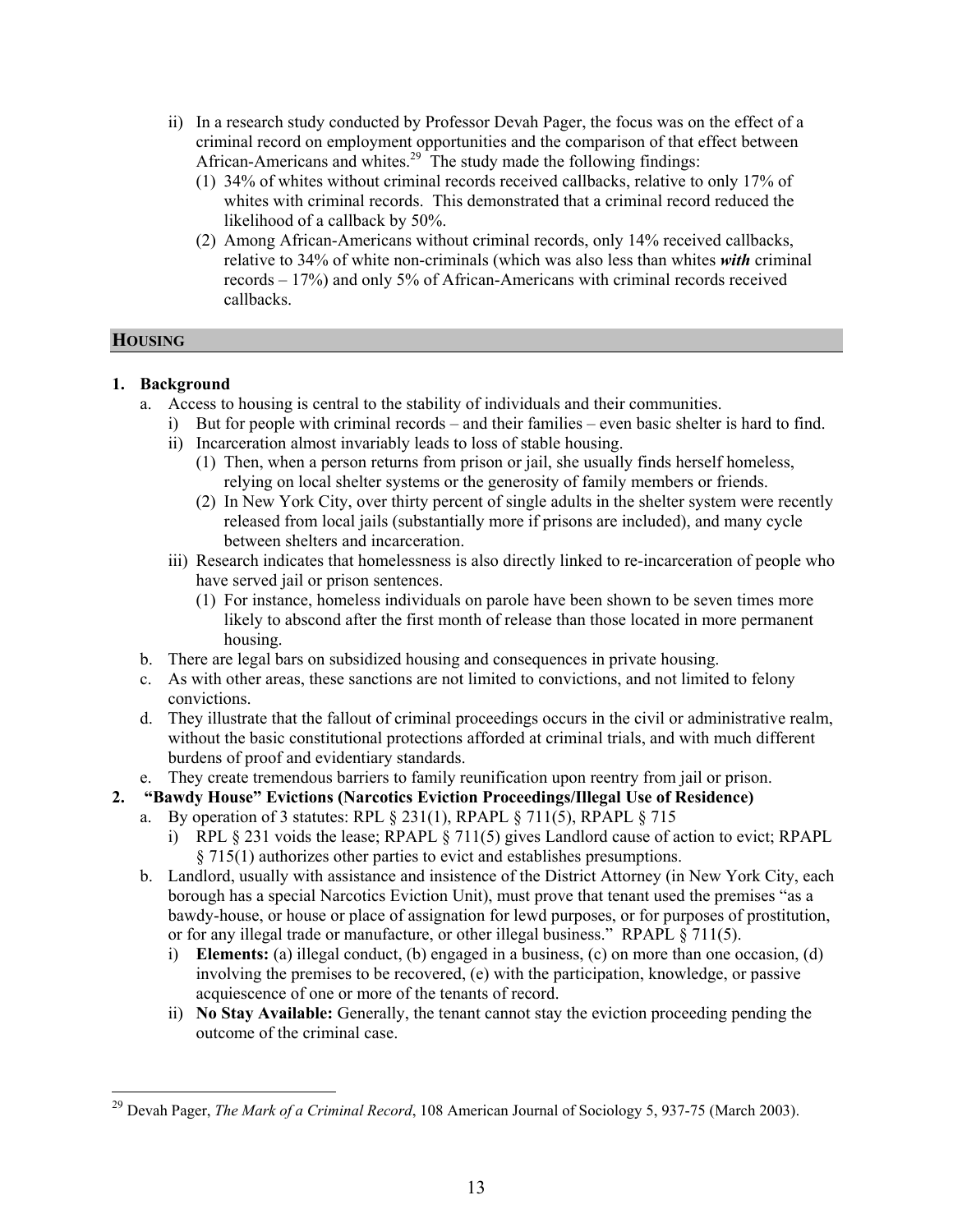- iii) **Fifth Amendment Bind:** In Housing Court, the tenant will be faced with a choice between waiving his 5<sup>th</sup> Amendment rights and testifying, or invoking his rights and suffering an adverse inference (permitted in civil cases).
	- (1) The proceeding inherently explores the underlying facts of the criminal case, it is on the record, and an Assistant District Attorney will be in Housing Court to follow the case.
- c. **Drugs:** Generally, eviction begun whenever a search warrant is executed in the apartment.
- d. **Prostitution** (RPAPL § 715(2))**:** Two or more convictions of any occupant within the period of a year for P.L. §§ 230 (prostitution, m/d); 230.05 (patronizing a prostitute 2, F); 230.20 (promoting prostitution 4, m/d); 230.25 (promoting prostitution 3, F); 230.30 (promoting prostitution 2, F); 230.40 (permitting prostitution,  $m/d$ ), arising out of conduct engaged in at the subject property, shall be **presumptive evidence** of conduct constituting use of the premises for purposes of prostitution.
- e. **Gambling offenses** (RPAPL § 715(3))**:** Two or more convictions of any occupant within the period of a year for P.L. §§ 225.00 (definitions); 225.05 (promoting gambling 2, m/d); 225.10 (promoting gambling 1, F); 225.15 (poss. of gambling records 2, m/d); 225.20 (poss. of gambling records 1, F); 225.30 (poss. of gambling device, m/d); 225.32 (poss. of gambling device, defenses); 225.35 (gambling offenses, presumptions); 225.40 (lottery offenses, no defense), arising out of conduct engaged in at the subject property, shall be **presumptive evidence** of unlawful use of the premises and of the owner's knowledge of the same.
- f. *Bench Practice Tip***:** The District Attorneys in the five boroughs of New York City have in the past released sealed records from criminal cases to support these evictions. Increasingly, they also obtain *ex parte* unsealing orders. *Significant caselaw indicates that such unsealings are improper. See, e.g.*, *Katherine B. v. Cataldo*, 5 N.Y.3d 196 (2005); *People v. Manauri R.*, NYLJ 21, col. 1 (Sup. Ct. Bronx Co. Oct. 22, 2004); *People v. Canales*, 174 Misc. 2d 387 (Sup. Ct. Bronx 1997).
	- i) For extensive resources on dealing with this issue, consult Reentry Net/NY at www.reentry.net/ny.

#### **3. Private Landlords**

a. Many criminal offenses can also spark an eviction under the "nuisance" theory or as a violation of a "substantial obligation" of the lease.

#### b. **Definition of Nuisance**

- i) Generally, the offensive conduct must be ongoing and continuous.
- ii) The tenant is using or permitting the apartment to be used for an immoral or illegal purpose.
- iii) The tenant is committing or permitting a nuisance, or is maliciously or by reason of gross negligence substantially damaging the housing accommodation; or his conduct is such as to interfere substantially with the comfort and safety of the landlord or of other tenants or occupants of the same or another adjacent building or structure.
- iv) Landlord must prove that tenant's conduct "interfered with the use or enjoyment" of the property.
- **4. Effect of Incarceration Nonprimary Residence Holdovers** (Rent Control/Stabilization Law)
	- a. Incarceration may lead to nonprimary residence holdover if tenant is out of a Rent Stabilized or Rent Controlled apartment over 180 days.
	- b. Civil commitment for mental health issues is an excusable absence, Katz v. Gelman, 177 Misc.2d 83 (App. Term, 1<sup>st</sup> Dept. 1998), and the same theory might be extended to incarceration.

#### **5. Housing Discrimination – Rights & Protections**

- a. *Disability & Race* (Federal and State Fair Housing Acts)
	- i) The powerful fair housing provisions that protect people with disabilities against discrimination and require reasonable accommodation also protect recovered substance abusers as persons with disabilities. *See* Exec. L. §§ 290 *et seq*.; 42 U.S.C. 3604(f).
	- ii) In addition, a landlord's policy or practice of excluding persons with conviction records has a disparate impact on African-Americans and Latinos. *See id*; Civ. Rights L. §§ 18-a to 19-b.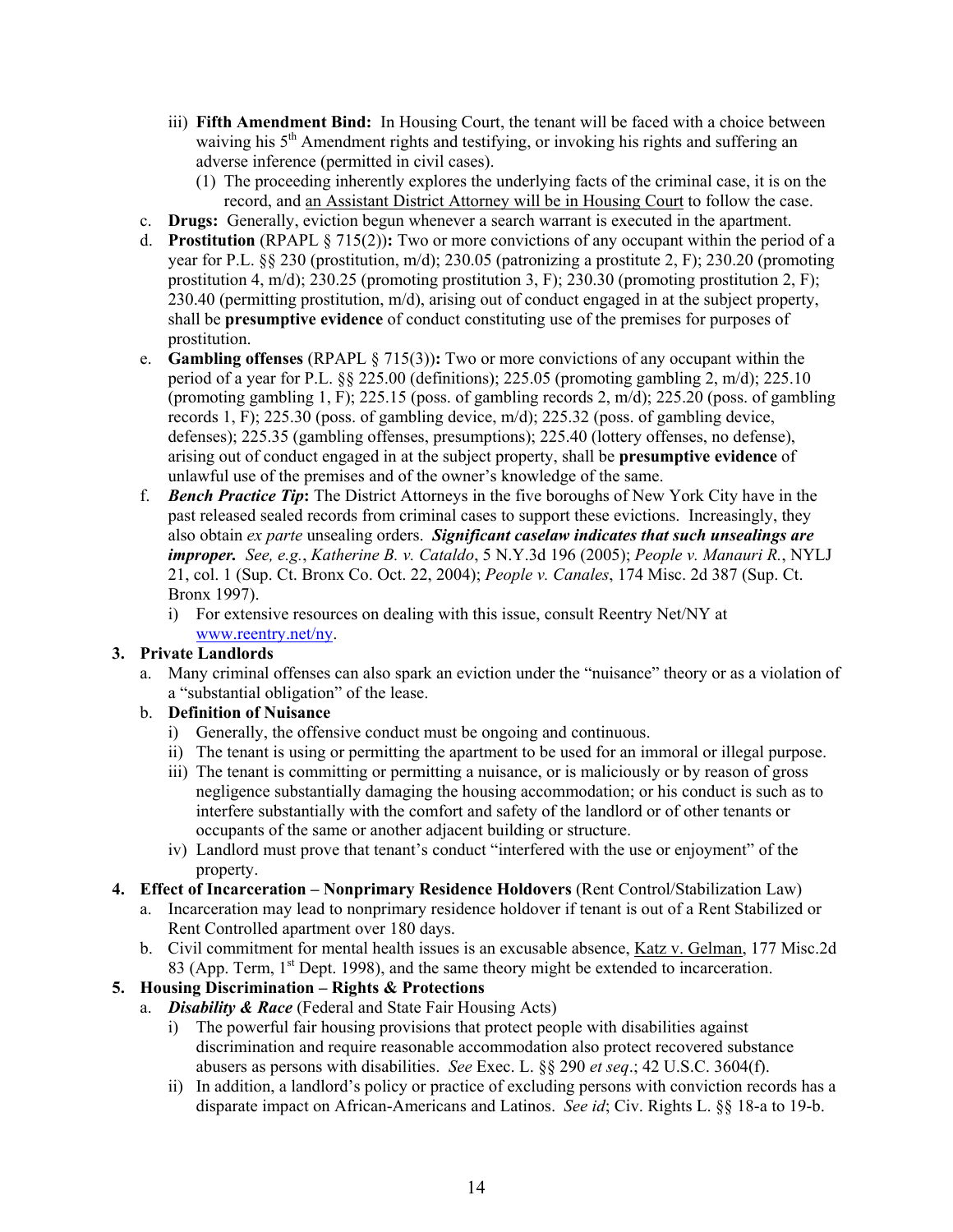- b. *Federal and State Fair Credit Reporting Acts (FCRA)* (Employment & Housing)
	- i) Most private employers and landlords receive criminal history information from a variety of consumer reporting agencies (CRAs), rather than official sources. A number of national studies have shown that reports from these CRAs are notoriously incorrect or incomplete. FCRA establishes standards of accuracy and procedural rights if a report is the basis for adverse decisions. See 15 U.S.C. § 1681 et seq.
	- ii) NY FCRA prohibits reporting non-criminal convictions, such as violations. See Gen. Bus. L. § 380 et seq.
	- iii) These protections can be used to promote fairness in both employment and housing decisions.

#### **FEDERALLY-SUBSIDIZED HOUSING**

#### **(Public, Federally-Assisted, or Section 8 Housing)**

#### **Provisions Applicable to All Federally-Subsidized Housing**

- 1. Public Housing Authorities (PHA's) administer most of the federally subsidized housing programs in NY, including public housing and most of the Section 8 voucher program. In New York City, the PHA is the New York City Housing Authority (NYCHA).
- 2. Each PHA must *publish standards* for denying eligibility and terminating assistance based on criminal activity and substance abuse.
	- a. PHA's can institute policies that are *more restrictive* than the federal law and regulations described below.
	- b. *Admission to Programs*: PHA's have the authority to bar eligibility for a reasonable period of time after any criminal activity.  $(42 \text{ USC} \text{ } \text{\&} 13661(c))$ 
		- i) Upon application, PHA will fingerprint all members of the household (except those under 16) and run a criminal background check.
		- ii) Generally, for each conviction, there is a specific time period of ineligibility after the person's sentence, probation, and payment of fine.
	- c. *Termination from Programs*: PHA's and Landlords generally have the authority to terminate or evict residents for any new criminal activity.
	- d. PHA's and Landlords can require the *exclusion* of an offending household member as a condition of admission or continued benefits.
- 3. **Definitions** (24 CFR § 5.100)
	- a. *Drug-related Criminal Activity*: the illegal manufacture, sale, distribution, or use of a drug, or the possession of a drug with intent to manufacture, sell, distribute, or use the drug.
	- b. *Drug*: a controlled substance as defined in section 102 of the Controlled Substances Act, 21 USC § 802.
	- c. *Violent Criminal Activity*: any criminal activity that has as one of its elements the use, attempted use, or threatened use of physical force substantial enough to cause, or be reasonably likely to cause, serious bodily injury or property damage.
	- d. *Guest*: a person temporarily staying in the unit with the consent of a tenant or other member of the household who has express or implied authority to so consent on behalf of the tenant.
	- e. *Person Under the Tenant's Control*: a person, although not staying as a guest, on the premises at the time of the activity in question because of an invitation from the tenant or other household member with express or implied authority to consent on behalf of the tenant. Absent evidence to the contrary, a person temporarily and infrequently on the premises solely for legitimate commercial purposes is not under the tenant's control.

#### **Conventional Public Housing**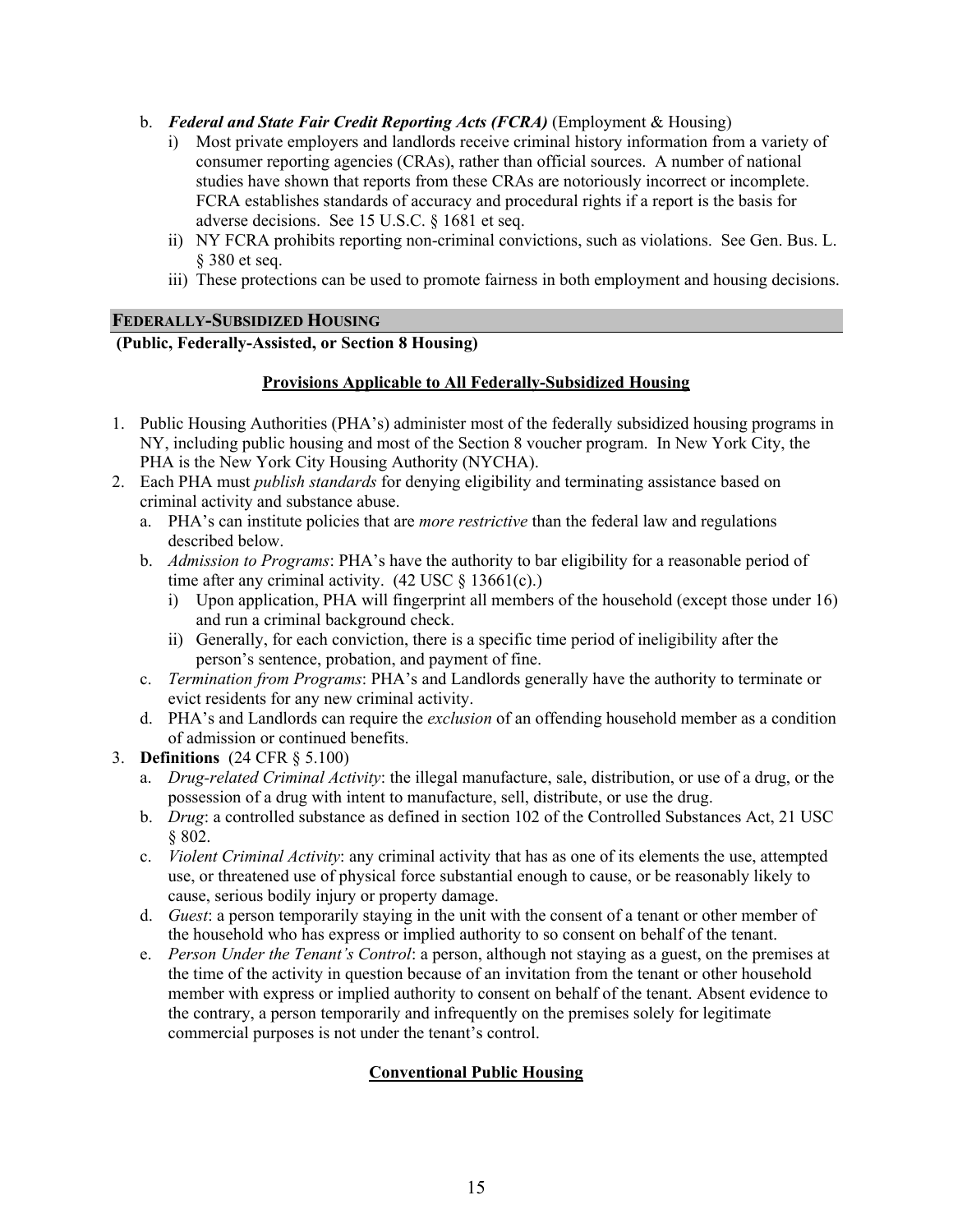#### 1. **Admission to Programs** (24 CFR §§ 960.203 & 960.204)

- a. **Mandatory Denial:** The following categories of applicants **WILL** be found ineligible:
	- i) *Persons Subject to Lifetime Sex Offender Registration* (42 U.S.C. § 13663(a)): Any household with a member who is subject to a lifetime registration requirement under a state sex offender registration program is ineligible for public, federally assisted, or Section 8 housing.
	- ii) *Persons Convicted of Methamphetamine Production* (42 USC § 1437n(f)): Permanent bar for any individual who has ever been convicted of drug-related criminal activity for manufacture or production on methamphetamine on the premises of federally-assisted housing.
- b. **Presumptive Denial:** The following categories of applicants **WILL** be found ineligible unless the relevant mitigation provisions are satisfied:
	- i) *Persons Evicted in Past for Drug-Related Activity*: If a household member has been **evicted** from any public, federally-assisted, or Section 8 housing for drug-related criminal activity within the immediate past 3 years. PHA must deny admission UNLESS the applicant submits evidence to the PHA's satisfaction:
		- (1) That the affected household member has successfully completed a supervised rehabilitation program approved by the PHA; OR
		- (2) That the circumstances leading to the eviction no longer exist.
	- ii) *Persons Engaging in Illegal Use of a Drug* (42 USC § 13661): PHA will deny admission if:
		- (1) Any family member is *currently engaging in illegal use* of a controlled substance; or
		- (2) There's reasonable cause to believe that a family member's illegal use or *pattern of illegal use* of a controlled substance *may interfere with* the health, safety, or right to peaceful enjoyment of the premises by other residents.
		- (3) *Mitigation Provision*: BUT, in determining whether the applicant MUST be found ineligible based on any of the above grounds, the PHA *MAY* consider evidence submitted by the applicant that the affected family member is no longer engaging in the activity and:
			- (a) participates in, or has successfully completed, a supervised rehabilitation program; *or*
		- (b) has otherwise been rehabilitated successfully.
	- iii) *Persons Abusing Alcohol* (42 USC § 13661)
		- (1) PHA will deny admission if there is reasonable cause to believe that a family member's abuse or pattern of abuse of alcohol may interfere with the health, safety, or right to peaceful enjoyment of the premises by other residents.
		- (2) *Mitigation Provision*: BUT, in determining whether the applicant MUST be found ineligible based on any of the above grounds, the PHA *MAY* consider evidence submitted by the applicant that the affected family member is no longer engaging in the activity and:
			- (a) participates in, or has successfully completed, a supervised rehabilitation program; *or*
			- (b) has otherwise been rehabilitated successfully.

#### c. **Discretionary Denial**

- i) *Persons Who Engaged in Past Criminal Activity* (42 USC § 13661)
	- (1) For a reasonable amount of time after the criminal activity, the PHA may deny admission if any member of the household engaged in:
		- (a) Any drug-related criminal activity; or
		- (b) Any violent criminal activity; or
		- (c) Any other criminal activity that would adversely affect the health, safety, or right to peaceful enjoyment of the premises by other residents, the owner, or PHA employees.
- ii) (NOTE: Fleeing Felons and Parole Violators are not mentioned in the statutes or regulations concerning Public Housing eligibility, but they are subject to termination. See below.)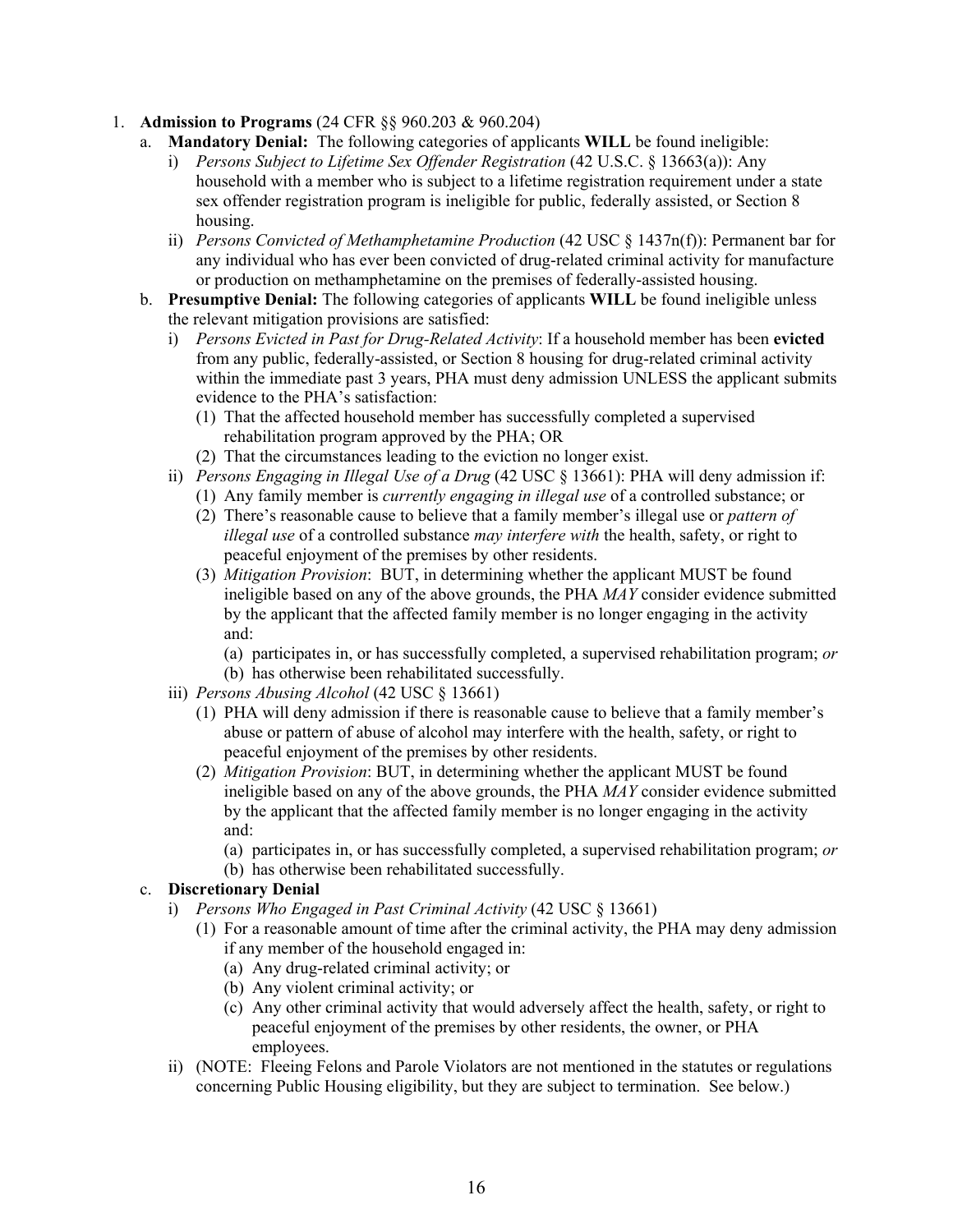- d. **General Mitigation Provision** (24 CFR § 960.203): When the PHA receives any unfavorable information about an applicant:
	- i) Consideration shall be given to the time, nature, and extent of the applicant's conduct (including the seriousness of the offense);
	- ii) Consideration may be given to factors that might indicate a reasonable probability of "favorable future conduct," such as:
		- (1) Evidence of rehabilitation, and
		- (2) Evidence of the applicant family's participation in or willingness to participate in social service or other appropriate counseling service programs and the availability of such programs.
	- iii) However, if rehabilitation is not an element of the eligibility determination (see above), the PHA may choose not to consider whether the person has been rehabilitated.
	- iv) *Exclusion of Family Member*: The PHA may require an applicant to exclude a household member who has participated in or been culpable for criminal, alcohol, or drug-related activity (those in 24 CFR § 960.204) that warrant denial.
	- v) *Continuation of Denial*. The PHA may choose to continue the prohibition of admission past the prescribed period of time for a disqualifying behavior or event.  $(24 \text{ CFR} \text{ } \text{\textless} 960.203(c)(3))$ .
- e. *Bench Practice Tip***:** CRDs and CGCs [*see above re Certificates to Demonstrate Rehabilitation*] can be critical mitigation evidence that permits tenants with criminal convictions to obtain stable public housing.
- **2. Termination or Eviction** (42 USC § 1437d(*l*); 24 CFR § 966.4)
	- a. **Mandatory Termination:** The following categories of current public housing residents WILL have their subsidies terminated and be evicted from public housing:
		- i) *Persons Subject to Lifetime Sex Offender Registration*: [see above];
		- ii) *Persons Convicted of Methamphetamine Production*: [see above];
	- b. **Discretionary Termination:** The following categories of residents MAY be terminated:
		- i) *Persons Engaging in Illegal Use of a Drug*: [see above, including specific mitigation provision];
		- ii) *Persons Abusing Alcohol*: [see above, including specific mitigation provision];
		- iii) *Persons Furnishing False Information*: Any person who furnished false or misleading information concerning illegal drug use, alcohol abuse, or rehabilitation of illegal drug users or alcohol abusers;
		- *iv) Persons Engaging in Criminal Activity* 
			- (1) *Drug Crime On or Off the Premises*: if any tenant, member of the tenant's household, or guest engages in any drug-related criminal activity **on or off** the premises, or any other person under the tenant's control engages in any drug-related criminal activity **on** the premises;
				- (a) *Warning***:** PHA's have the authority to evict for drug-related activity even if the tenant did not know, could not foresee, or could not control behavior by other occupants or guests. *Dep't of Housing & Urban Dev. v. Rucker*, 535 U.S. 125 (2002).
			- (2) *Crimes Entailing Threat to Other Residents*: if a public housing tenant, any member of the tenant's household, or guest, or any other person under the tenant's control engages in any criminal activity threatening the health, safety, or right to peaceful enjoyment of the premises by *other tenants*, or by *persons residing in the immediate vicinity* of the premises;
			- (3) **Evidence:** Neither an arrest nor a conviction is necessary, and the standard of proof required for a criminal conviction need not be satisfied. However, the PHA must provide some evidence that the criminal activity has occurred.
		- v) *Fleeing Felons*: if the tenant is fleeing to avoid prosecution, or custody or confinement after conviction, under the laws of the place from which the individual flees, for a crime (or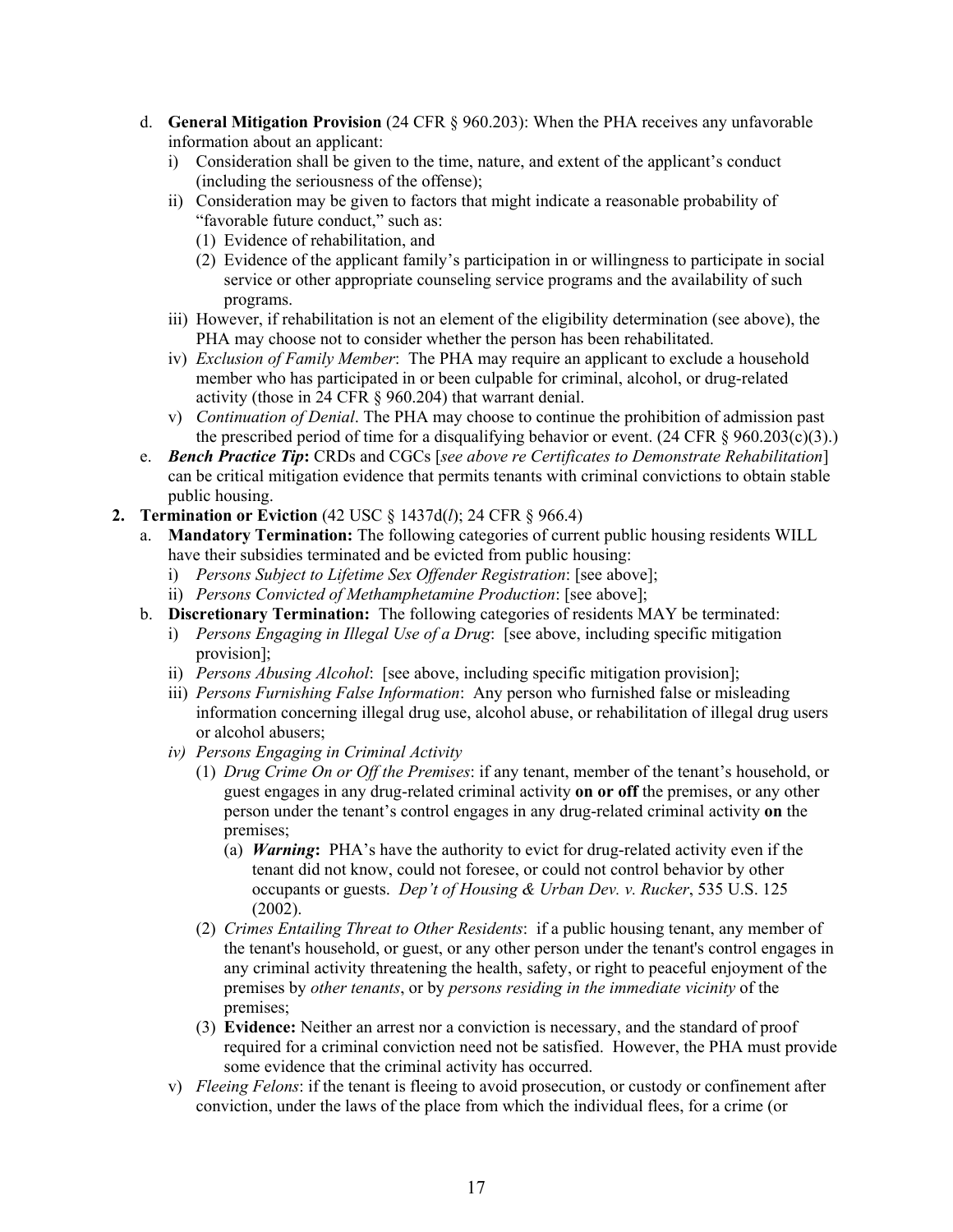attempt to commit a crime) that is a felony under the laws of the place from which the individual flees (or a high misdemeanor in NJ);

- vi) *Parole Violators*: if the tenant is violating a condition of probation or parole imposed under Federal or State law.
- vii) **General Mitigation Provision:** for all discretionary terminations, the PHA may consider all relevant circumstances such as:
	- (1) The seriousness of the offending action;
	- (2) The extent of participation by the leaseholder in the offending action;
	- (3) The effects that the eviction would have on family members not involved in the offending activity; and
	- (4) The extent to which the leaseholder has shown personal responsibility and has taken all reasonable steps to prevent or mitigate the offending action.
- *viii) Exclusion of Family Member.* The PHA has *discretion* to evict only the wrong-doer, but PHA's can and frequently do evict entire families.
- ix) *Bench Practice Tip***:** CRDs and CGCs [*see above re Certificates to Demonstrate Rehabilitation*] can be critical mitigation evidence that can prevent the loss of public housing due to criminal convictions.

#### **3. Grievance Procedure** (24 CFR § 966.50-57)

- a. **Notice.** Written notice of lease termination is required within a reasonable period of time, not to exceed 30 days, informing tenant of the grounds for termination, the right to reply to the notice and examine any documents directly relevant to the lease termination, and whether and when the tenant is entitled to request a grievance hearing.  $(24 \text{ CFR} \text{ § } 966.4(1)(3))$ .
- b. **Grievance Process.**
	- i) *Informal Settlement.* First step is to attempt to settle the matter at an informal conference, usually scheduled within ten working days of filing a grievance.
	- ii) *Formal Hearing.* Within five days of receiving the results of the informal hearing, complainant must file a written request for a formal grievance hearing. Within a reasonable time after the formal hearing, usually ten working days, the hearing panel/officer must issue a decision.
- c. **Grievance Hearing Not Required.** If the PHA is terminating the lease by judicial action (*e.g.*, in Housing Court) and HUD has determined that the state's eviction procedure meets HUD's requirements for due process ("due process determination"), the terminations for the following reasons are NOT subject to the administrative grievance procedure:
	- i) Any criminal activity entailing a threat to other residents [see above];
	- ii) Any violent or drug-related criminal activity [see above]; or
	- iii) Any criminal activity that resulted in a felony conviction of a household member.
- 4. *References:* The extensive HUD *Public Housing Occupancy Guidebook* is available online at www.hud.gov/offices/pih/programs/ph/rhiip/phguidebooknew.pdf.

#### **Public Housing in New York City** *New York City Housing Authority (NYCHA)*

#### **1. Admission**

- a. Bases for Ineligibility:
	- i) Persons with a Criminal Record
		- (1) For public housing, NYCHA has set ineligibility periods for families containing persons within the categories below: *(Applications Manual, Ex. F, "Standards for Admission: Conviction Factors and End of Ineligibility Periods – Public Housing Program")*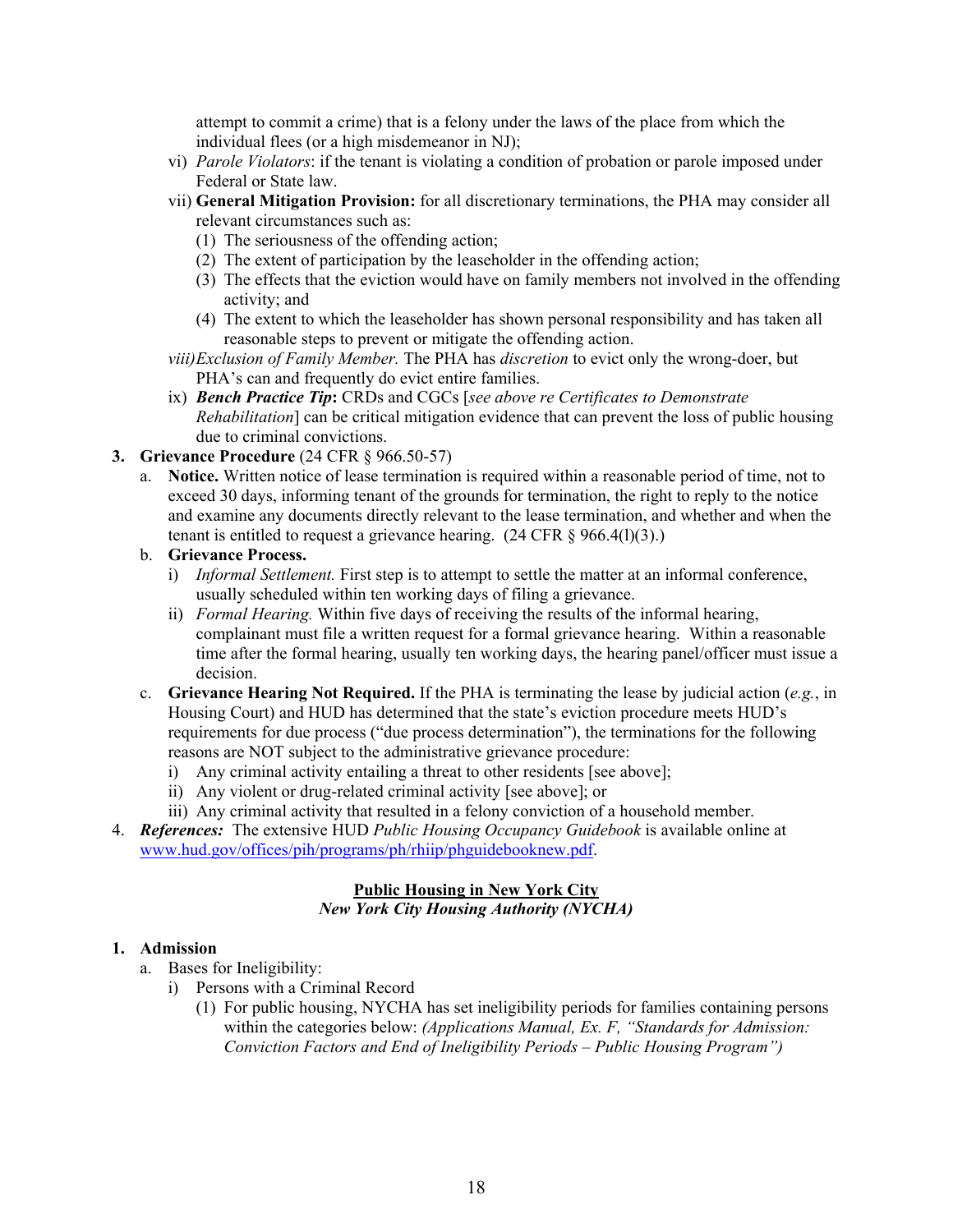| <b>NYCHA Public Housing</b>                                                                          |                                                                                                                                                                                               |  |
|------------------------------------------------------------------------------------------------------|-----------------------------------------------------------------------------------------------------------------------------------------------------------------------------------------------|--|
| <b>Criminal Conviction</b>                                                                           | <b>Years After Serving Sentence</b><br>(including completion of<br>probation/parole and payment of fine)                                                                                      |  |
| Subject to a lifetime registration<br>requirement under a state sex offender<br>registration program | Until the convicted person is no longer<br>subject to a lifetime registration requirement                                                                                                     |  |
| <b>Felonies</b><br>Class $A$ , $B$ , and $C$<br>Class D and E                                        | 6 years<br>5 years                                                                                                                                                                            |  |
| <b>Misdemeanors</b><br>Class A<br>Class B or unclassified                                            | 4 years<br>(5 years if $3+$ convictions for Class A m/d or<br>felonies within last 10 years)<br>3 years<br>$(4 \text{ years if } 3+$ convictions for m/d or felonies<br>within last 10 years) |  |
| <b>Violations or Infractions</b><br><b>Violations or DWI</b>                                         | 2 years<br>(3 years if $3+$ convictions for felonies, m/d,<br>violations or DWI infractions within last 10<br>years)                                                                          |  |
| <b>Multiple Convictions</b>                                                                          | Ineligible for longest applicable period.                                                                                                                                                     |  |

- (2) *Pending Charges*: NYCHA will deny or hold an application if any criminal charges are pending, including an ACD before actual dismissal.
	- (a) *Bench Practice Tip***:** Judges and prosecutors have agreed to shorten adjournment periods in this situation.
- (3) *Excluded Crimes*: NYCHA does have a short list of offenses that it officially disregards as a basis of ineligibility, including some felonies, misdemeanors, and violations. Applicant must present a copy of the original charges to prove that one of these offenses was the *only basis*. (*Applications Manual, Ex. H, "Overlooked Offenses – Public Housing Program."*)
	- (a) *Felonies*
		- (i) Unlawful use of secret scientific material;
		- (ii) Trademark counterfeiting in  $1<sup>st</sup>$  and  $2<sup>nd</sup>$  degree;
		- (iii) Manufacture of unauthorized recordings in  $1<sup>st</sup>$  degree;
		- (iv) Manufacture or Sale of an unauthorized recording or performance in  $1<sup>st</sup>$  degree;
		- (v) Advertisement or sale of unauthorized recordings in  $1<sup>st</sup>$  degree;
		- (vi) Failure to disclose origin of recording in  $1<sup>st</sup>$  degree.
	- (b) *Misdemeanors*
		- (i) Subway fare evasion (first or second offense in last 10 years);
		- (ii) Self-abortion in  $1<sup>st</sup>$  and  $2<sup>nd</sup>$  degree;
		- (iii) Consensual sodomy;
		- (iv) Fortune telling;
		- (v) Trademark counterfeiting in  $3<sup>rd</sup>$  degree;
		- (vi) Manufacture of unauthorized recordings in  $2<sup>nd</sup>$  degree;
		- (vii) Manufacture or sale of an unauthorized recording or performance in 2nd degree;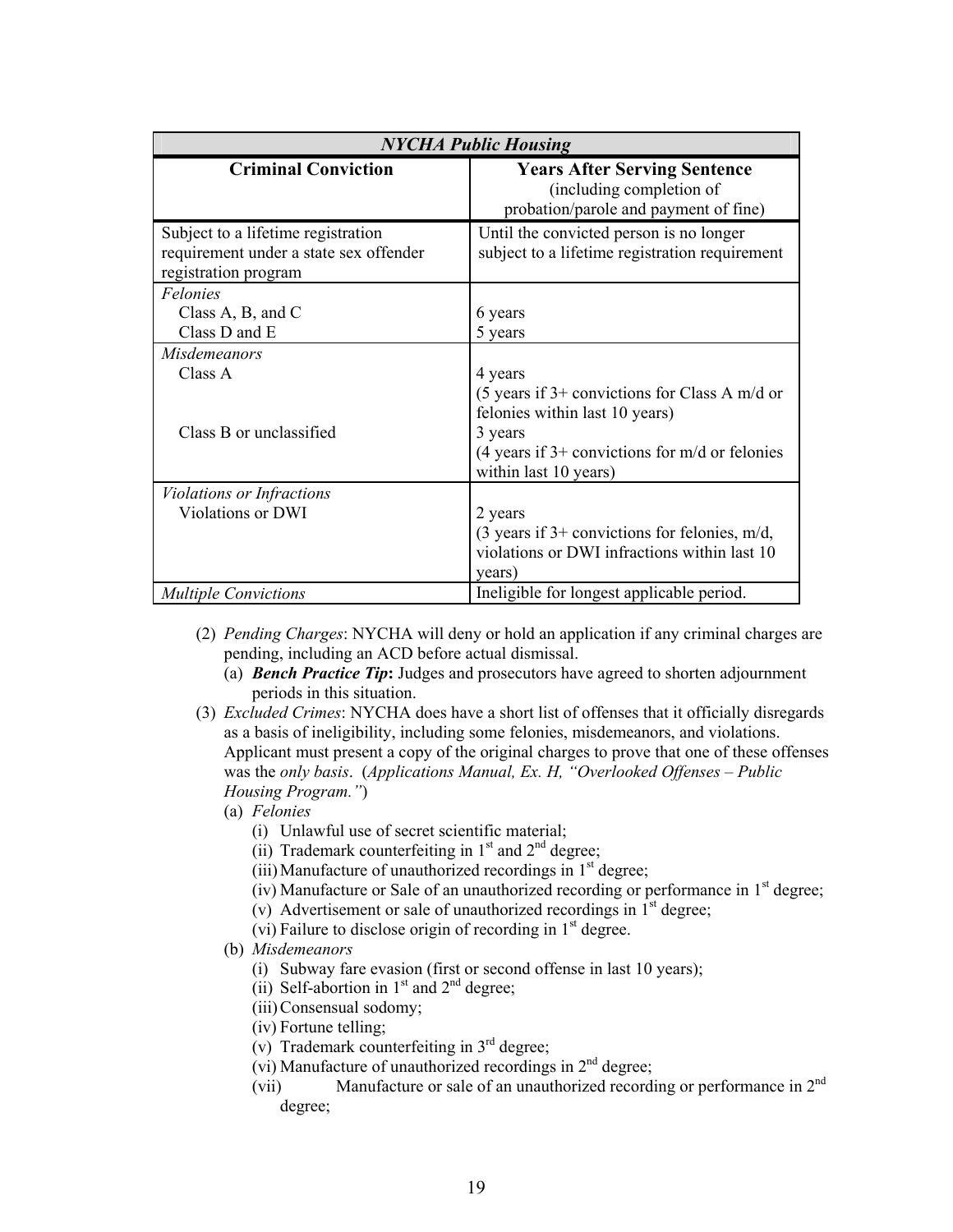- (viii) Advertisement or sale of unauthorized recordings in 2<sup>nd</sup> degree;
- $(ix)$  Failure to disclose origin of recording in  $2<sup>nd</sup>$  degree;
- (c) *Violations*
	- (i) Hazing in  $2<sup>nd</sup>$  degree;
	- (ii) Unlawfully posting advertisements;
	- (iii) Littering on railroad tracks and rights-of-way;
	- (iv) First offense for theft of cable television service, for avoiding payment for admission to a theater or a concert hall or a ski lift;
	- (v) Misconduct by a juror in  $2<sup>nd</sup>$  degree;
	- (vi) Offensive exhibition;
	- (vii) Unauthorized operation of a recording device in a motion picture theater;
	- (viii) *NOTE***:** Disorderly Conduct (PL § 240.20) and Harassment (PL
		- § 240.26) are NOT on this exclusion list.
- (4) McNair Hearing (challenging ineligibility for criminal offenses) (*Applications Manual, Chap IX, Sec. V, Subsec. B (2)*.)
	- (a) A grievant found "ineligible due to convictions" has the right to produce evidence of her rehabilitation to overcome any denial of eligibility. *See Faison v. New York City Housing Authority*, 283 A.D.2d 353, 354 (1st Dep't 2001).
	- (b) Applicant family must show that the only basis for ineligibility is an offense that NYCHA has chosen to overlook, OR present substantial evidence to indicate a reasonable probability that offending person's future behavior will not adversely affect the physical or financial health, safety, or welfare of other tenants, Authority staff, or an Authority project.
	- (c) *Bench Practice Tip***:** CRDs and CGCs [*see above re Certificates to Demonstrate Rehabilitation*] can be critical mitigation evidence in McNair hearings.
	- (d) See *Guidelines for AIO Staff When Considering Applicants Found Ineligible Due to Convictions* for factors and proof that categorically meet this standard.
- ii) Persons who have started fires within the last four years (through arson; smoking in bed; abandoned, discarded, or improperly placed material; children over six playing with a heat source; heat source unattended or combustible material placed too close to a heat source; or use of flammable liquid to start a fire);
- iii) Persons who within the last 3 years have behaved violently or have destroyed property;
- iv) Persons who within the last 3 years have disturbed neighbors;
- v) Persons with grossly unsanitary or hazardous housekeeping habits;
- vi) Persons who within the last 3 years have illegally *used* a controlled substance, UNLESS
	- (1) The family provides:
		- (a) written verification from a state-licensed drug treatment agency that the offending person has been drug-free for 12 months; and
		- (b) a current clean toxicology report; or
	- (2) The family provides substantial evidence that the offending person: (a) is no longer engaging in the illegal use of a controlled substance, and
		- (b) has otherwise been rehabilitated successfully;
	- (3) (*See "New Drug Policy"* effective June 15, 2000. At eligibility interview, the applicant is asked if any family member has used illegal drugs in the past three years.)
- vii) Persons permanently excluded from a NYCHA apartment within the last 5 years;
- viii) Persons terminated from NYCHA employment within the last three years after a trial for behavior that would constitute a felony, m/d, violation, or intoxication on the job.
- ix) *(See NYCHA Applications Manual, Ex I, "Standards for Admission: Non-Penal Factors & End of Ineligibility Periods (EIP) – Public Housing Program")*
- b. **General Mitigation Provision**
	- i) Evidence of rehabilitation;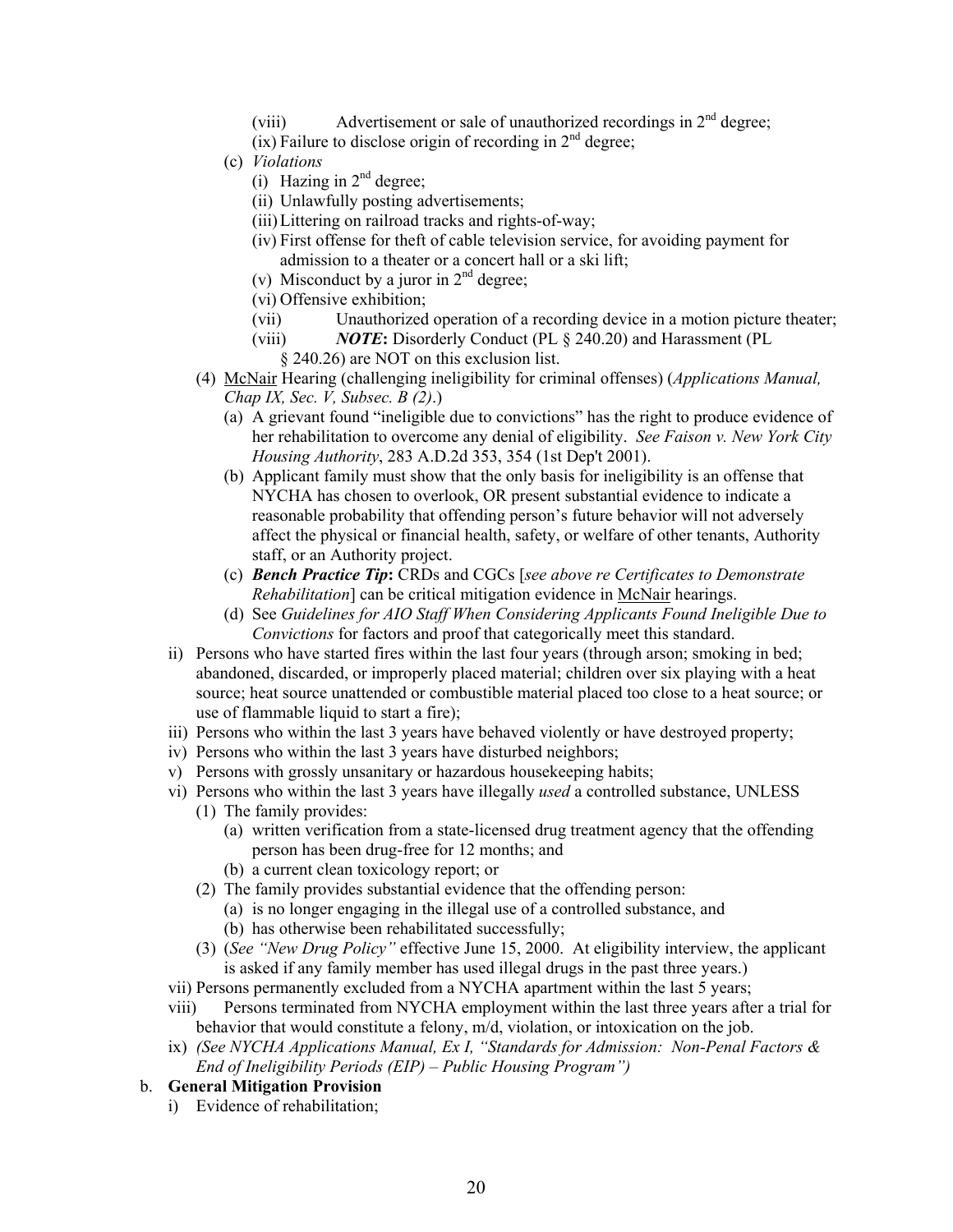- ii) Evidence of family's participation in or willingness to participate in social service or other appropriate counseling service programs and the availability of such programs.
- c. (*See generally NYCHA Applications Manual, Chap V, Sec. II, Subsec. F, "Standards for Admission."*)

# **2. Termination for "Non-desirability"**

- a. NYCHA tenants can have their subsidies terminated (in an administrative hearing, which leads to an eviction in Housing Court) for their conduct or the actions of any person occupying the premises of the tenant which constitutes:
	- i) A danger to the health and safety of neighbors;
	- ii) A sex or morals offense on or near the NYCHA premises;
	- iii) A source of danger or a cause of damage to NYCHA employees or property;
	- iv) A danger to the peaceful occupation of other tenants;
	- v) A common law nuisance.
- b. *Grievance Procedure*. NYCHA continues to be bound by various consent decrees (especially the *Escalera* decree) that are more protective of tenants than current federal law. (*See "New York City Housing Authority Grievance Procedures" under NYCHA Useful Materials on probono.net*.)
	- i) Probably the most important provisions relevant to criminal conduct are in the *Randolph/Tyson* consent decrees, which state that a tenant cannot be evicted if the accused person (or "non-desirable") has been removed from the household by the time of the administrative hearing.
	- ii) In those cases, the tenant can only be placed on probation and the non-desirable can be permanently excluded from living there.
	- iii) These cases involve the classic "innocent family member" scenario where a parent or grandparent is the tenant being evicted for the alleged conduct of a child or grandchild.
	- iv) Procedure
		- (1) NYCHA will provide notice of administrative termination proceedings at least 15 days before the hearing is to be held. The hearing generally can be postponed until after a criminal disposition. A favorable termination in the criminal proceeding (dismissal, ACD, acquittal) usually causes NYCHA to withdraw the termination proceeding.
		- (2) But beware, ANY conviction (even for a violation) can be used as a basis for termination because it can be a basis for ineligibility (see above).
		- (3) After the hearing, the Hearing Officer will provide a written decision and make a disposition with respect to each of the charges.
	- v) *Bench Practice Tip***:** CRDs and CGCs [*see above re Certificates to Demonstrate Rehabilitation*] can be critical mitigation evidence in termination hearings.
- c. *(See generally NYCHA Management Manual Chapter VII, Sec. III & IV, "Termination of Tenancy," and Appendix B – "Termination of Tenancy – Non-Desirability Actions")*

# 3. **Termination for other Prohibited Conduct**

- a. *Misrepresentation:* if the tenant makes a willful misstatement or conceals any material fact relating to eligibility for admission or continued occupancy;
- b. *Breach of Rules and Regulations:* if the tenant or any person occupying the tenant's premises violates a NYCHA rule or regulation;
- c. *Chronic Breach of Rules and Regulations:* if the tenant or any person occupying the tenant's premises repeatedly violates a NYCHA rule or regulation;
- d. *Chronic Delinquency on the Payment of Rent:* if the tenant repeatedly fails or refuses to pay rent within the month due at least 3 times within a 12 month period;
- e. *Non-verifiable Income:* if the tenant fails or refuses to submit to a verification of family income;
- f. *Assignment or Transfer of Possession:* if the tenant of record moves from the apartment and the apartment is being occupied by a person without NYCHA permission;
- g. *Squatter/Licensee Occupancy:* if the tenant has moved and admits to having moved and the apartment is being occupied by a person without any legal claim or right to it;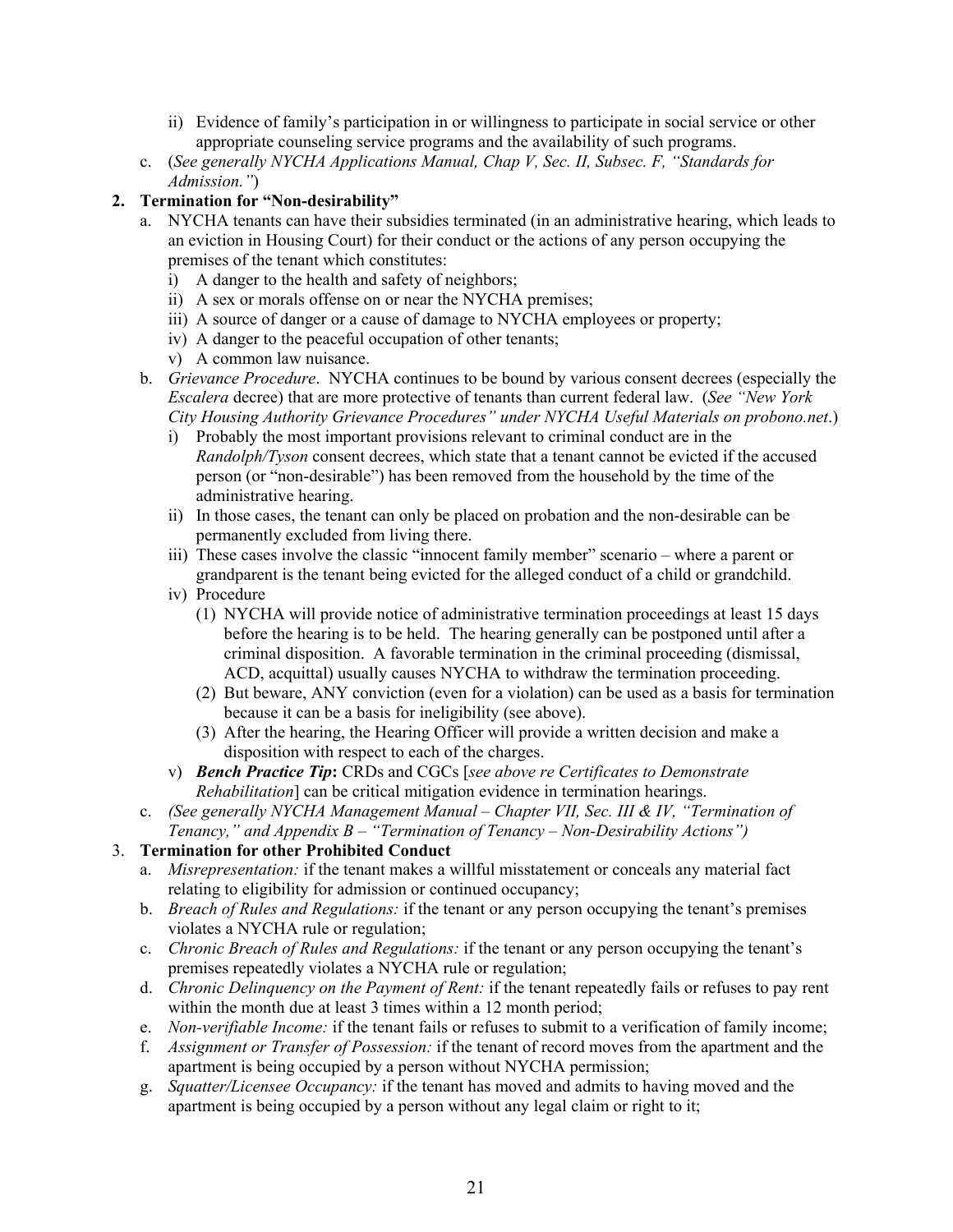- h. *Loss of Resident Employee Status:* if an employee loses resident status, unless such employee is eligible to become a tenant;
- i. *Non-Payment of Rent:* if the tenant fails to pay rent on the date fixed for payment.
- j. *(See NYCHA Management Manual Chapter VII, Sec. III & IV, "Termination of Tenancy")*

#### **Section 8 Program**

#### **1. Generally**

- a. The Section 8 Housing Choice Voucher Program subsidizes tenants to rent apartments from private landlords.
- b. The local PHA usually administers each Section 8 program.
- c. The crime-related eligibility and termination standards generally parallel those of Conventional Public Housing.
- **2. Admission to Program** (42 USC § 1437f; 24 CFR §§ 982.552 & 982.553)
	- a. **Mandatory Denial:** The following categories of applicants **WILL** be found ineligible:
		- i) *Persons Subject to Lifetime Sex Offender Registration*: [same as for public housing]
		- ii) *Persons Convicted of Methamphetamine Production*: [same as for public housing]
	- b. **Discretionary Denial:** The PHA has the **discretion** to deny the following (subject to the listed mitigation provisions):
		- i) *Persons Evicted in Past for Drug-Related Activity*: [same as for public housing, including specific mitigation provision];
		- ii) *Persons Engaging in Illegal Use of a Drug*: [same as for public housing, including specific mitigation provision];
		- iii) *Persons Abusing Alcohol*: [same as for public housing, including specific mitigation provision];
		- iv) *Persons Who Engaged in Past Criminal Activity*: if any household member is currently engaged in, or has engaged in during a reasonable time before the admission:
			- (1) Drug-related criminal activity;
			- (2) Violent criminal activity;
			- (3) Other criminal activity that may threaten the health, safety, or right to peaceful enjoyment of the premises by other residents or persons residing in the immediate vicinity;
			- (4) Other criminal activity that may threaten the health or safety of the owner, property management staff, or persons acting on behalf of the PHA.
			- (5) NOTE: If the PHA previously denied an application due to criminal activity, it may reconsider the applicant if the PHA has sufficient evidence that the members of the household have not engaged in such criminal activity during a reasonable period.
		- v) *Persons Who Committed Fraud*: If any member of the family has committed fraud, bribery, or any other corrupt or criminal act in connection with any Federal housing program;
		- vi) *Persons Who Threaten PHA personnel*: If the family has engaged in or threatened abusive or violent behavior toward PHA personnel;
		- vii) *Persons Who Have Been Evicted or Terminated*: If any member of the family has been evicted from federally assisted housing in the last five years, or if a PHA has ever terminated assistance under the program for any member of the family.
		- viii) (NOTE: Fleeing Felons and Parole Violators are not mentioned in the statutes or regulations concerning Section 8 eligibility, including 42 USC § 1437f and 24 CFR Part 982.)
		- ix) **General Mitigation Provision:** (24 CFR § 982.552(c)(2))
			- (1) For all discretionary denials, the PHA may consider all relevant circumstances such as: (a) The seriousness of the case;
				- (b) The extent of participation or culpability of individual family members;
				- (c) Mitigating circumstances related to the disability of a family member; and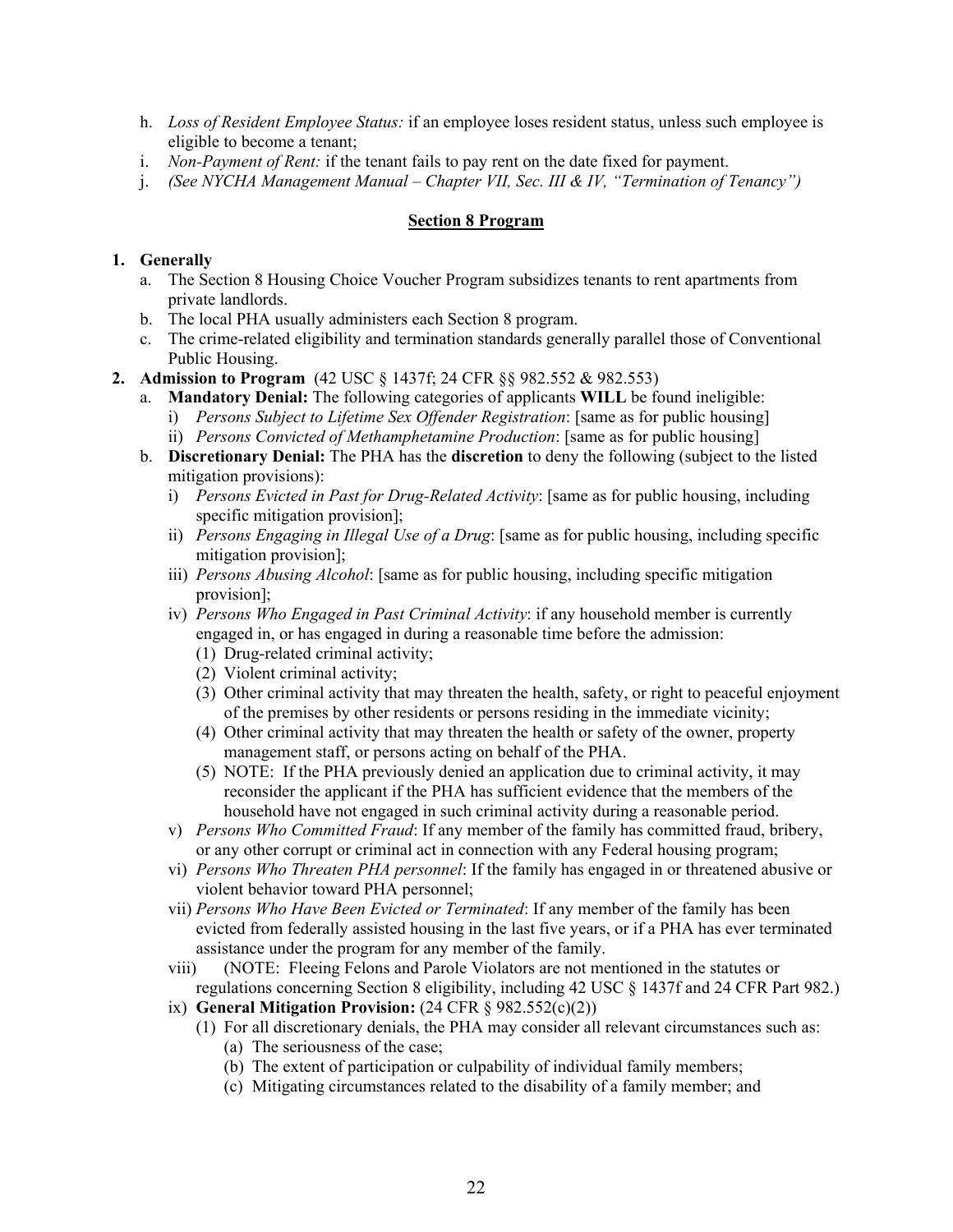- (d) The effects of denial or termination of assistance on other family members who were not involved in the action or failure.
- (2) *Disability*: If the family includes a person with disabilities, the PHA decision is subject to consideration of reasonable accommodation in accordance with 24 CFR Part 8.
- (3) *Exclusion of Family Member*: the PHA may require the exclusion of the culpable family member from the household.
- x) *Practice Tip***:** CRDs and CGCs [*see above re Certificates to Demonstrate Rehabilitation*] can be critical mitigation evidence that permits tenants with criminal convictions to obtain Section 8 vouchers.
- 3. **Termination or Eviction** (42 USC §§ 1437f(d) & 1437f(o)(7)(D))
	- a. **Termination by PHA** (24 CFR §§ 982.551, 982.552, 982.553)
		- i) **Mandatory Termination:** The following categories of Section 8 recipients WILL have their subsidies terminated and be evicted:
			- (1) *Persons Subject to Lifetime Sex Offender Registration*: [same as for public housing];
			- (2) *Persons Convicted of Methamphetamine Production*: [same as for public housing];
		- ii) **Discretionary Termination:** The following categories of residents MAY be terminated:
			- (1) *Persons Engaging in Illegal Use of a Drug*: [same as for public housing, including specific mitigation provision];
			- (2) *Persons Abusing Alcohol*: [same as for public housing, including specific mitigation provision];
			- (3) *Persons Engaging in Criminal Activity*: if any household member has violated his lease obligation not to engage in any:
				- (a) Drug-related criminal activity;
				- (b) Violent criminal activity;
				- (c) **Evidence:** Neither an arrest nor a conviction is necessary [same as for public housing]. (24 C.F.R. § 982.553(c).)
					- (i) NOTE: the criteria for PHA terminations do not include criminal activity that threatens the health or safety of other tenants or PHA workers.
			- (4) *Persons Who Committed Fraud*: [same as for Section 8 Admission];
			- (5) *Persons Who Threaten PHA personnel*: [same as for Section 8 Admission]
			- (6) (NOTE: Fleeing Felons and Parole Violators are not mentioned in the statutes or regulations concerning Section 8 termination by the PHA, including 42 USC § 1437f and 24 CFR Part 982. BUT, the HUD Guidebook states that PHA's may terminate on those grounds.)
			- (7) **General Mitigation Provision:** [same as for Section 8 Admission.]
			- (8) *Practice Tip***:** CRDs and CGCs [*see above re Certificates to Demonstrate Rehabilitation*] can be critical mitigation evidence that can prevent the loss of Section 8 vouchers due to criminal convictions.
		- iii) **Grievance Procedure.** PHA must provide prompt written notice of termination and right to request an informal hearing. The family must be given the opportunity to examine any directly-relevant documents prior to the PHA hearing. (24 CFR § 982.555.)
		- b. **Termination or Eviction by Owner/Landlord** (24 CFR § 982.310)
			- i) The owner or landlord may terminate the tenancy by evicting the household in Housing Court because the relevant tenant obligations of good conduct, incorporated as lease provisions, have been violated.
			- ii) **Discretionary Termination:** The owner/landlord may evict or require the exclusion of the following categories of residents:
				- (1) *Persons Engaging in Illegal Use of a Drug*: [same as for public housing, including specific mitigation provision];
				- (2) *Persons Abusing Alcohol*: [same as for public housing, including specific mitigation provision]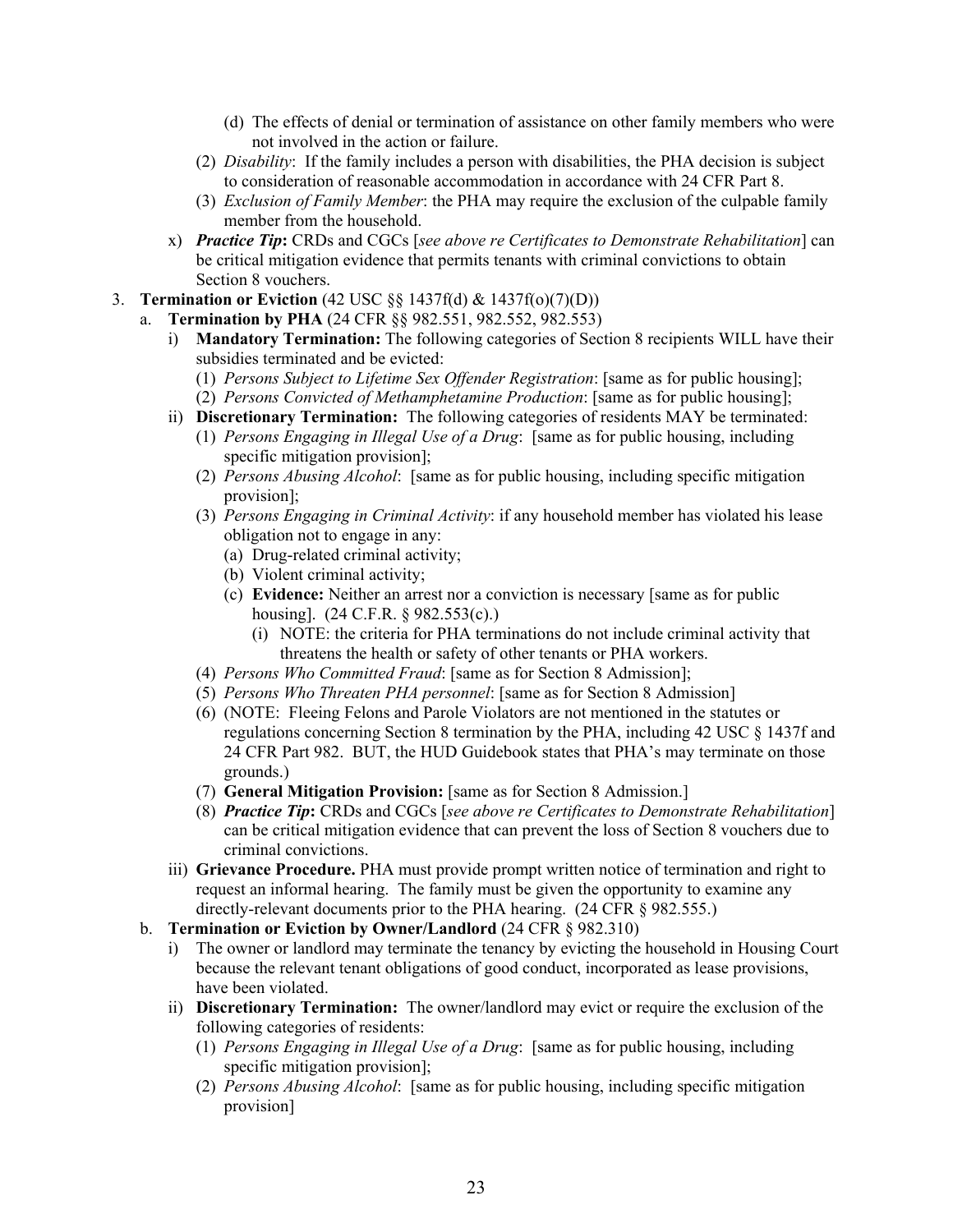- (a) NOTE: this ground is not listed in 982.310, but it is still a lease requirement, the violation of which is grounds for eviction;
- (3) *Persons Engaging in Criminal Activity*
	- (a) *Drug Crime On or Near the Premises*: if any tenant, member of the tenant's household, or guest engages in any drug-related criminal activity **on or near the premises**, or any person under the tenant's control engages in any drug-related criminal activity **on the premises**;

(i) NOTE that this provision is more limited than the PHA's authority.

- (b) *Violent Criminal Activity*: if any tenant, member of the tenant's household, or guest engages in any violent criminal activity **on or near the premises**, or any other person under the tenant's control engages in such activity **on the premises**; (i) NOTE that this provision is more limited than the PHA's authority.
- (c) Other criminal activity that threatens the health, safety, or right to peaceful enjoyment of the premises by other residents;
- (d) Other criminal activity that threatens the health, safety, or right to peaceful enjoyment of their residences by persons residing in the immediate vicinity;
- (e) **Evidence:** Neither an arrest nor a conviction is necessary [see above].
- (4) *Fleeing Felons*: [same as for public housing];
- (5) *Parole Violators*: [same as for public housing];
- (6) The owner/landlord may also evict for *serious or repeated violation of the terms and conditions of the lease*, including all tenant obligations in 24 CFR § 982.551. The owner/landlord can also evict for "other good cause," including failure to accept a new lease, a history of disturbance or destruction of property, owner's desire to use the unit for personal use, sale, renovation, or to lease at a higher rent, or other economic reason.
- (7) *Exclusion of Family Member.* The owner may require a tenant to exclude a culpable household member as a condition of continued tenancy.
- iii) **General Mitigation Provision**: for all of these grounds, when action is not required by law, the owner/landlord may consider all relevant circumstances such as:
	- (1) The seriousness of the offending action;
	- (2) The effect on the community of denial or termination or the failure of the owner to take such action;
	- (3) The extent of participation by the leaseholder in the offending action;
	- (4) The effects that the eviction would have on family members not involved in the offending activity;
	- (5) The demand for assisted housing by families who will adhere to lease responsibilities;
	- (6) The extent to which the leaseholder has shown personal responsibility and has taken all reasonable steps to prevent or mitigate the offending action; and
	- (7) The effect of the owner's action on the integrity of the program.

#### c. **Absence from Unit** (24 C.F.R. § 982.312)

- i) *Absence from unit*: the family may not be absent from the unit for a period of more than 180 consecutive calendar days. (24 CFR § 982.312(a).)
- ii) *Absence* means that no member of the family is residing in the unit. (§ 982.312(c).)
- iii) *Practice Tip***:** Be careful of this provision when a person is incarcerated or entering a residential treatment program.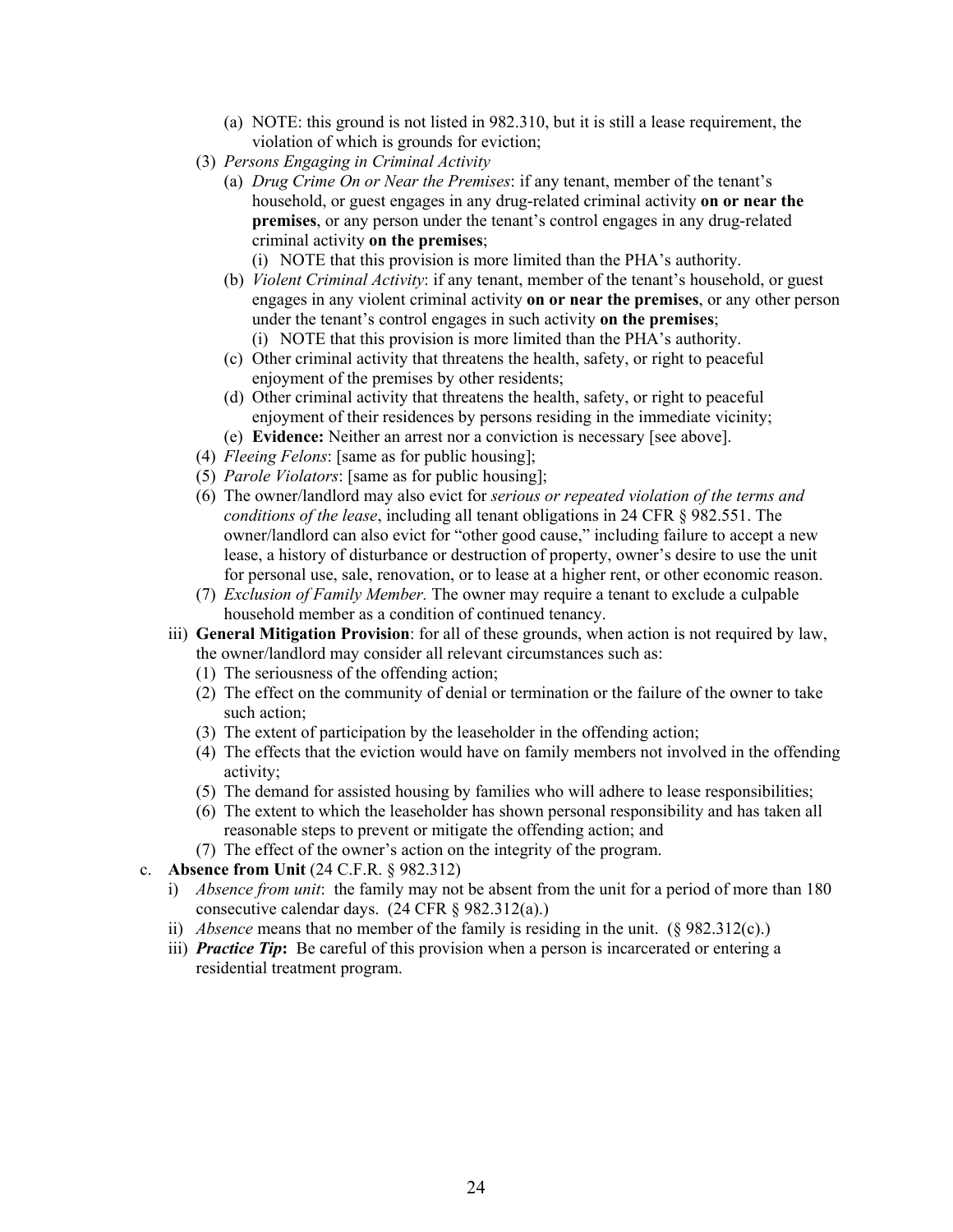#### **Section 8 in New York City** *NYCHA Section 8*

#### **1. Generally**

a. The vast majority of Section 8 vouchers in New York City are administered by NYCHA. The City Department of Housing Preservation and Development (HPD) also administers a significant number for families in limited situations.

#### **2. Admission to Program**

a. Note that NYCHA has chosen to overlook a broader range of offenses under Section 8 housing than under Public Housing and has set specific ineligibility periods only for sex offenders subject to a lifetime registration requirement, violent felonies, and controlled substances or alcoholrelated offenses. (S*ee NYCHA Applications Manual, Exhibit G "Section 8 Program - NYS Penal Code and Traffic Law Sections with respect to Violent Felonies, Controlled Substances and Alcohol-Related Offenses"; Ex. FF, "Standards for Admission: Conviction Factors & End of Ineligibility Periods – Section 8 Housing Assistance Program," and Ex. HH, "Overlooked Offenses – Section 8 Housing Assistance Program," NYCHA Applications Manual, Chap VI, Sec. II, Subsec. E (3)*.)

| <b>NYCHA</b> Section 8                                                                                                      |                                                                                                                               |  |
|-----------------------------------------------------------------------------------------------------------------------------|-------------------------------------------------------------------------------------------------------------------------------|--|
| <b>Criminal Conviction</b>                                                                                                  | <b>Years After Serving Sentence</b><br>(including completion of<br>probation/parole and payment of fine)                      |  |
| Subject to a lifetime registration<br>requirement under a state sex offender<br>registration program                        | Until the convicted person is no longer<br>subject to a lifetime registration requirement                                     |  |
| Violent Behavior, Controlled Substances or<br><b>Alcohol Related Offenses</b><br>Class $A$ , $B$ , and $C$<br>Class D and E | 6 years<br>5 years                                                                                                            |  |
| <b>Controlled Substances or Alcohol Related</b><br><i><b>Offenses</b></i>                                                   |                                                                                                                               |  |
| <b>Class A Misdemeanors</b>                                                                                                 | 4 years<br>$(5 \text{ years if } 3+$ convictions for Class A m/d or<br>felonies within last 10 years)                         |  |
| <b>Class B or Unclassified Misdemeanors</b>                                                                                 | 3 years<br>$(4 \text{ years if } 3+$ convictions for m/d or felonies<br>within last 10 years)                                 |  |
| Controlled Substances or Alcohol Related<br><i><b>Offenses</b></i>                                                          |                                                                                                                               |  |
| Violations or DWI                                                                                                           | 2 years<br>$(3 \text{ years if } 3+$ convictions for felonies, m/d,<br>violations or DWI infractions within last 10<br>vears) |  |
| <b>Multiple Convictions</b>                                                                                                 | Ineligible for longest applicable period.                                                                                     |  |

- b. For a list of specific offenses, s*ee NYCHA Applications Manual, Exhibit G "Section 8 Program NYS Penal Code and Traffic Law Sections with respect to Violent Felonies, Controlled Substances and Alcohol-Related Offenses*."
- c. **McNair hearing** (challenging ineligibility for criminal offenses): Same as for NYCHA public housing. (S*ee NYCHA Applications Manual, Chap IX, Sec. VIII, Subsec. B(2)*.)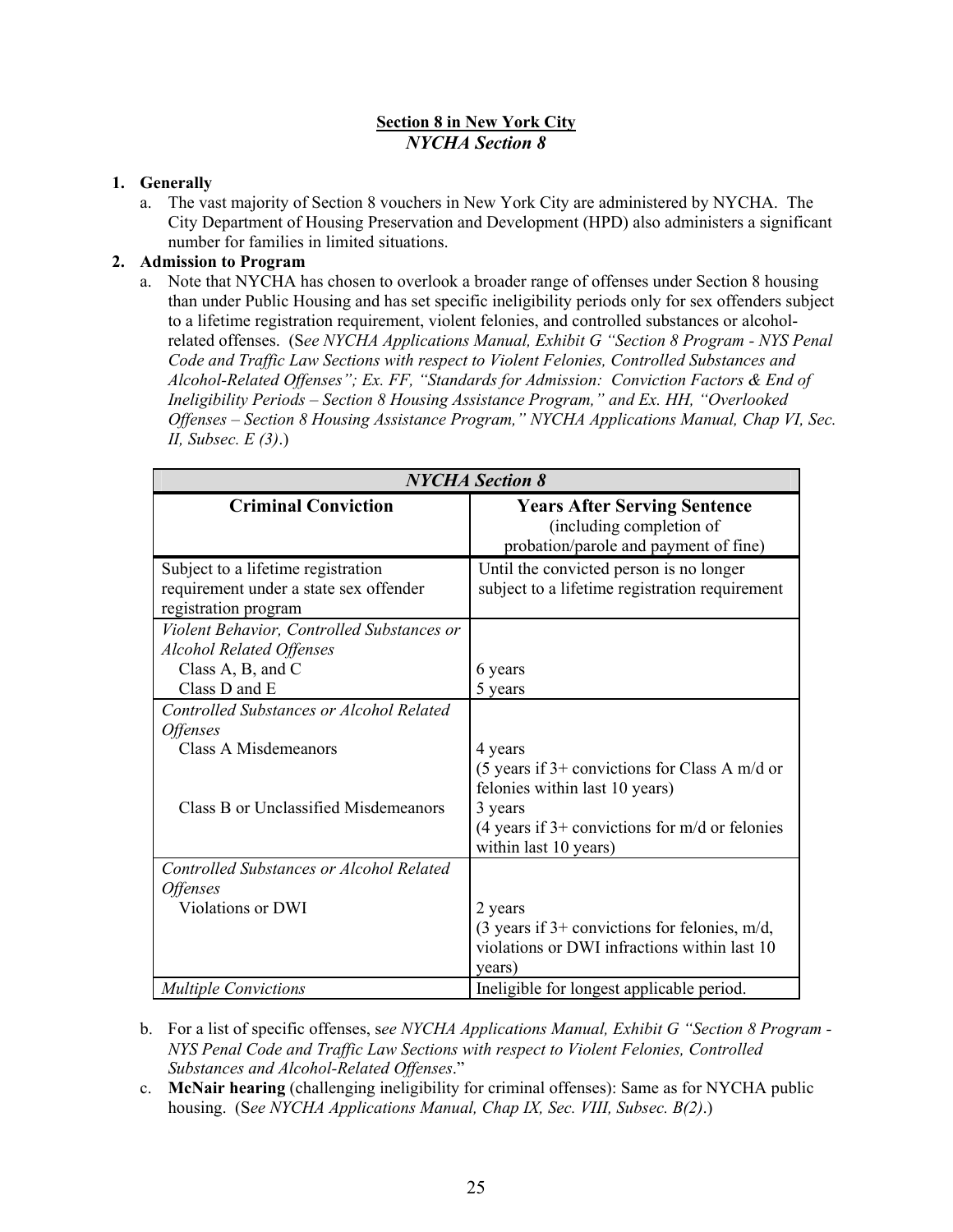d. *Bench Practice Tip***:** CRDs and CGCs [*see above re Certificates to Demonstrate Rehabilitation*] can be critical mitigation evidence that permits tenants with criminal convictions to obtain Section 8 vouchers.

#### **3. Termination or Eviction**

a. These provisions are substantially the same as for the Section 8 program generally, although some special requirements have been instituted by consent decree.

#### **PUBLIC BENEFITS/WELFARE**

#### **1. Drug-related Felony Convictions**

- a. 21 U.S.C. § 862a **permanently bars** anyone with a drug-related felony conviction from receiving federal cash assistance and Food Stamps during his or her **lifetime**.
	- i) **Definitions** 
		- (1) *Drug-related felony conviction*: any offense that is classified as a felony by the law of the jurisdiction involved and that has as an element the possession, use, or distribution of a controlled substance.
		- (2) Only applies to convictions for conduct after August 22, 1996.

#### ii) **Benefits Covered by Ban**

- (1) Temporary Assistance for Needy Families (TANF) (benefits provided under 42 U.S.C. § 601 *et seq.*) (traditional "welfare" benefits; before 1996, was called Aid to Families with Dependent Children (AFDC));
- (2) Food Stamps (benefits provided under 7 U.S.C.A. § 2011 *et seq.* or § 2012(h))

#### iii) **Benefits Excluded from Ban**

- (1) Emergency medical services under title XIX of the Social Security Act [42 U.S.C. § 1396 *et seq*.];
- (2) Short-term, noncash, in-kind emergency disaster relief;
- (3) The following public health benefits:
	- (a) Public health assistance for immunizations;
	- (b) Public health assistance for testing and treatment of communicable diseases if the Secretary of Health and Human Services determines that it is necessary to prevent the spread of such disease.
- (4) Prenatal care;
- (5) Job training programs (including Welfare-to-Work funded services such as supportive services, post-employment services, job readiness, or job placement);
- (6) Drug treatment programs;
- (7) Medicaid;
- (8) Federal disability benefits under Social Security Disability (SSD) or Supplemental Security Income (SSI).

#### b. **States May Opt Out**

- i) New York has **opted out** of this lifetime ban entirely.
- ii) As of February 2005 (see http://www.lac.org/lac/main.php?view=law&subaction=5#):
	- (1) 17 states have the full ban in place (including California)

| Alabama    | Kansas       | South Dakota  |
|------------|--------------|---------------|
| Alaska     | Mississippi  | Texas         |
| Arizona    | Missouri     | Virginia      |
| California | Montana      | West Virginia |
| Delaware   | Nebraska     | Wyoming       |
| Georgia    | North Dakota |               |
| Indiana    | Pennsylvania |               |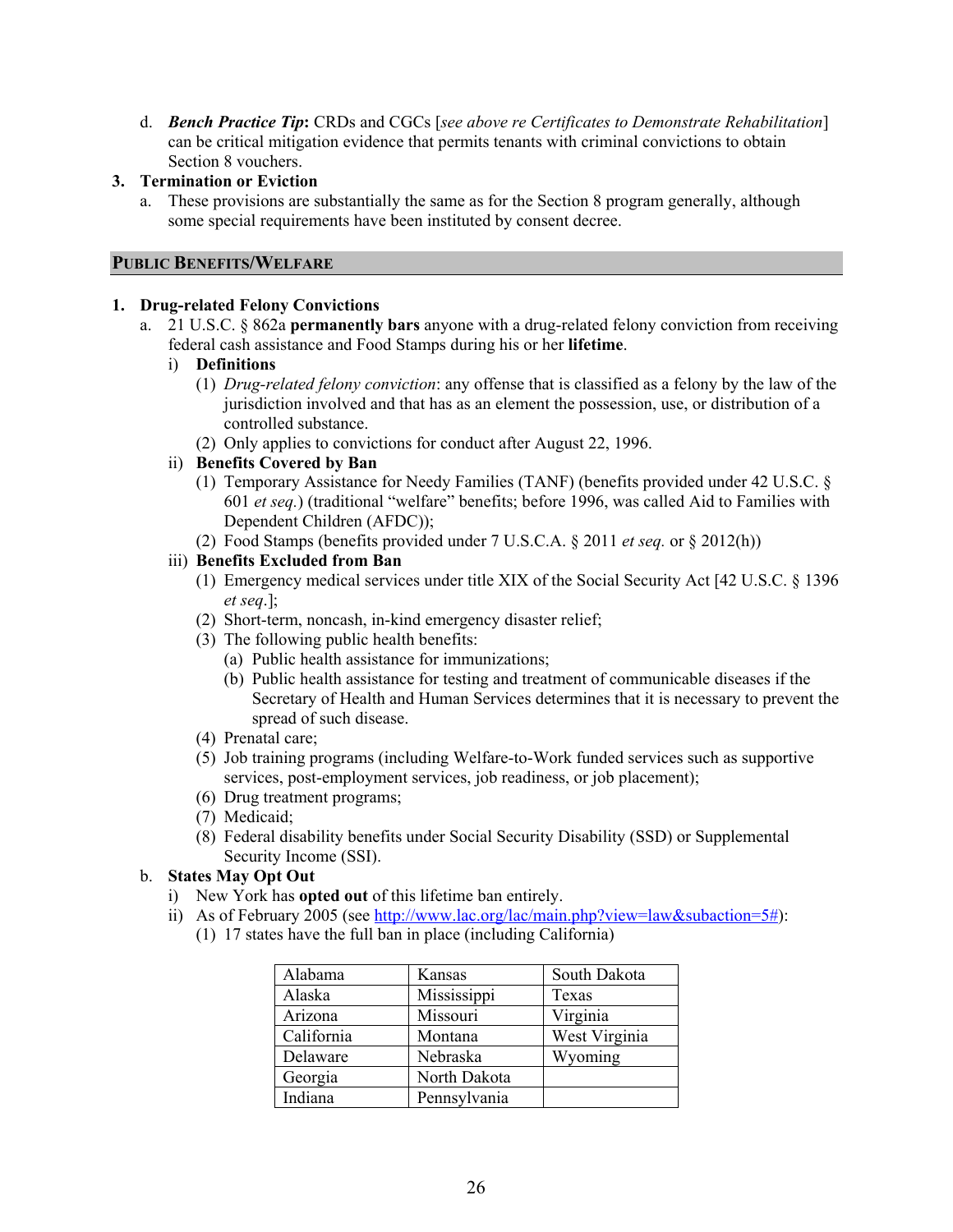| Arkansas | Kentucky      | North Carolina |
|----------|---------------|----------------|
| Colorado | Louisiana     | Rhode Island   |
| Florida  | Maryland      | South Carolina |
| Hawaii   | Massachusetts | Tennessee      |
| Idaho    | Minnesota     | Utah           |
| Illinois | Nevada        | Washington     |
| Iowa     | New Jersey    | Wisconsin      |

(2) 21 states have modified the ban by allowing benefits dependent upon drug treatment, denying benefits only for sales convictions, or placing a time limit on the ban.

(3) 11 states and DC have completely opted out of the ban (including NY)

| Connecticut   | New Mexico | Oregon                  |
|---------------|------------|-------------------------|
| Maine         | New York   | Vermont                 |
| Michigan      | Ohio       | District of<br>Columbia |
| New Hampshire | Oklahoma   |                         |

c. *Bench Practice Tip***:** advise people pleading guilty to drug felonies of this ban in case they move to another state.

#### **2. Fleeing Felons or Parole Violators Ineligible for Most Benefits**

- a. *Ineligibility*: (42 U.S.C. § 608(a)(9)(A)) States may not provide TANF-funded benefits, SSI, SSDI, public and federally-assisted housing, or Food Stamps to individuals who are:
	- i) Fleeing felons,  $30 \text{ or }$
	- ii) Violating a condition of probation or parole, as found by a judicial or administrative determination.
	- iii) For public assistance and Food Stamps, these categories are defined by state law under Soc. Serv. L. § 131(14); 18 NYCRR § 351.2 (public assistance); 18 NYCRR § 387.1 (Food Stamps); and 97 ADM-23.
- b. These persons **remain eligible for Medicaid**.
	- i) See also

www.empirejustice.org/content.asp?CatId=467&ContentType=Issue\_Areas&areaID=232.

- c. Most recently, in *Fowlkes v. Adamec*, 432 F.3d 90 (2d Cir. 2005), the Court of Appeals for the Second Circuit held that the federal statute does not permit the Commissioner to conclude simply from the fact that there is an outstanding warrant for a person's arrest that he is "fleeing to avoid prosecution."31 Instead, there must be some evidence that the person knows his apprehension is sought.
- d. For other conviction-related SSD and SSI barriers, see http://www.ssa.gov/OP\_Home/handbook/handbook.pdf (2001 Social Security Handbook).
- e. *Warning***:** because the Fleeing Felon bar applies to TANF and Food Stamps, the Department of Social Services (Human Resources Administration in New York City) will run a national warrant check on **any** person applying for Public Assistance.

 $\overline{a}$ 

<sup>&</sup>lt;sup>30</sup> "Fleeing Felon" is a specific legal term used to identify individuals "fleeing to avoid prosecution, or custody or confinement after conviction, under the laws of the place from which the person flees, for a crime, or an attempt to commit a crime, which is a felony under the laws of the place from which the person flees, or, in jurisdictions that do not define crimes as felonies, is punishable by death or imprisonment for a term exceeding 1 year regardless of the actual sentence imposed."  $42 \overline{U}$ .S.C. § 1382 (e)(4).

 $31$  10 U.S.C. § 1382(e)(4)(A).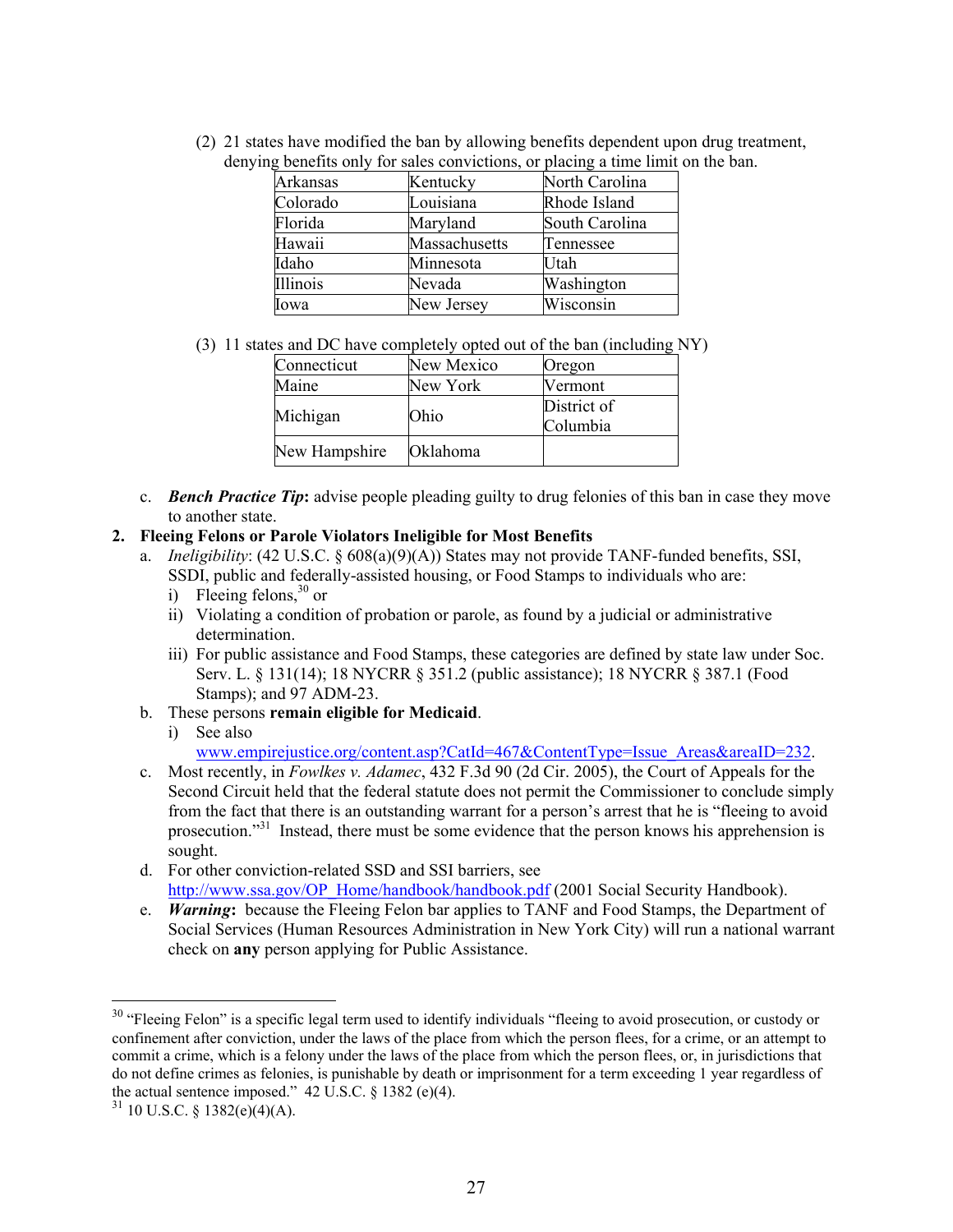f. *Practice Tip***:** for extensive resources on restoring benefits in these situations, consult Reentry Net/NY at www.reentry.net/ny.

#### **3. Fraud/Intentional Program Violations**

- a. People can face criminal and/or civil liability for fraud or misrepresentation concerning government benefits.
	- i) Administrative sanctions can be imposed through Intentional Program Violation (IPV) hearings.
- b. *Sanctions*: SSL 145-c (for any finding of IPV in federal, state, or administrative venue).
- c. *Penalties:* 18 NYCRR § 359.9
- d. If person is arrested for drug crimes and money is seized, he may face administrative **welfare fraud** accusations of concealment of income from illegal sources.
	- i) The local welfare agency's investigators will meet with the person and ask him about the underlying facts of the criminal case.
- **4. Incarceration:** Eligibility for public benefits may be affected during periods of **incarceration**.
	- a. *Public Assistance* (TANF, state cash benefits)
		- i) Generally, the Human Resources Administration considers incarcerated persons ineligible to apply, but there is no statutory basis for this position.
		- ii) *Temporary Absence*: Current recipients are permitted to be temporarily absent for 6 months from the household if they are within the US, still in need, and intend to return to the residence. (18 NYCRR § 349.4.)
		- b. *Social Security/Supplemental Security Benefits*
			- i) SSI
				- (1) *Applicants*
					- (a) If person is incarcerated when he *applies* for SSI and is otherwise eligible, he is not eligible for payment of benefits until the first day of the month following the day of release from incarceration. (20 CFR § 416.211.)
				- (2) *Current Recipients*
					- (a) *Incarceration for an entire calendar month or more*: Recipient is ineligible starting with the first entire calendar month in which she is incarcerated (*i.e.*, incarcerated at beginning of month and throughout the month), and payments are suspended effective with such first full month. (20 CFR §§ 416.211 & 416.1325.)
					- (b) *Incarceration for less than a full calendar month*: accordingly, incarceration for less than a month should have no effect on SSI eligibility.
					- (c) *Incarceration for more than a full calendar month, but less than a year*: SSI benefits are only suspended, and can be reinstated effective the day of release. Benefits will be prorated for that month. (20 CFR §§ 416.211, 416.421, 416.1325.)
					- (d) *Incarceration for more than twelve months*: SSI benefits are terminated following 12 consecutive calendar months of suspension for any reason, including incarceration. (20 CFR § 416.1335.) Person must reapply for benefits when released.
					- (e) *Duty to Report*: there is a duty to report ANY period of incarceration. (20 CFR § 416.708(k).)
						- (i) *Practice Tip***:** However, when the person will be incarcerated for *less than a full calendar month*, there are probably no repercussions from a failure to report since that period of incarceration has no effect on eligibility. Moreover, if the recipient reports the incarceration, the SSA could easily make a mistake and suspend benefits.
			- ii) As long as person is incarcerated, he is not entitled to dependency benefits (20 CFR § 404.468a); there is no exception for children.
			- iii) These provisions generally apply to any "public institution," but there are limited exceptions such as some treatment programs, mental institutions, and "community residences."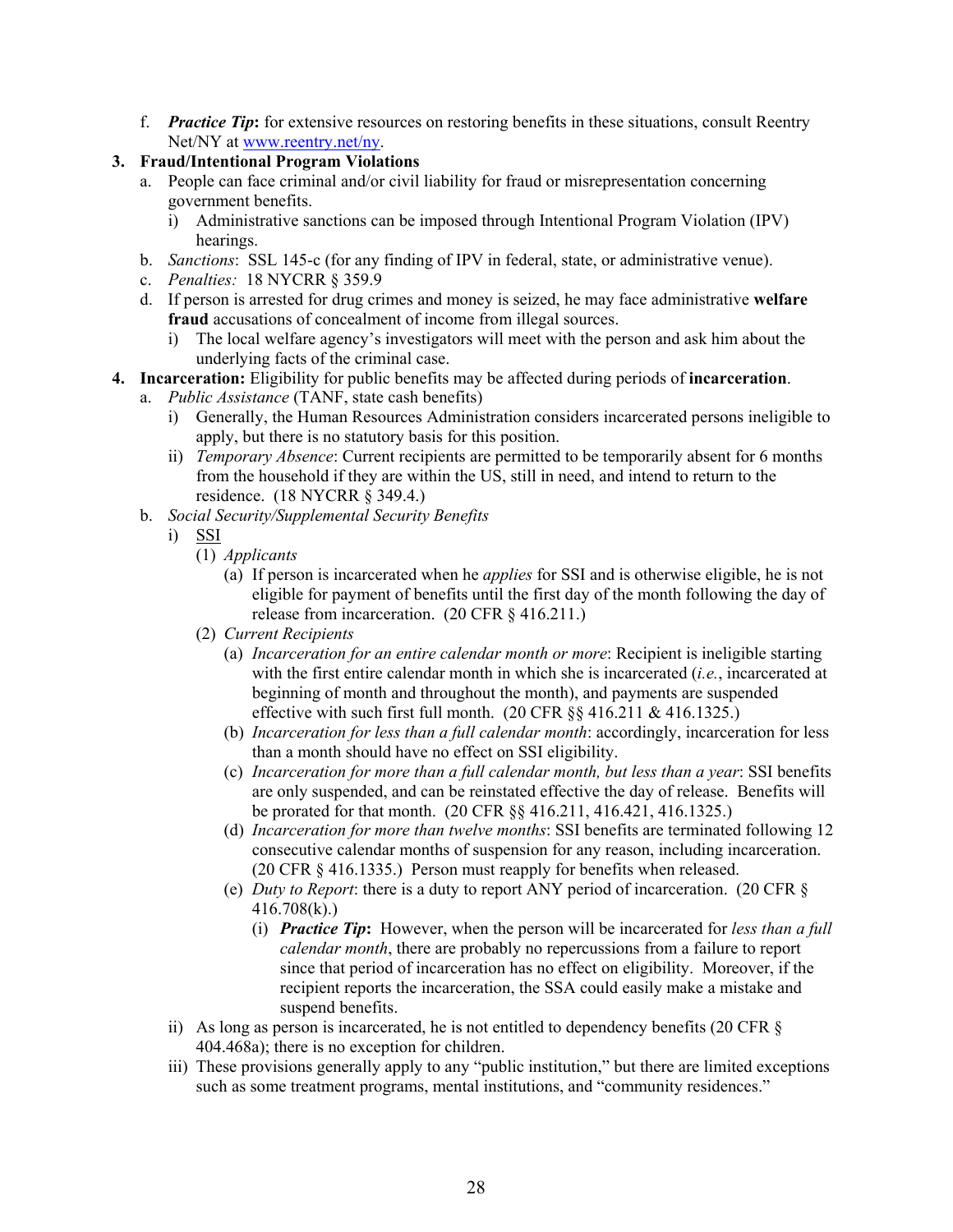#### c. **Other Social Security Benefits**

i) For Social Security benefits such as Social Security Disability, however, where an individual is incarcerated upon conviction of a *felony*, he or she is not entitled to benefits for any month or any part thereof during which he or she is incarcerated, regardless of the length of the sentence. 20 C.F.R. § 404.468(a).

## **FAMILY LAW**

#### **1. Custody and Termination of Parental Rights (TPR)**

- a. The federal Adoption and Safe Families Act (ASFA) **requires** the State to sue to terminate parental rights where:
	- i) The parent has been convicted of certain serious crimes against a child, such as murder, manslaughter, or assault; or
	- ii) A child is in foster care for 15 out of the most recent 22 months, unless a compelling reason exists not to terminate parental rights.
		- (1) This time period can expire easily if the parent is incarcerated.
- b. New York State law: the Governor's Permanency Bill, Chapter 3 of the Laws of 2005, effective December 21, 2005:
	- i) Permits commencement of a permanent neglect TPR proceeding where a child has been in foster care either at least one year or 15 out of the most recent 22 months. FCA  $\S$  614(d); SSL § 384-b(7)(a);
	- ii) Eliminates the requirement that a child remain in foster care for a consecutive 12 months immediately preceding commencement of a TPR proceeding where a court has determined that the child was severely abused or repeatedly abused and reasonable efforts toward reunification of the child with his or her parent are no longer required and permits the hearing on the TPR to commence immediately. SSL § 384-b(4)(e).
- c. *Informal Custody Agreement*
	- i) At the time of the person's arrest, or any time thereafter, the person can arrange to place her child in the care of a responsible adult.
		- (1) Does not count as time in foster care under ASFA.
		- (2) Parent does not have to go to court to regain custody, unless the informal custodian refuses to return the child.
		- (3) *Warning*: a "Voluntary Placement Agreement," which transfers custody of the child to the local child welfare office or Department of Social Services, DOES count as time in foster care and could lead to termination of parental rights.
	- ii) Process
		- (1) Describe the custody arrangement in writing.
		- (2) Both the parent and the caretaker should sign it and, if possible, have it notarized.
		- (3) The Department of Correction should have forms that parents can use. Its form is called a "Temporary Acknowledgment of Custody."

#### **2. Visitation**

- a. *Orders of Protection*
	- i) Criminal OP's for domestic violence frequently require no-contact, effectively terminating visitation to children in the household.
	- ii) *Bench Practice Tip***:** Potential solutions include:
		- (1) Consider issuing a "limited" OP;
		- (2) Make all Orders of Protection explicitly "subject to Family Court modification."
			- (a) Then parent can then petition the Family Court for formal visitation rights.
- b. *Incarcerated Parents*
	- i) Entitled to monthly visits when children are in foster care.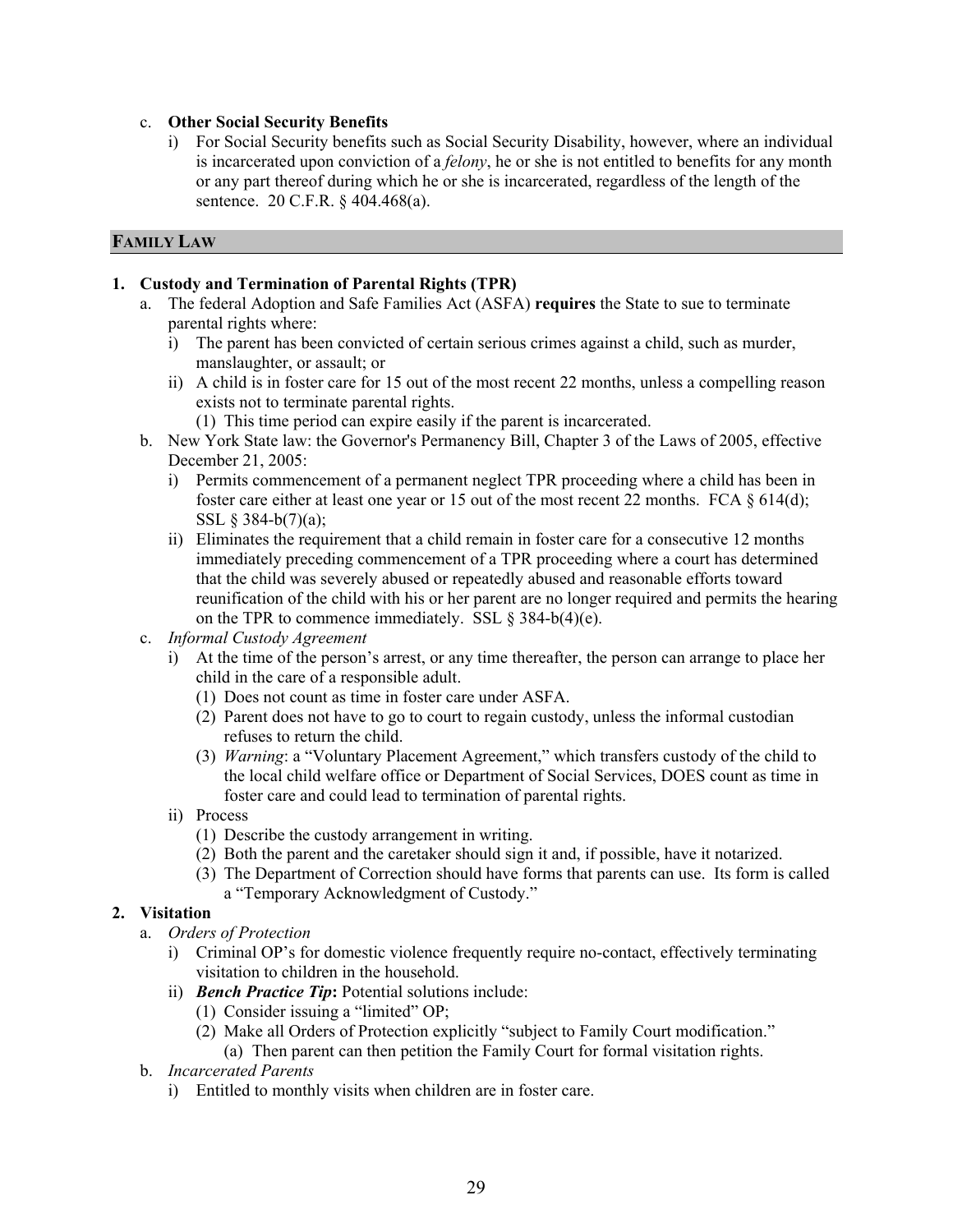ii) Failure to maintain contact is grounds for termination. (6 months of no contact is considered abandonment.)

# **3. Child and Spousal Support**

- a. Child support is a crucial component of any effort to strengthen low-income families.
	- i) It is also a critical concern for formerly incarcerated parents struggling to obtain employment, rebuild family ties, and reintegrate into New York communities.
- b. **No Modification:** The law in New York currently prohibits those in prison from obtaining modifications of their support orders while they are in prison, creating a situation that assures that upon release, these parents will not only be overwhelmed with penalties for the arrears that have accrued, but these very penalties actually will make it more difficult for them to seek and obtain employment and to support their children.
	- i) New York courts have taken the position that support orders may not be modified downward while a person is incarcerated, because the incarcerated parent's "current financial hardship is solely the result of his wrongful conduct." Knights v. Knights, 71 N.Y.2d 865 (1988); Furman v. Barnes, 293 A.D.2d 781 (3d Dep't 2002); Ontario County o/b/o Powers v. Jackson, 212 A.D. 2d 1056  $(4<sup>th</sup>$  Dep't 1995).
	- ii) Moreover, in Onondaga County Department of Social Services o/b/o Gloria T. v. Timothy S., 294 A.D.2d. 27 (2002), the Fourth Department, relying on the Knight case, specifically held that Family Court Act  $413(1)(g)$ , which limits arrears to \$500 when a person's income is below the poverty level, does not apply to someone in prison because the incarcerated parent cannot be allowed to "benefit from the conduct that led to his or her incarceration."

## iii) **Consider:**

 $\overline{a}$ 

- (1) Comparing incarcerated parents to those who reduce their earnings by *choice* fails to acknowledge that one who is incarcerated does not have the choice to *rectify* the situation in prison by increasing his earnings.
- (2) These policies mean that upon release, most of these parents are faced with overwhelming arrears, which have accrued during a time that they have no ability to make payments.
- (3) Recent research by the Urban Institute found that aggressive collection of debts played a crucial role in pushing low-income black men ages 25 to 34 out of lawful employment.

# **c. Support Arrears – Consequences**

- i) No Bankruptcy: Child and Spousal Support arrears are non-dischargeable debt in bankruptcy.
- ii) Wages Garnished: If the formerly incarcerated parent finds a job, up to 65% of his income may be subject to income execution to recover child support arrears. CPLR §  $5242(c)(2)(i)$ , (ii).
- iii) Loss of Driver's and Employment Licenses: Arrears of more than four months will likely result in the loss of the parent's driver's license and any occupational licenses. FCA §§ 458 a, 458-b, 458-c.
- iv) Attachment and Seizure of Assets: If the court converts the arrears to a money judgment, any bank accounts or other assets will be subject to seizure in their entirety, making reentry even more difficult. FCA §§ 454, 460; CPLR §§ 5201, 5202, 5203 et. seq.
- v) Loss or Denial of Passport: If a case is being handled by the state child support enforcement agency and the obligated parent is more than \$5,000 in arrears, the parent may not be able to obtain a passport. If the individual already has a passport, the passport may be revoked or limited. 42 USC §§ 652(k)(1) & 654(31). Effective October 1, 2006, if more than \$2,500 is in arrears is owed, the passport denial/revocation procedures may be invoked. $32$

<sup>&</sup>lt;sup>32</sup> Deficit Reduction Act of 2005, Section 7303 (to be codified at 42 USC  $\S\S 652(k)(1)$  & 654(31)).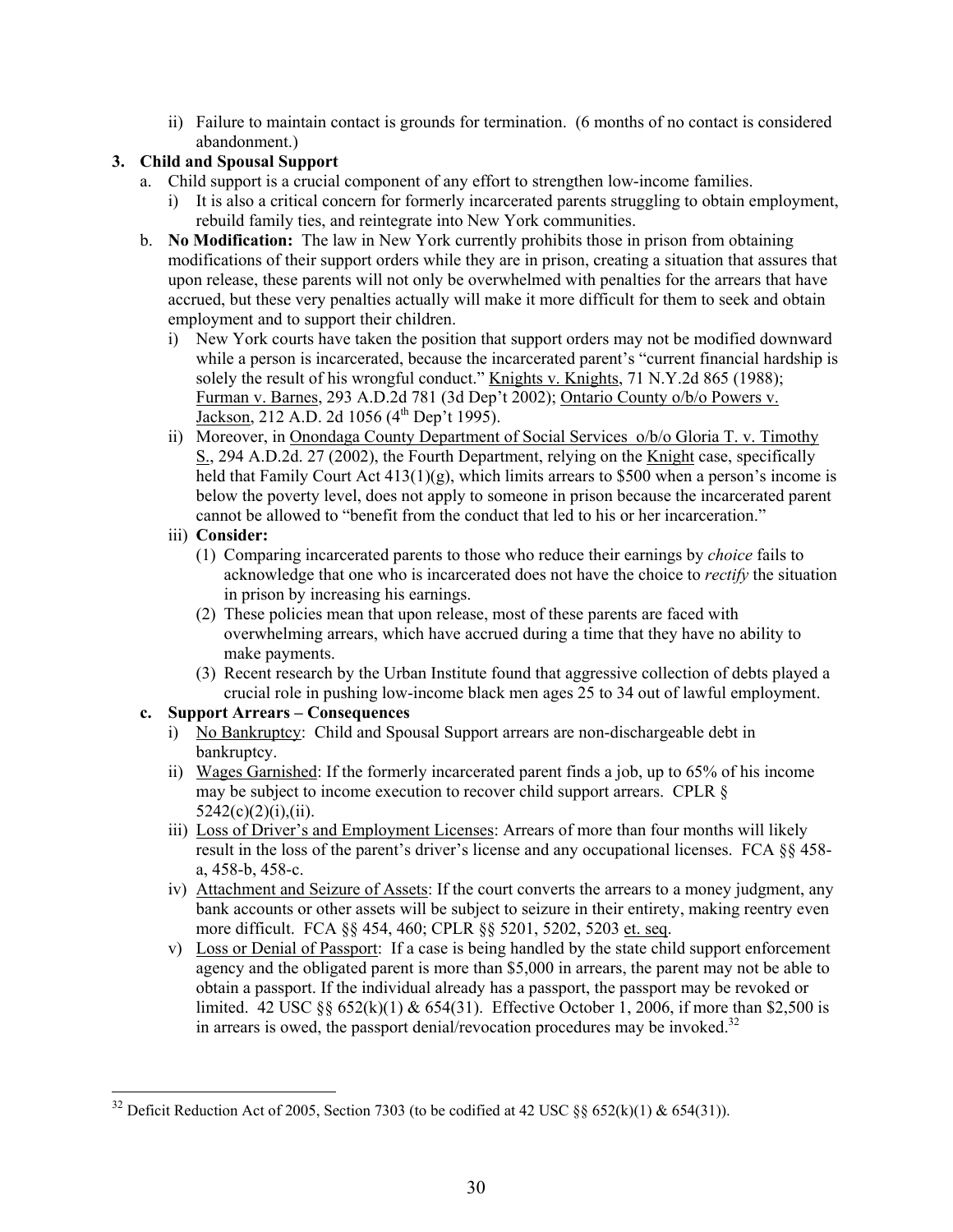#### **4. Family Offense Proceedings (Domestic Violence)**

- a. *Collateral Estoppel by Conviction*: If a criminal court case based on the same underlying allegations as a Family Offense case in Family Court results in a plea or a conviction, the defendant is at risk for summary judgment in the Family Court under the doctrine of collateral estoppel. This doctrine applies where the two cases involve the same issues between the parties. Suffolk County Dept. of Social Services on Behalf of Michael V. v. James M., 83 N.Y.2d 178, (1994). A criminal conviction, whether by plea or after trial, is conclusive proof of its underlying facts in a subsequent civil action. Grayes v. DiStasio, 166 A.D.2d 261 (1<sup>st</sup> Dept. 1990); Colby v. Crocitto, 207 A.D.2d 764 (2d Dept. 1994). If the opposing party secures a finding of summary judgment as to one or more family offenses, their attorney may either ask to go forward to factfinding with regard to any acts that were not the subject of the concurrent criminal proceeding or may seek to move directly to disposition under FCA §841.
- **5. Foster/Adoptive Parents** (Soc. Serv. L. § 378-a; 18 NYCRR § 443.8)
	- a. Convictions can lead to denial of application as foster parent and/or removal of the child.
	- **b. Mandatory Disqualifications** 
		- i) For felony convictions for child abuse or neglect, a crime against a child, or a crime involving violence (includes attempted robbery and attempted criminal possession of a weapon) (unless spousal abuse was a factor in causing the prospective parent to commit such a crime)
		- ii) For any felony conviction within the past five years for physical assault, battery, or a drugrelated offense.
		- iii) **Safety Valve:** based on welfare of the child.

#### **c. Discretionary Denials**

i) If the foster or adoptive parent, or any person over 18 residing in the home, was ever charged with or convicted of any crime.

#### **DRIVERS' LICENSES**

#### **1. NYS Driver's License** (VTL §§ 510, 510-a, 510-b, 510-c, 1192-1194)

a. Certificate of Relief from Disabilities is generally **ineffective** in lifting suspensions or revocations. (VTL § 1193.)

#### b. **Alcohol and Drug Violations33**

| Driving While Intoxicated (DWI), Blood<br>Alcohol Concentration (BAC) of .08% or<br>higher | <b>Minimum 6-month revocation</b> |
|--------------------------------------------------------------------------------------------|-----------------------------------|
| Second DWI within 10 years                                                                 | <b>Minimum 1-year revocation</b>  |
| Aggravated DWI (.18 BAC or higher)                                                         | <b>Minimum 1-year revocation</b>  |
| Second Aggravated DWI within 5 years                                                       | Minimum 18-month revocation*      |
| Driving While Ability Impaired by Alcohol<br>$(DWAI)(.05$ to $.07$ BAC)                    | 90-day suspension                 |
| DWAI committed within 5 years of any<br>previous alcohol or drug-related violation.        | <b>Minimum 6-month revocation</b> |
| Driving While Ability Impoired by a Drug                                                   | 6-month suspension                |

<sup>33</sup> http://www.nysdmv.com/broch/c12.htm.

 $\overline{a}$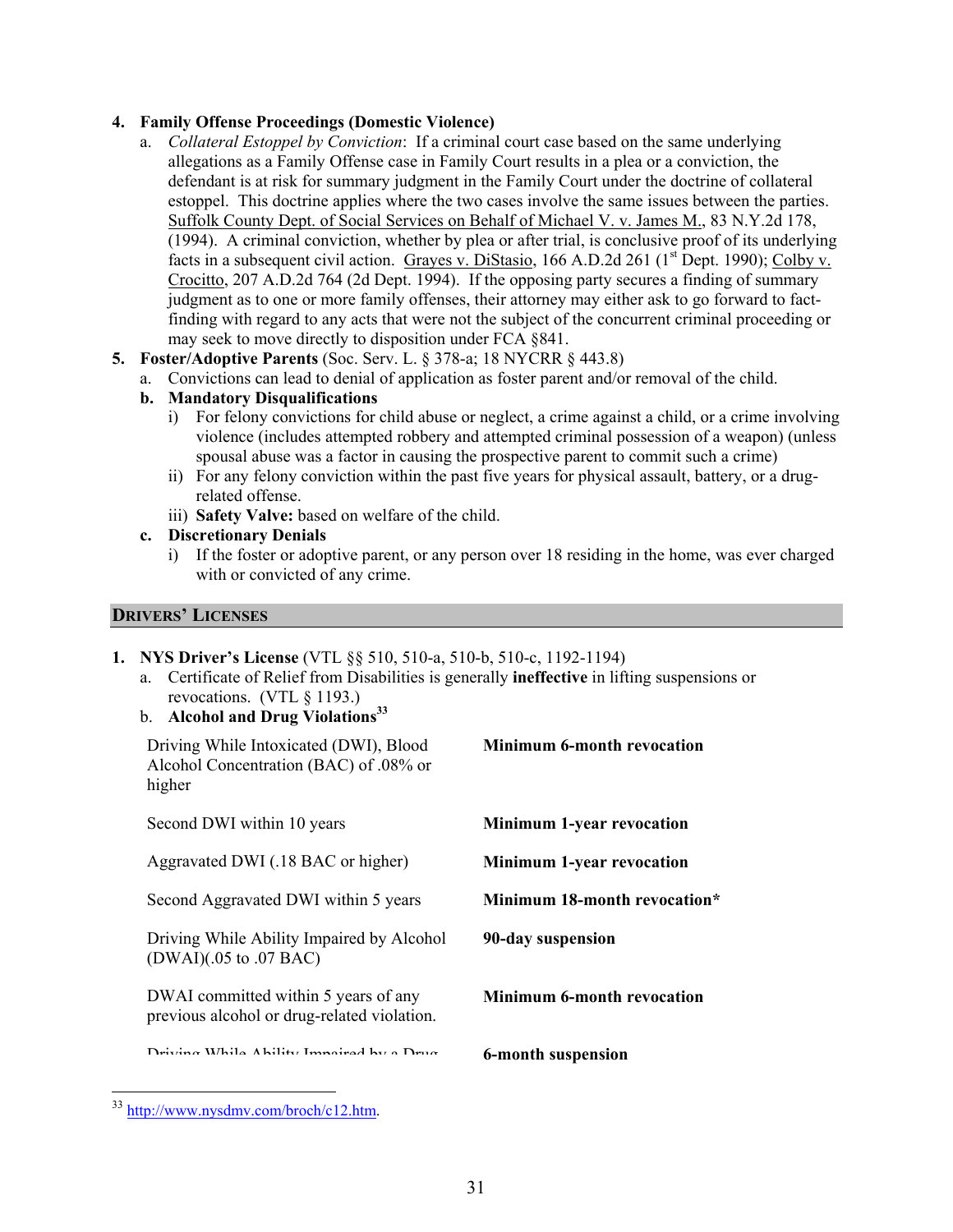(DWAI-Drug)

| Second DWAI-Drug within 10 years                                                                                                                                                                                                                                                                                                                                                                                                                                                                                                                                                                                                                                                                                                                                                                                                                                                                                                                                                                                                                                                                                                                                                                                                                                                                                                                                                                                                                                                                                                                                                                                                                                                                                                                                  | Minimum 1-year revocation                                   |  |
|-------------------------------------------------------------------------------------------------------------------------------------------------------------------------------------------------------------------------------------------------------------------------------------------------------------------------------------------------------------------------------------------------------------------------------------------------------------------------------------------------------------------------------------------------------------------------------------------------------------------------------------------------------------------------------------------------------------------------------------------------------------------------------------------------------------------------------------------------------------------------------------------------------------------------------------------------------------------------------------------------------------------------------------------------------------------------------------------------------------------------------------------------------------------------------------------------------------------------------------------------------------------------------------------------------------------------------------------------------------------------------------------------------------------------------------------------------------------------------------------------------------------------------------------------------------------------------------------------------------------------------------------------------------------------------------------------------------------------------------------------------------------|-------------------------------------------------------------|--|
| DWAI - More than one drug or a combination<br>of drugs and alcohol                                                                                                                                                                                                                                                                                                                                                                                                                                                                                                                                                                                                                                                                                                                                                                                                                                                                                                                                                                                                                                                                                                                                                                                                                                                                                                                                                                                                                                                                                                                                                                                                                                                                                                | <b>6-month revocation</b>                                   |  |
| Second DWAI-Drug/Alcohol Combination<br>within 10 years                                                                                                                                                                                                                                                                                                                                                                                                                                                                                                                                                                                                                                                                                                                                                                                                                                                                                                                                                                                                                                                                                                                                                                                                                                                                                                                                                                                                                                                                                                                                                                                                                                                                                                           | Revoked for at least 1-year/18 months*                      |  |
| First alcohol or drug-related violation except<br>Zero Tolerance, by a driver, under age 21<br>(includes out-of-state convictions)                                                                                                                                                                                                                                                                                                                                                                                                                                                                                                                                                                                                                                                                                                                                                                                                                                                                                                                                                                                                                                                                                                                                                                                                                                                                                                                                                                                                                                                                                                                                                                                                                                | 1-year revocation**                                         |  |
| Second alcohol or drug-related violation,<br>except Zero Tolerance, by a driver under age<br>21                                                                                                                                                                                                                                                                                                                                                                                                                                                                                                                                                                                                                                                                                                                                                                                                                                                                                                                                                                                                                                                                                                                                                                                                                                                                                                                                                                                                                                                                                                                                                                                                                                                                   | Revocation until age 21 or 1-year,<br>whichever is longer** |  |
| Driving Under the influence (DUI) outside<br>New York State: Alcohol.                                                                                                                                                                                                                                                                                                                                                                                                                                                                                                                                                                                                                                                                                                                                                                                                                                                                                                                                                                                                                                                                                                                                                                                                                                                                                                                                                                                                                                                                                                                                                                                                                                                                                             | <b>Minimum 90-day revocation</b>                            |  |
| * A driver with an Aggravated DWI violation conviction within the prior 10 years will receive a<br>minimum 18-month revocation if convicted of DWI, DWAI/Drugs or DWAI-Drug/Alcohol<br>Combination; and<br>A driver with a prior DWI, Aggravated DWI, DWAI/Drugs or DWAI-Drug/Alcohol<br>Combination within the prior 10 years will receive a minimum 18-month revocation if convicted<br>of aggravated DWI.<br>** These penalties apply even if the driver is adjudicated as a youthful offender.<br>NOTE: Three or more alcohol or-drug-related convictions or refusals within 10 years can result in<br>permanent revocation with a waiver request permitted after at least five years.<br><b>Other Alcohol and Drug-Related Laws</b><br>$\mathbf{c}$ .<br>Chemical test refusal revocations<br>i)<br>(1) Separate from and in addition to those for alcohol- or drug-related violations.<br>(2) If the refusal is later confirmed at a DMV hearing, license is revoked for at least one year<br>and a civil penalty of at least \$500 is assessed.<br>(3) If the person is under 21 years old when she refuses to take a test, or if her refusal is<br>within five years of a previous alcohol or drug-related violation or refusal, her license<br>will be revoked for at least 18 months.<br>(a) If the person is under 21, a second refusal within five years requires license<br>revocation for a least one year or until she turns 21, whichever is longer.<br>ii) If the person illegally purchases alcoholic beverages by using a New York State driver<br>license or Non-Driver ID card as proof of age, state law requires suspension of driver license,<br>or privilege of applying for a license.<br>Other Offenses and Crimes <sup>34</sup><br>d. |                                                             |  |
| Homicide, assault or criminal negligence resulting in death<br>from the operation of a motor vehicle                                                                                                                                                                                                                                                                                                                                                                                                                                                                                                                                                                                                                                                                                                                                                                                                                                                                                                                                                                                                                                                                                                                                                                                                                                                                                                                                                                                                                                                                                                                                                                                                                                                              | <b>6-month revocation</b>                                   |  |

 $\overline{a}$ <sup>34</sup> http://www.nysdmv.com/broch/c12.htm.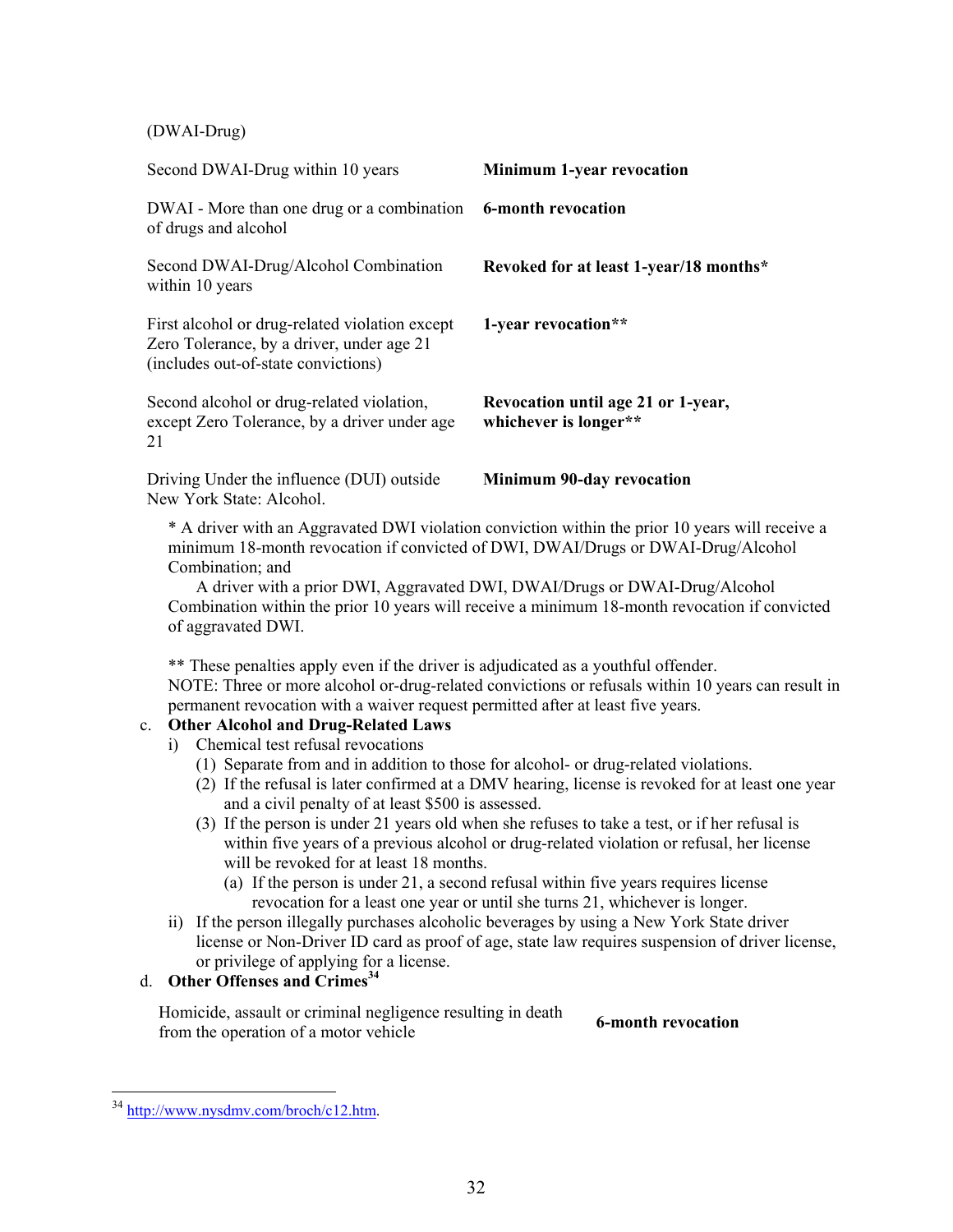False statement on an application for a license or registration, or substitution by another driver for a road test:

| Conviction in criminal court                                                 | 6-month revocation        |
|------------------------------------------------------------------------------|---------------------------|
| Finding by a DMV Administrative Law Judge                                    | 1-year revocation         |
| Speed contest                                                                | <b>6-month revocation</b> |
| Second speed contest within 3 years                                          | 1-year revocation         |
| 3 speeding and/or misdemeanor traffic violations committed<br>with 18 months | <b>6-month revocation</b> |
| 3 violations for passing a stopped school bus within 3 years                 | <b>6-month revocation</b> |
| Leaving the scene of a fatal or personal injury accident                     | <b>6-month revocation</b> |

i) Failure to pay child support – **indefinite**

#### e. **For-Hire and Commercial Motor Vehicle Violations**

- i) The penalties that apply to drivers of commercial motor vehicles, including trucks, taxis and buses, may be different, and are usually more severe. *See* the New York State Commercial Drivers Manual (CDL-10), available at most DMV offices and online at http://www.nydmv.state.ny.us/broch/cdlmanual.htm.
	- (1) *E.g.*: Commercial licenses (VTL  $\S$  510-a(1)-(2)): suspension for at least one year for certain felony drug convictions. (VTL § 1192.2(5).)
	- (2) Excerpt from: **CDL-10, 1.6.2 Alcohol, Leaving the Scene of an Accident, and Commission of a Felony**
		- (a) It is illegal to operate a CMV if your blood alcohol concentration (BAC) is .04% or more. If you operate a CMV, you shall be deemed to have given your consent to alcohol testing.
		- (b) You will be put out-of-service for 24 hours if you have any detectable amount of alcohol under .04%.
		- (c) You will lose your CDL for at least one year for a first offense for:
			- (i) Driving a CMV if your blood alcohol concentration is .04% or higher.
			- (ii) Driving any vehicle under the influence of alcohol.
			- (iii) Driving any vehicle while under the influence of a controlled substance.
			- (iv) Refusing to undergo blood alcohol testing.
			- (v) Leaving the scene of an accident without reporting.
			- (vi) Committing a felony involving the use of a vehicle.
			- (vii) Operating a CMV while your CDL is revoked, suspended, or canceled for prior violations, or if disqualified from operating a CMV, or if convicted for causing a fatality through negligent operation of a CMV, including, but not limited to crimes of vehicular manslaughter or criminally negligent homicide.
		- (d) You will lose your CDL for at least three years if the offense occurs while you are operating a CMV that is placarded for hazardous materials.
		- (e) You will lose your CDL for life if convicted a second time for any of the offenses listed above.
		- (f) You will lose your CDL for life if you use a CMV to commit a felony involving controlled substances.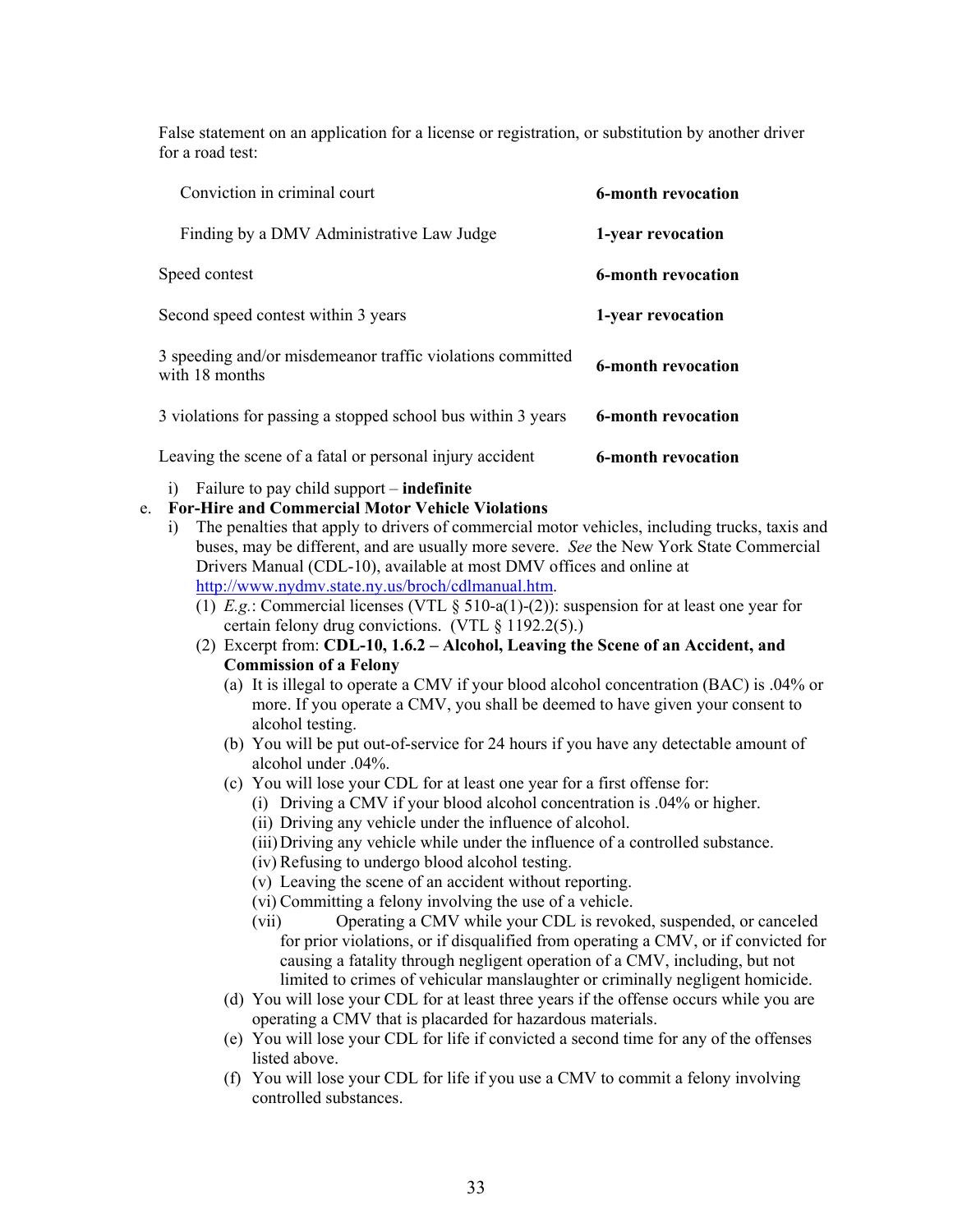#### f. **Waivers, Fees, and Civil Penalties**

#### **i) Fees and Civil Penalties**

- (1) These are separate from and in addition to any fines paid upon conviction.
- (2) If your license is **suspended**, you must pay a \$25 fee to have a suspension terminated, unless it is an indefinite suspension or a suspension pending a hearing, prosecution or investigation.
	- (a) The fee is \$35 for failure to answer a traffic ticket, or failure to pay a fine, mandatory surcharge, or crime victim assistance fee.
- (3) If your license is **revoked**, you may not apply for a new license until you pay a \$50 nonrefundable re-application fee. The fee does not apply to drivers whose licenses are revoked for not having insurance, or those who complete New York State's Drinking Driver Program.
- (4) After some revocations, you must pay a **state-mandated civil penalty** before your application for a new license can be accepted:
	- (a) No-Insurance or Uninsured Accident Revocation \$750 civil penalty
	- (b) Chemical Test Refusal Revocation \$500 Civil penalty
	- (c) Chemical Test Refusal With Prior Refusal or Alcohol-Related Violation in Previous 5 Years - \$750 civil penalty
- (5) For a more extensive discussion of fees, fines, and surcharges, see "Sentencing for Dollars" (Center for Community Alternatives) at www.communityalternatives.org/articles/sentencing\_dollars.html.
- **ii) Waivers of Suspension** (VTL § 510 & 530)
	- (1) **Court:** The sentencing court can grant waivers of suspension in certain cases.
		- (a) Under VTL  $\S$  510(2)(b)(v), the sentencing court can waive suspension for drug offenses if it determines that there are "there are compelling circumstances warranting an exception."
	- (2) **Conditional or Restricted Use Licenses** (VTL § 530)
		- (a) The DMV can grant a conditional use license when a license is required for an employment, business, trade, occupation or profession; for travel to and from a class or course at an accredited school, college or university or at a state approved institution of vocational or technical training; or for travel en route to and from a medical examination or treatment as part of a necessary medical treatment for such participant or member of his household.
			- (i) *Warning***:** The DMV will revoke the conditional license if the holder is convicted of any other moving violation, such as an illegal U-turn or speeding ticket. *See* VTL § 530(3).
		- (b) **DMV Waiver Office**: (518) 474-0774. http://www.nysdmv.com/broch/c12.htm "Suppose Your License Were Taken Away"
		- (c) Can get a **conditional license** while criminal case is pending. (\$75 fee.)
			- (i) The DMV can issue a conditional license to a driver who qualifies and who has a NYS license that is suspended or revoked because of an alcohol or drug-related violation. The driver must attend a Drinking Driver Program (DDP) approved by the DMV. If driver qualifies, the DMV sends instructions about how to enroll in the DDP with the suspension or revocation notice.
			- (ii) After plea and sentencing, court will revoke conditional license, but DMV will re-issue it automatically without a fee.
				- 1. However, the person then often must get a letter from her Probation Officer affirmatively stating that they do not object to the license.
		- (d) When a driver with a **Commercial Driver's License (CDL)** is convicted for DWI in a *non-commercial vehicle*, the CDL is revoked and he or she cannot pursue his livelihood.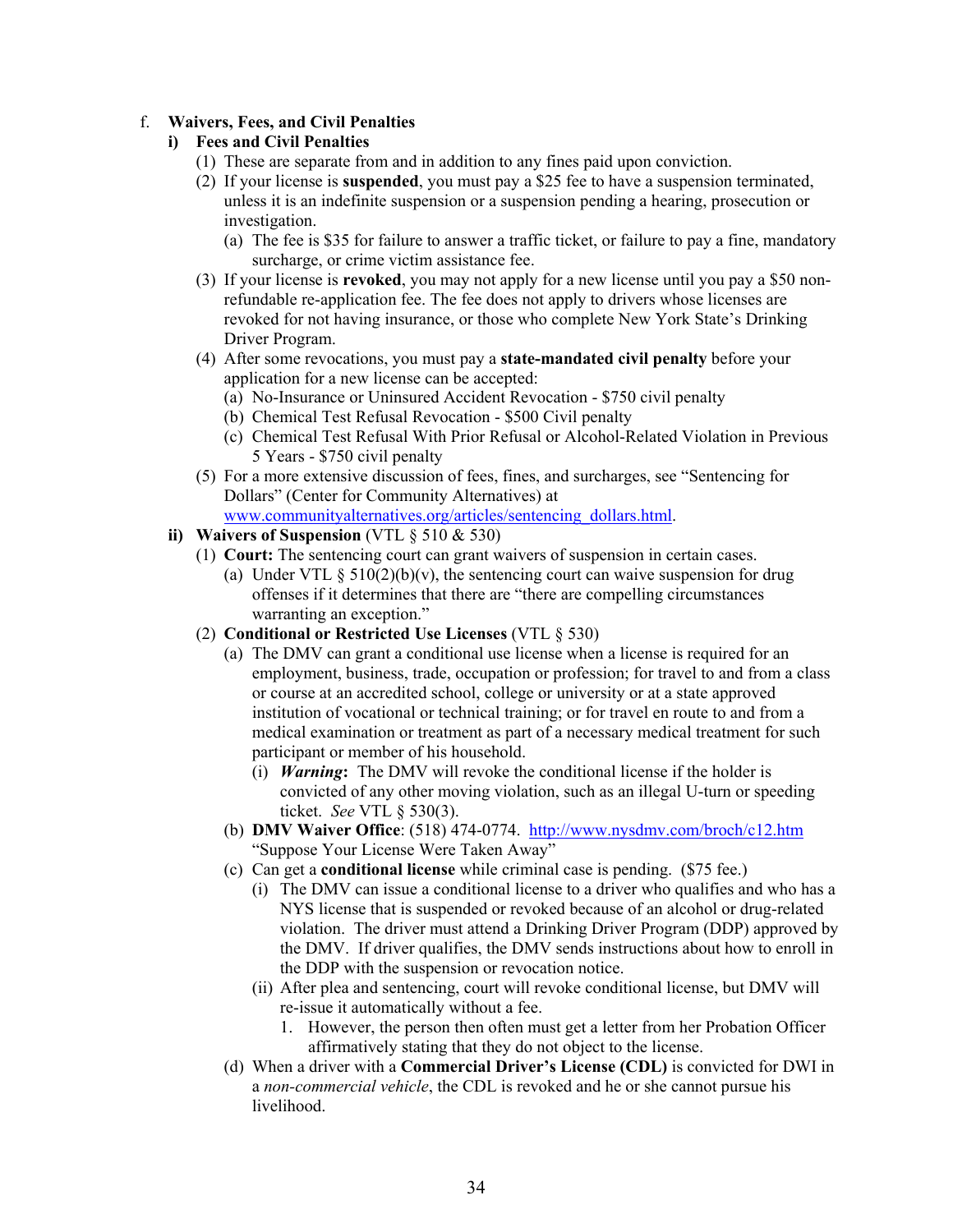- (i) Under **prior law**, the driver could get a **conditional license** through the Drinking Driver Program that is valid for the operation of a commercial vehicle *only if*
	- 1. he received a Certificate of Relief from Disabilities (CRD), and
	- 2. he took the CRD to the DMV when he applies for entry into the Drinking Driver Program and the conditional license.
- (ii) *Warning***:** Effective September 30, 2005, people with CDL licenses are **no longer eligible** for conditional licenses with commercial privileges, even if a court issues a CRD.35 *See* Chapter 60 of Laws of 2005, codified at VTL §§ 510 a, 530(5), 1193, 1194, & 1196.

#### **2. Non-Resident Drivers**

- a. A person with an out-of-state license can lose her privilege to drive in New York State for any of the reasons above.
- b. To request that privileges be restored after the mandated revocation period has passed, the person **must** write to the State Department of Motor Vehicles:

Driver Improvement Bureau NYS Department of Motor Vehicles 6 Empire State Plaza Albany, NY 12228

c. The request must be accompanied by a \$25 restoration fee in the form of a check or money order made out to the Commissioner of Motor Vehicles. Any civil penalties for refusing to take a chemical test or for driving without insurance also must be paid before the request can be considered.

#### **FORFEITURES (CITY AND STATE LAW)**

#### **1. District Attorney forfeitures** (CPLR Article 13-A)

- a. Can seek forfeiture of (1) proceeds of a crime; (2) substituted proceeds of a crime (property obtained by the sale or exchange of proceeds of a crime); or (3) the instrumentality of a crime. The prosecutor can get a money judgment.
- b. Can be "preconviction" (only where underlying felony involves narcotics or marijuana) or "postconviction," and can be against the criminal defendant or an uncharged property-holder.
	- i) The *postconviction* action requires conviction of any felony (not just drug-related);
	- ii) In the *preconviction* action, the prosecutor only has to prove the occurrence of a drug-related felony by clear and convincing evidence.
		- (1) Therefore, an acquittal or dismissal of the criminal charges does not bar the 13-A proceeding (and neither does a reduction to a misdemeanor).
		- (2) *Practice Tip***:** However, where there is an acquittal or dismissal of the criminal charges, then all official records and papers of the criminal prosecution are sealed pursuant to C.P.L. § 160.50 and cannot be used in the forfeiture proceeding. (See above in "Criminal Records" section for more on the consequences of sealing.)
- **2. Criminal Forfeiture** (Penal Law Article 480)

 $\overline{a}$ 

a. Permits forfeiture of property in a criminal prosecution following defendant's conviction of a felony controlled substance offense.

#### **3. Public Health Law §§ 3387 & 3388 – in rem actions**

- a. Section 3387: seizure and forfeiture of controlled substances, imitation controlled substances, and official NYS prescription forms.
- b. Section 3388: seizure and forfeiture of vehicles, vessels, or aircraft unlawfully used to conceal, carry, convey, or transport controlled substances (or used to facilitate these activities).

 $35$  Thank you to Glenn Edward Murray, Esq., of Buffalo for noting this change in the law.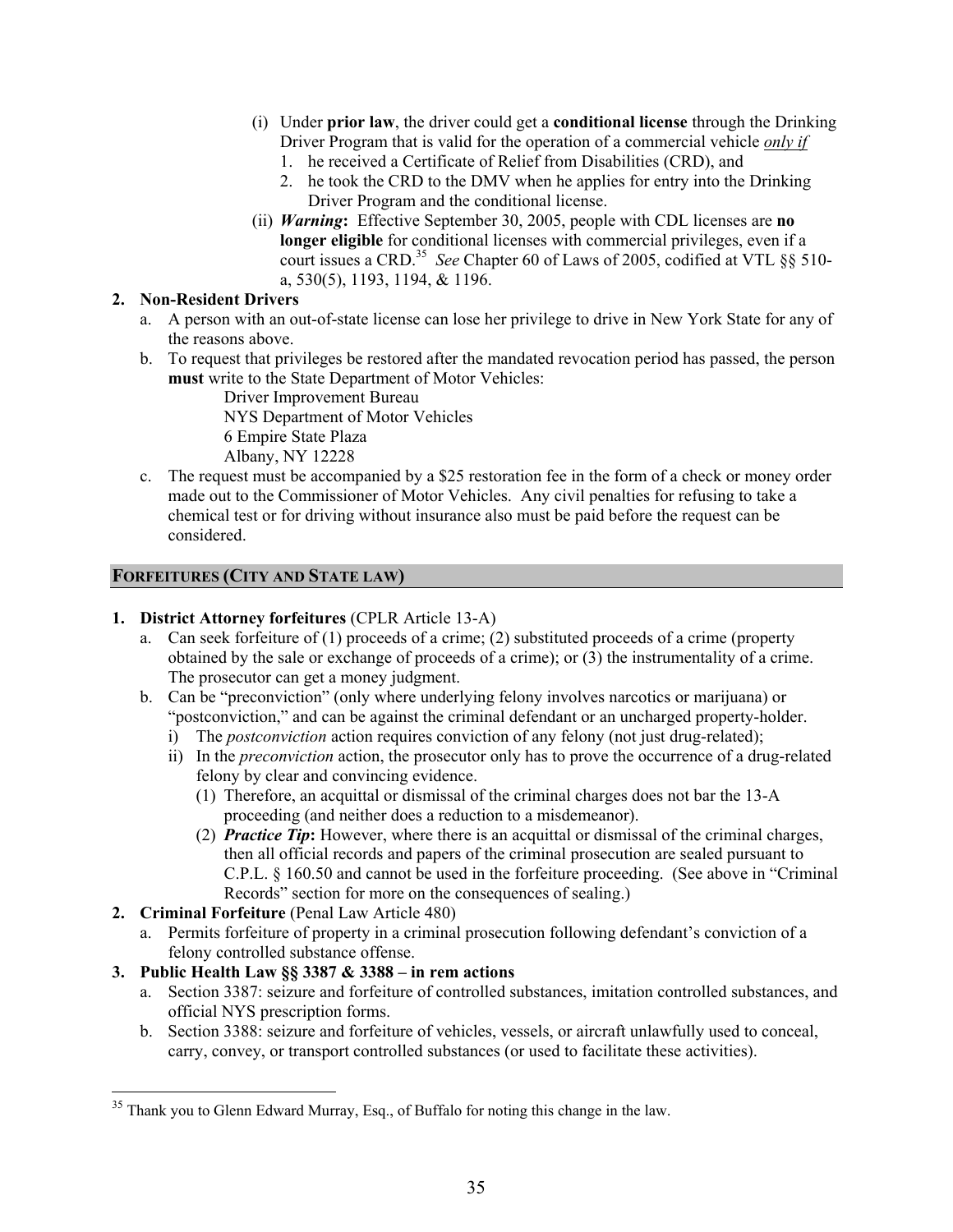- i) The vehicle must be used in conjunction with acts constituting a felony under Pen. Law Article 220 (remember, it's a civil case, so acquittal, dismissal, and reduction to a misdemeanor are irrelevant except concerning use of sealed records).
- ii) Action must be commenced within 10 days of formal demand by owner for return of property.
- iii) Affirmative defense: that the use of the vehicle was not intentional on the part of any owner.
- **4. Seizure of Unlawfully Operated Vehicles** (VTL § 511-b)
	- a. Police must seize and impound a vehicle when driver arrested or issued summons for aggravated unlicensed operation of a motor vehicle in the second or third degree (VTL  $\S 511(2)\&(3)$ ). i) VTL  $\S$  511(2) is a misdemeanor.
	- b. Notice will be sent to last registered owner after 30 days; make sure that the owner makes a formal demand for the return of the vehicle as soon as possible – failure to demand within 30 days of the notice leads to a forfeiture of the vehicle.
- **5. New York City NYPD Property Clerk Forfeitures** (NYC Admin. Code § 14-140 and Chapter 12 of Title 38-A of the RCNY)
	- a. Examples:
		- i) DWI Motor Vehicle forfeitures
		- ii) Drug forfeitures
		- iii) Prostitution forfeitures
	- b. The Property Clerk must prove that the subject property was "used as a means of committing crime or employed in aid or in furtherance of crime." (NYC Admin. Code § 14-140(e)(1).)
	- c. Must commence action within 25 days of formal demand by owner for return of property (if not held as Arrest Evidence). (38-A RCNY § 12-36(a).)
	- d. The ADA **cannot** bind the Property Clerk in a plea agreement related to the property.
	- e. Consult Reentry Net/NY at www.reentry.net/ny for extensive materials on forfeitures in New York City.
- 6. *Practice Tip***:** a Certificate of Relief from Disabilities issued at sentencing can relieve *automatic* forfeitures.

#### **CIVIC PARTICIPATION**

- **1. Voting** (Elec. L. §§ 5-106(2)-(5))
	- a. The right to vote is determined by the law of the state in which one seeks to vote.
	- b. *Felonies*: In NYS, people convicted of felonies who are sentenced to imprisonment (incarceration in a state facility) cannot vote or register until they are pardoned, their maximum sentence expires, or they are discharged from parole.
		- i) Disability does NOT apply if there was no sentence of imprisonment or if the sentence has been suspended.
			- (1) Therefore, the right to vote is not affected by felony convictions resulting in sentences to incarceration in local jails.
		- ii) Right to vote is not affected by a misdemeanor conviction.
	- c. In New York, the restoration of the right to vote is *automatic* and does not require a Certificate of Relief from Disabilities, regardless of what some Boards of Elections claim.
	- d. **New York Election Law automatically restores the right to vote to individuals convicted of a felony once they have served their maximum sentence or have been discharged from parole.** Individuals who are sentenced to probation or convicted of a misdemeanor never lose their right to vote. The law imposes no additional burdens, conditions or qualifications on who may vote, aside from the usual age, citizenship, and residency requirements. However, misinformation about voting rights for those with criminal convictions is rampant. Individuals involved in the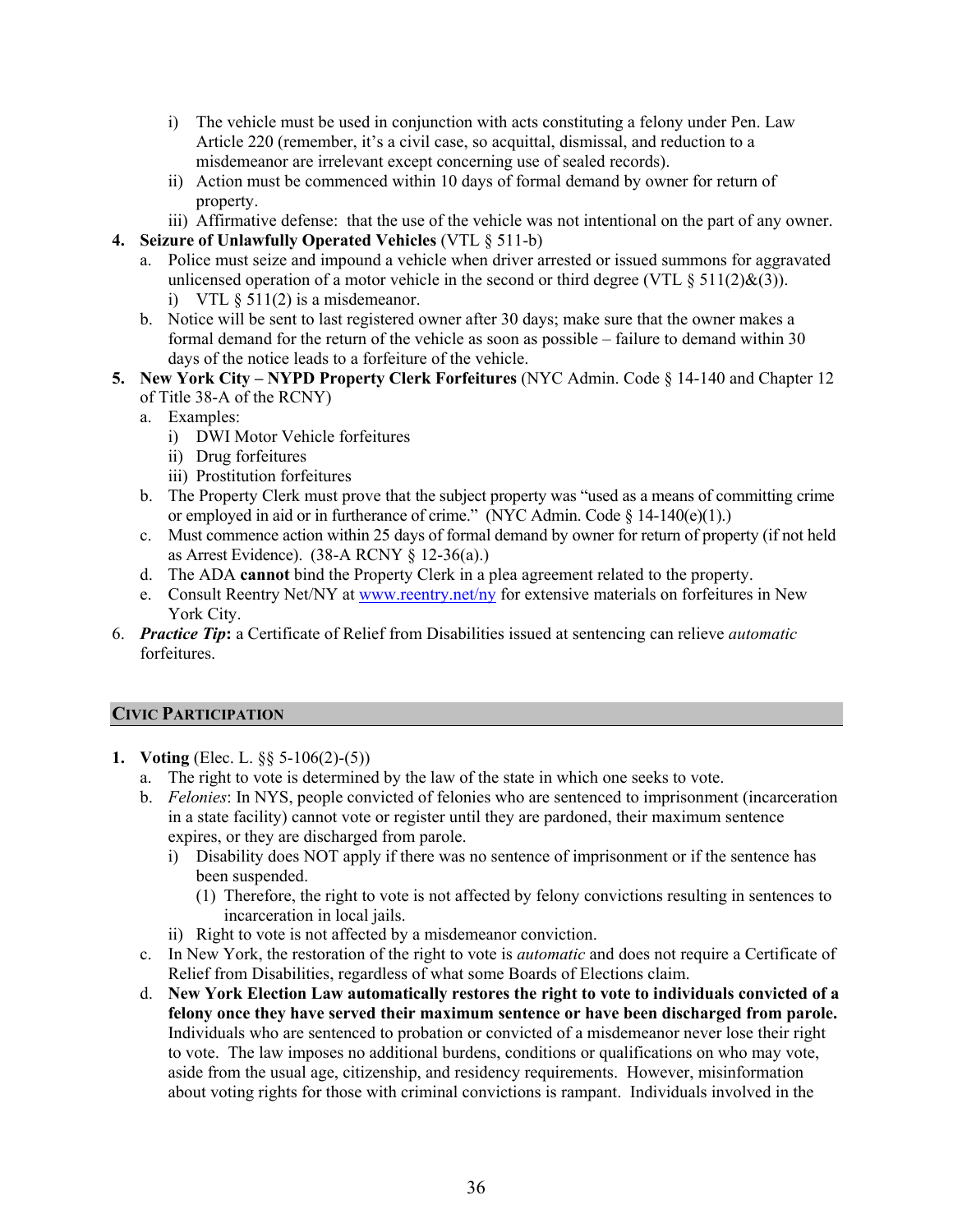criminal justice system are not informed about whether they can or cannot vote and when their voting rights are automatically restored. Local boards of elections are equally misinformed, providing inaccurate information to the public about voter eligibility laws and illegally rejecting voter registration applications from eligible voters with criminal convictions. This misinformation prevents countless eligible voters in New York from voting and severely dilutes the votes of the African-American community.

e. *Bench Practice Tip***:** For individuals still on parole, a Certificate of Relief from Disabilities does restore a citizen's right to vote if she is not currently incarcerated. (*See* Correct. L. § 701.) Once the CRD is granted, they can register to vote.

#### **2. Jury Service**

 $\overline{a}$ 

- a. **State** Jud. L. § 510(3): Persons convicted of a felony may not serve on a jury in NYS.
- b. **Federal** 28 USC § 1865(b)(5): Persons with charges pending for or who have been convicted of a state or federal crime that carries maximum sentence over 1 year are disqualified from serving on federal grand or petit jury, unless their "civil rights" have been "restored."

#### **FEDERAL STUDENT LOANS**

- 1. **Automatic ineligibility** (Title IV funds)**:** 20 U.S.C. § 1091(r)(1) suspends eligibility for any grant, loan, or work assistance for students convicted of *any offense* under any Federal or State law involving the possession or sale of a *controlled substance*, but **only for conduct occurring while**  receiving student aid.<sup>36</sup> Federal law also denies the Hope tax credit to students and their families if the student has a prior felony drug conviction.
	- a. *Definition*: the term "controlled substance" is defined in 21 U.S.C. § 802(6), which includes marijuana.
	- b. The federal benefits referenced are those under 20 U.S.C. § 1070 *et seq.* and 42 U.S.C. § 2751 *et seq.*
	- c. The period of suspension begins on the date of the conviction and ends after the following intervals:

| <b>Type of Offense</b>                  | <b>Ineligibility Period for</b><br>1 <sup>st</sup> Offense | <b>Ineligibility Period for</b><br>2d Offense | <b>Ineligibility Period for</b><br>3d Offense |
|-----------------------------------------|------------------------------------------------------------|-----------------------------------------------|-----------------------------------------------|
| Possession of a<br>controlled substance | year                                                       | 2 years                                       | Indefinite                                    |
| Sale of a controlled<br>substance       | 2 years                                                    | Indefinite                                    |                                               |

- d. *Warning***:** A conviction for Unlawful Possession of Marijuana, PL 221.05, will make a student ineligible for federal aid. A person is ineligible under Section 1091 because of a conviction for any controlled substance "offense," not necessarily a "crime." In New York, PL 221.05 is an offense (a violation), although not a crime, and marijuana is a controlled substance.
- e. **Waiver:** Under § 1091(r)(2), a student may regain eligibility before the above period expires if:
	- i) The student satisfactorily completes a drug rehabilitation program that
		- (1) Complies with criteria set out by the Secretary of Education:
			- (a) Be qualified to receive funds from federal, state, or local government, or from a federally- or state-licensed insurance company; **OR**

<sup>&</sup>lt;sup>36</sup> On February 8, 2006, this provision was amended to bar student loan eligibility only when the drug conviction was for conduct that occurred during receipt of student loans. *See* Pub. L. No. 109-171, § 8021, 120 Stat 4 (February 8, 2006).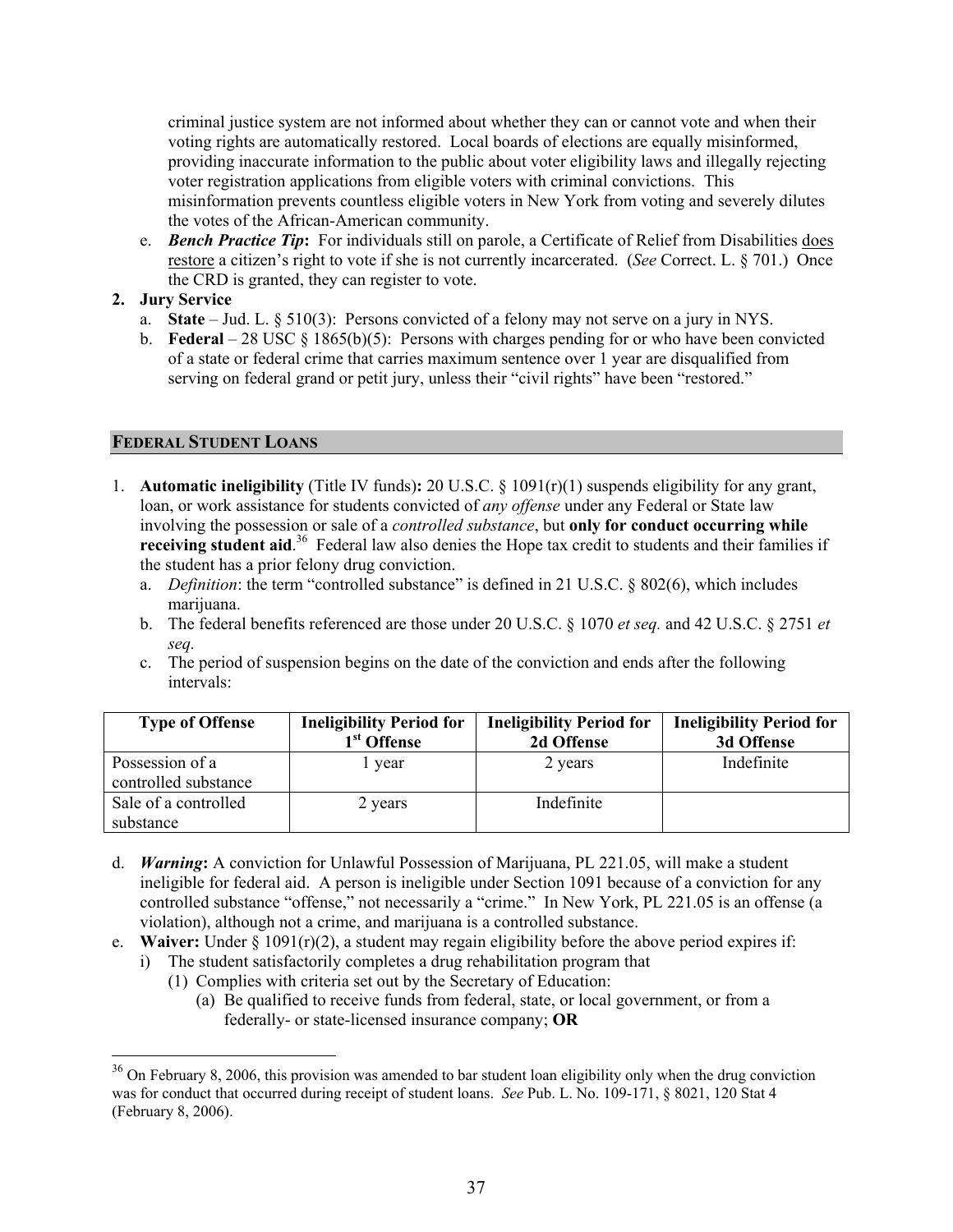(b) Be administered or recognized by a federal, state, or local government agency or court, or a federally- or state-licensed hospital, health clinic, or medical doctor

# **AND**

- (2) Includes 2 unannounced drug tests; or
- ii) The conviction is reversed, set aside, or otherwise rendered nugatory.

#### **ADDITIONAL CONSEQUENCES**

#### **1. Firearms**

- a. **New York:** Persons convicted of a felony or a "serious offense" are prohibited from possessing a rifle or shotgun and are ineligible to obtain a firearm license. (P.L. § 400.00(1).)
	- i) "Serious offense" is defined as listed offenses in P.L. § 265.00(17).
	- ii) License revocation occurs automatically upon such a conviction. (P.L. § 400.00(11).)
	- iii) Effect of a Certificate of Relief from Disabilities is complex. (See caselaw.)
- b. **Federal** (18 USC § 922(g))
	- i) It is a **federal crime** to ship, transport, possess, or receive any firearm or ammunition by anyone:
		- (1) who has been convicted in any court of a crime punishable by imprisonment for a term exceeding one year;
		- (2) who has been convicted in any court of a misdemeanor crime of domestic violence.
		- (3) who is subject to a non-*ex parte* court order of protection in favor of an intimate partner or child; or
		- (4) who is a fugitive from justice;
		- (5) who is an unlawful user of or addicted to any controlled substance; or
		- (6) who has been discharged from the Armed Forces under dishonorable conditions.
	- ii) Prior state convictions must have rights restored pursuant to state law.
	- (1) Effect of a Certificate of Relief from Disabilities is complex. (See caselaw.)

#### **2. Revocation of Probation or Parole**

- a. Misconduct during probation or parole may result in resentencing arising from a new conviction OR even after a dismissal or acquittal (upon satisfaction of an administrative burden of proof).
- **3. Drug-Related Bars For Other Federal Benefits** (21 USC § 862)
	- a. **Definition:** "Federal Benefit" here means any grant, contract, loan, professional license, or commercial license provided by an agency of the United States or by appropriated funds of the United States.
		- i) It does not include any retirement, welfare, Social Security, health, disability, veterans benefit, public housing, or other similar benefit, or any other benefit for which payments or services are required for eligibility.
	- b. Drug traffickers and drug possessors are **ineligible** for the listed federal benefits for a specified period of time after conviction.
	- c. **Waiver:** waivers are available under the statute, usually upon evidence of rehabilitation and attendance at a long-term treatment program.
- **4. Government Contracting:** Contractors face suspension or debarment. Regulations permit this administratively upon charge or indictment, or upon administrative findings.
- **5. Military Service** 
	- a. In most cases, a felony conviction will preclude military service, but each branch has the authority to make exceptions. (10 U.S.C. § 504; 32 CFR § 96.1 *et seq*.)
	- b. **Army:** Conducts a background check. Generally, a recruit will be rejected for six or more outstanding traffic violations, three or more minor, non-traffic violations, or four misdemeanor convictions.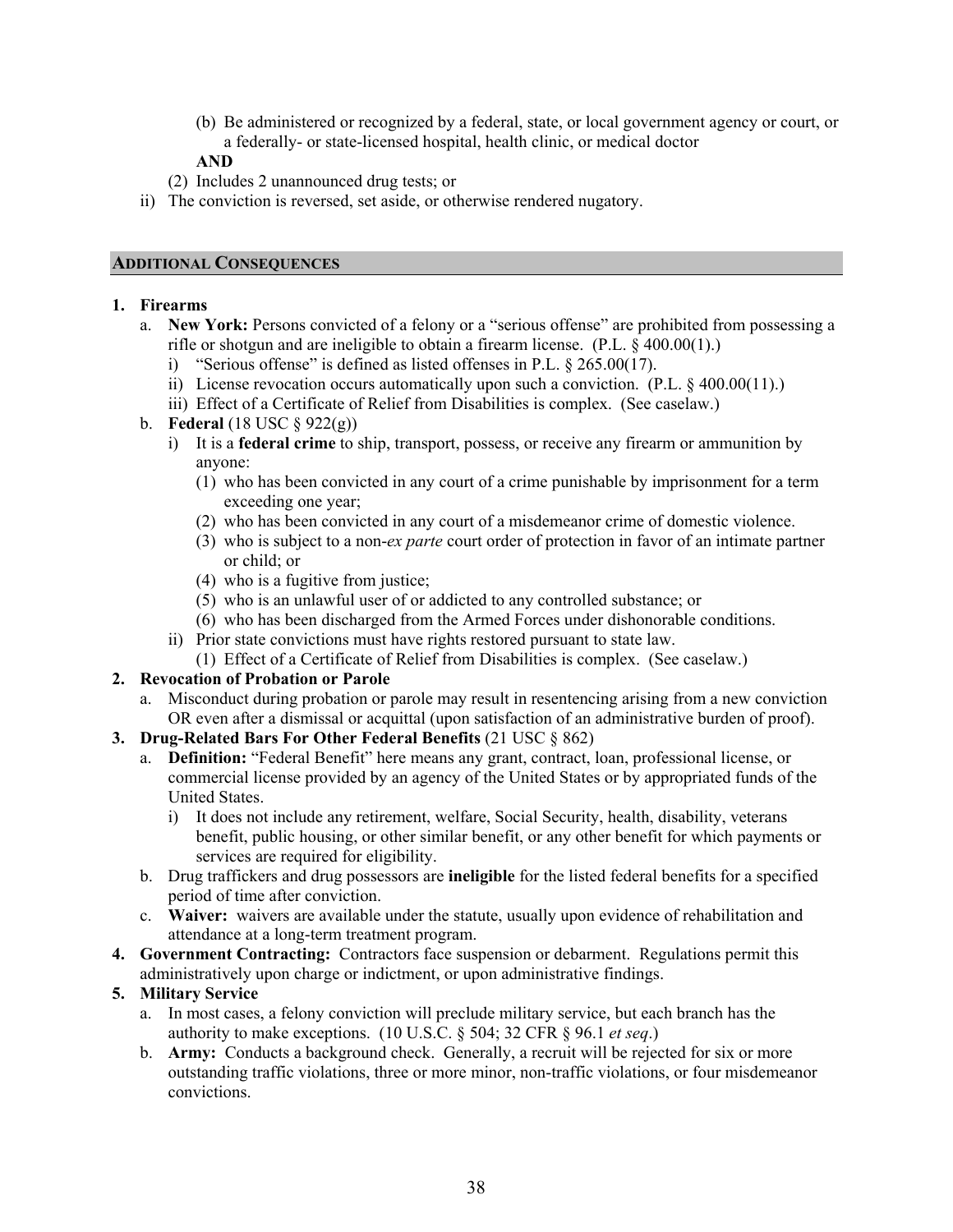- c. **Air Force:** Categorizes offenses into five categories, with offenses in the highest three (1 to 3) categories resulting in rejection. Category 3 offenses include assault, breaking and entering, and shoplifting. With the exception of simple marijuana possession, drug convictions automatically disqualify applicants.
- d. **Navy:** Convictions are subject to a waiver process. Generally, only nonviolent crimes, juvenile offenses, and one-time occurrences of past drug use can be waived.
- e. **Marines:** Rejects anyone with a pending case. Convictions are subject to a waiver process, but no drug offenses (including possession) or domestic violence convictions will be waived. They will look at arrest charges to determine whether the applicant pled to a lesser charge.
- f. *Bench Practice Tip***:** Generally, no branch of service will accept a person with a pending case or still under any conditional sentence such as a Conditional Discharge for a violation. ACDs are "pending" until the ultimate dismissal. If the defendant is in the process of enlisting, prosecutors and judges have been willing to shorten adjournment periods for ACDs and the length of Conditional Discharges. For violations convictions, also consider executed sentences such as time served.
- g. **Military Pensions** (39 USC § 1505)
	- i) *Payment of pension during confinement in penal institutions*: no military pension paid to or for an individual an incarcerated individual after 60 days in custody pursuant to felony or misdemeanor conviction.
		- (1) Pension may be paid to spouse and children of a veteran disqualified because of incarceration.

## **6. Insurance Coverage**

- a. *Auto Insurance* (Ins. Law § 3425): New York law permits insurance companies to cancel, or refuse to renew, insurance policies if the driver's license of the named insured – **or** of any other person who customarily operates the automobile that is insured under the policy – is suspended or revoked. (Exception: suspensions of probationary licenses under VTL § 510-b.)
- b. *Personal Lines Insurance* (Ins. Law § 3425)
	- i) *Definition*: Insurance for loss of or damage to residential real property of not more than four dwelling units and personal property. Includes tenant's and homeowner's insurance.
	- ii) New York law permits insurance companies to cancel, or refuse to renew, insurance policies (1) for a conviction of a crime arising out of acts increasing the hazard insured against;
		- (2) for willful or reckless acts or omissions increasing the hazard insured against.
	- iii) Analogous cancellation authority exists for commercial lines insurance under VTL § 3426.

# **7. International Travel**

- a. **Entry to Other Countries:** Persons with criminal records may be denied entry to or visas for foreign countries.
	- i) Canada has been stopping a number of truck drivers from crossing the border because they have criminal records that appear in a computer search at entry. They now have to apply for a waiver through an Application for Criminal Rehabilitation from a Canadian Immigration Office. The application costs \$200 or \$1,000, depending on the severity of the crime. (1) See http://www.cic.gc.ca/english/applications/rehabil.html.
- b. **Passports** (22 USC § 2714)
	- i) The US State Department will refuse to issue a passport to any person convicted of a felony federal or state drug offense if she used the passport or otherwise crossed an international boundary in committing the offense.
	- ii) An issued passport may be revoked upon conviction of a disqualifying offense. The revocation lasts during any period that the person is imprisoned or on parole or supervised release as a result of the conviction.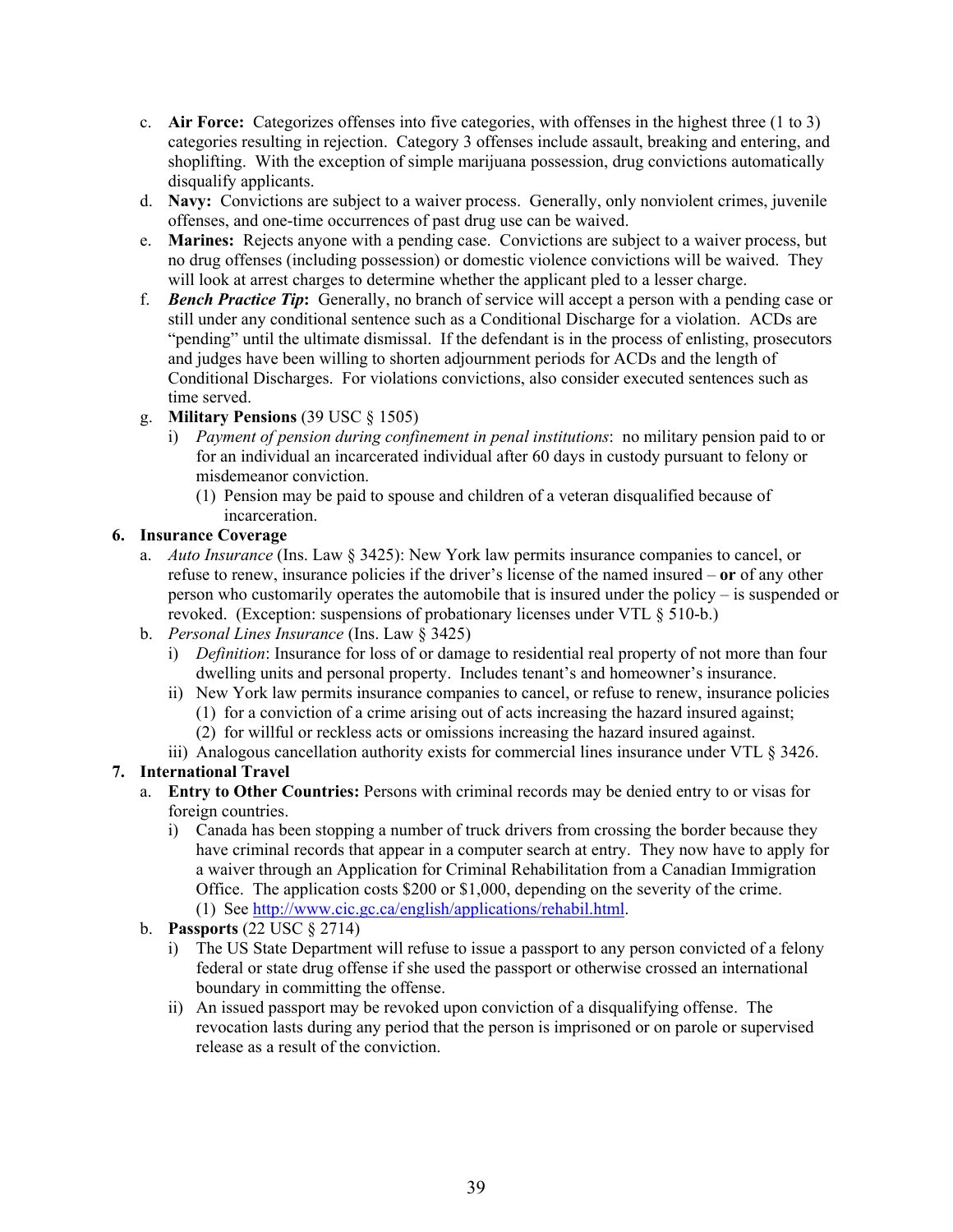#### **LIABILITY IN RELATED CIVIL CASES**

- **1. Examples** of types of cases
	- a. Assault/Robbery
	- b. Larceny (especially corporate retail stores)
	- c. Any intentional torts
	- d. Personal injury
	- e. Judgment enforcement

## **2. Statutory Provisions**

- a. **"Son of Sam" Law for Crime Victims** (Exec. L. § 632-a)
	- i) Permits recovery of *all profits* from a crime;
	- ii) Permits recovery of money damages from all funds and property received from *any source* while the defendant was incarcerated or on conditioned release;
	- iii) Extends Statute of Limitations
		- (1) Generally, a crime victim has to sue within 7 years of the date of the crime. (CPLR § 213-b);
		- (2) Under the Son of Sam law, a crime victim can bring a civil action to recover money damages from a person convicted of the crime within 3 years of the *discovery* of any profits from the crime, or of funds of the convicted person;
			- (a) If the defendant was convicted of a "specified crime," the crime victim must sue within 3 years of the *release* from prison and the *end* of all forms of conditioned release.
			- (b) *Specified Crimes* include violent felonies, B felonies, "1<sup>st</sup> degree" felonies, grand larceny in  $2<sup>nd</sup>$  and  $4<sup>th</sup>$  degrees, and possession of stolen property worth more than \$50,000.

# b. **Other Statutory Provisions**

- i) Gen. Oblig. Law Art. 11 (Obligations to Make Compensation or Restitution)
	- (1) *E.g*.: Liability for Shoplifting Gen. Oblig. § 11-105
		- (a) Liable for retail value of damaged goods, up to \$1,500;
		- (b) Liable for additional penalty up to \$500;
		- (c) Establishes Parental liability for minors.
		- (d) *Warning***:** debt-collecting law firms often send letters to people post-arrest claiming treble damages and the civil penalty, even if no property left the store.
- ii) Gen. Oblig. Law Art. 12 (Drug Dealer Liability Act)
- c. **Victims of Gender-Motivated Violence Act** (NYC Admin. Code §§ 8-901 to 8-907)
	- i) New York City only.
	- ii) Any person claiming to be injured by an individual who commits a crime of violence motivated by gender can sue for compensatory and punitive damages, injunctive and declaratory relief, and attorneys' fees and costs. (NYC Admin. Code. § 8-904.)
	- iii) Statute of Limitations: 7 years after the crime.

# **3. Legal Considerations**

- a. *Restitution Confession of Judgment*
	- i) If the person signs a confession of judgment as part of a plea, then it is as if the complaining witness won a civil court judgment against her.
	- ii) Whoever is the beneficiary of the confession of judgment can use all of the tools of judgment enforcement against the person – garnishment, attachment, seizing bank accounts, liens.
- b. *Collateral Estoppel*:
	- i) A criminal conviction or plea may have preclusive effect in a subsequent civil proceeding and may establish monetary liability for the person. S.T. Grand, Inc. v City of New York, 32 NY2d 300 (1973).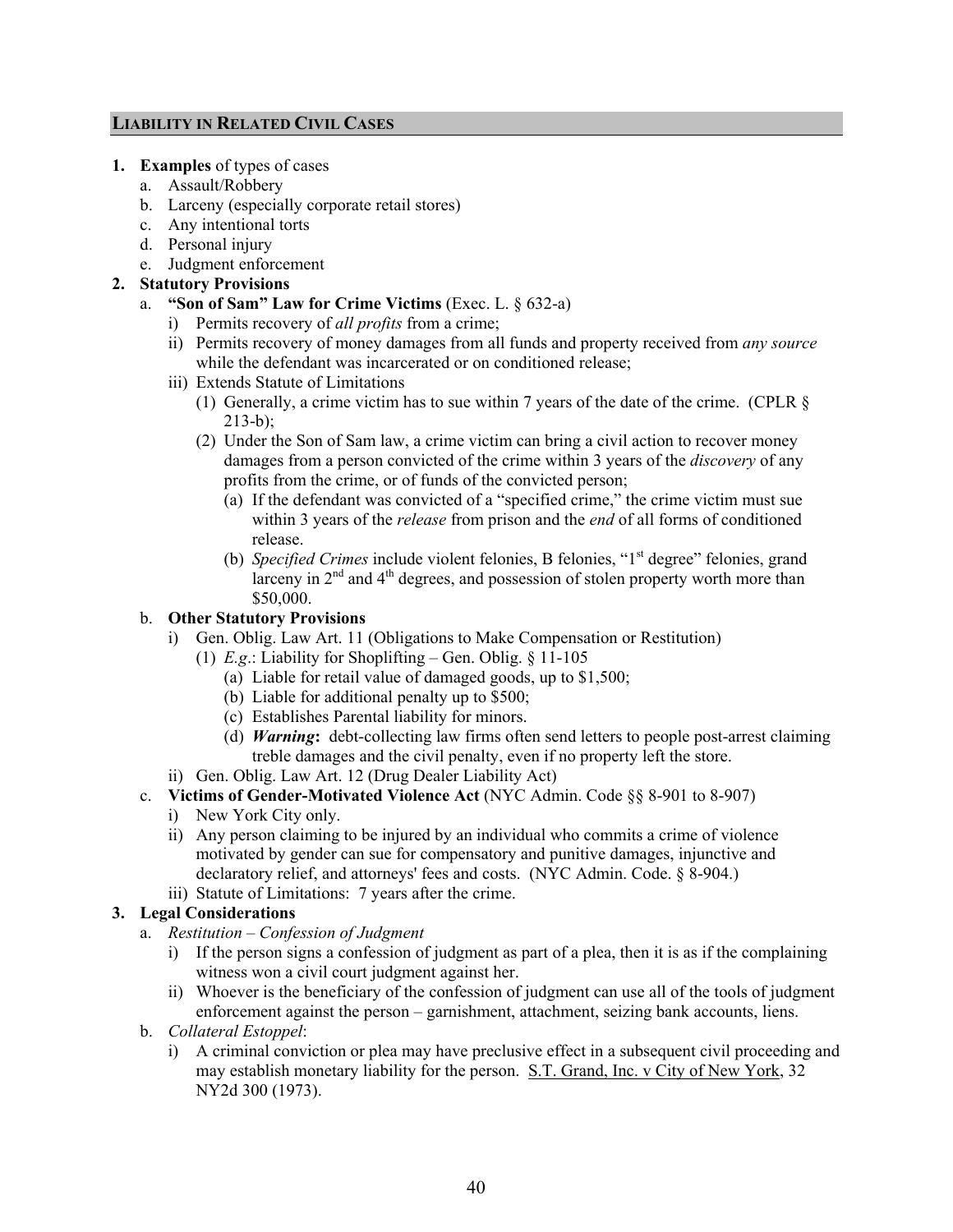- ii) Violations: There is no collateral estoppel effect of a conviction for a violation. Gilberg v. Barbieri, 53 N.Y.2d 285 (1981) (harassment violation conviction after a bench trial).
- c. *Evidentiary impact*: statements made during criminal proceedings or plea allocutions can be used against the person in civil or administrative proceedings as admissions or prior inconsistent statements.
- d. Insurance companies may use convictions, pleas, evidence, or admissions to assert an exclusion from insurance coverage.

## **4. Debtor Protections are Few**

- a. *Bankruptcy*
	- i) Debts arising out of intentional torts to the person or property of another are nondischargeable in bankruptcy.  $(11 \text{ USC} \text{ } \text{\&} 523(a)(6))$ .
	- ii) Criminal fines and criminal orders of restitution are non-dischargeable in both Chapter 7 and Chapter 13. (11 USC § 523(a)(7) & (13).)
	- iii) Child Support arrears, even those that accrued during incarceration, are non-dischargeable.
	- iv) Debts for causing death or personal injury while driving under the influence of alcohol or drugs are non-dischargeable in both Chapter 7 and Chapter 13. (11 USC § 523(a)(9).)
- b. Public Assistance benefits and earnings while on public assistance are shielded from levy or judgment. (SSL 137 & 137-a.)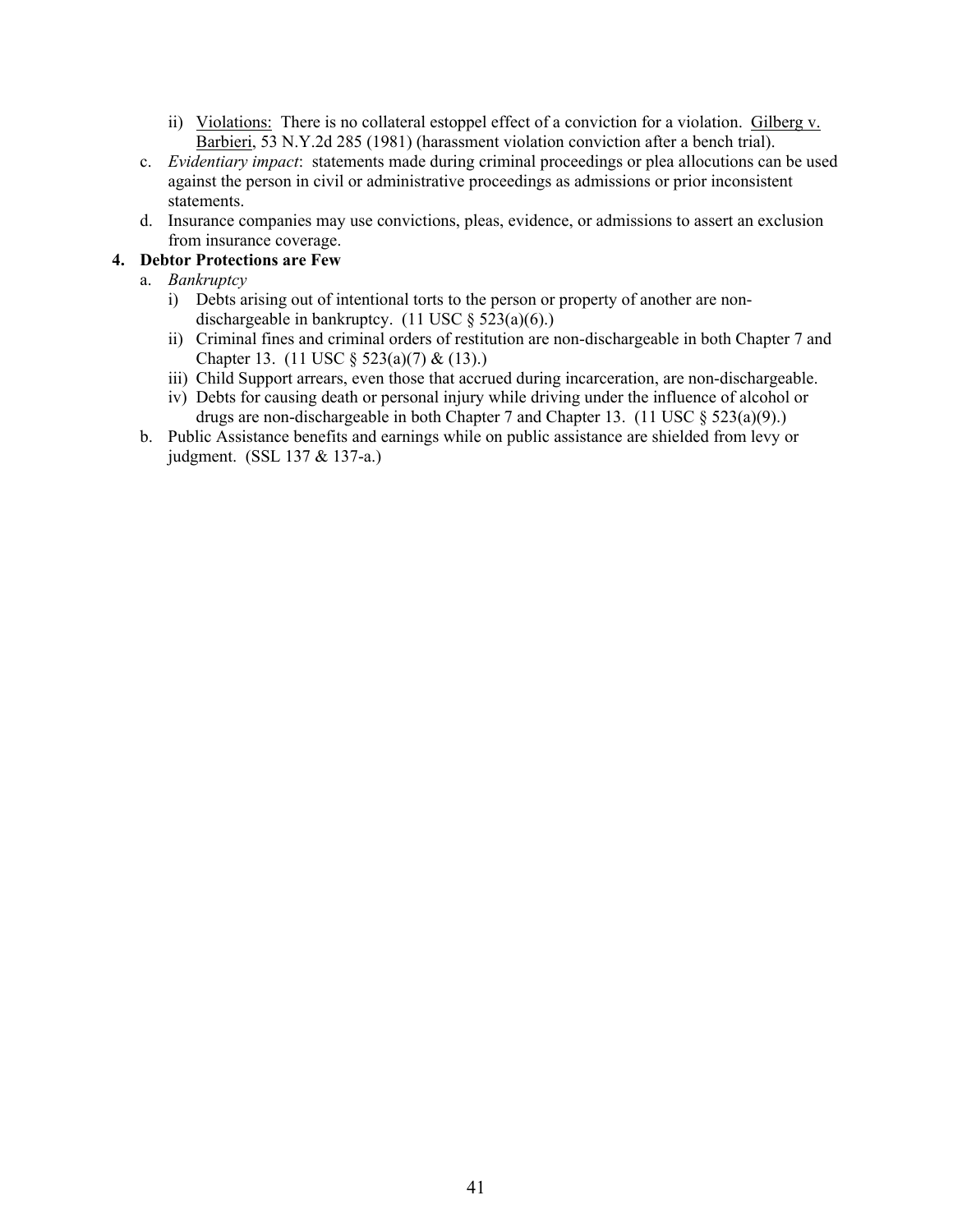# **CRIMINAL PROCEEDINGS RELATED TO POVERTY LAW**

#### 1. **Examples**

- a. Welfare Fraud (PL Art. 158)
- b. Public Housing, Section 8, or Unemployment Fraud
	- i) Usually charged as Larceny under PL Art. 155 or Offenses involving false written instruments under PL Art. 175.
- c. Trespass related to landlord-tenant disputes
	- i) You may find that the defendant was illegally evicted and was actually entitled to be on the property

## 2. *Practice Tips*

- a. These charges are based on complicated areas of the law. You should talk to a legal services lawyer and/or familiarize yourself with the underlying eligibility process.
	- i) To find a local legal services provider, use www.lawhelp.org/ny.
	- ii) The relevant agencies generate special forms with arcane codes that are hard to interpret.
	- iii) Also, the agencies frequently make mistakes calculating eligibility this is no different in criminal cases.
		- (1) The income and asset eligibility determinations will be crucial for felony or misdemeanor amounts.
		- (2) Ask a legal services lawyer to be your "expert."
- b. *Discovery*
	- i) An attorney can get court-ordered discovery from the relevant agencies;
	- ii) For some, including all PHA's, an attorney can use FOIA or FOIL with a client release.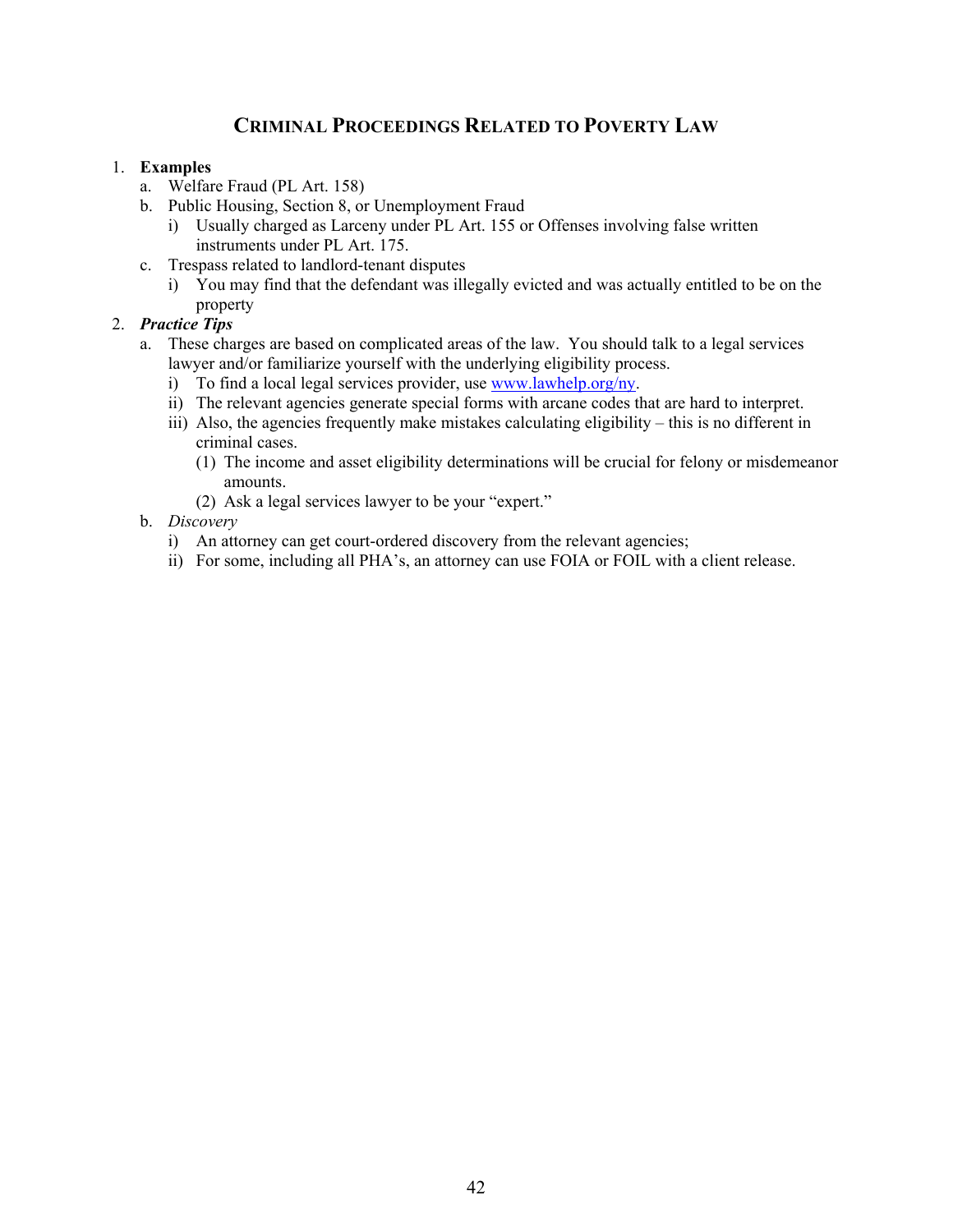# **The Consequences of Criminal Proceedings NEW YORK STATE RESOURCES**

# 1. reentry.net/ny

a. A free information clearinghouse for criminal justice practitioners, including courts and other government agencies, on the collateral consequences of criminal proceedings and reentry. It includes an online library of hundreds of resources selected by experts, directories of service providers, the latest news and events, and online communication tools. (www.reentry.net/ny)

# **2. Other Resources on collateral consequences**

- a. The Bronx Defenders, Civil Action Project (McGregor Smyth, Supervising Attorney): (718) 838-7878; mcgregors@bronxdefenders.org.
- b. The Legal Action Center: (212) 243-1313
	- i) The LAC is an advocacy organization committed to overcoming civil disabilities related to criminal convictions.

# **3. Legal Referral information:**

a. LawHelp (www.lawhelp.org) is an excellent resource. You can enter your zip code, city, or county (borough) and find legal services organizations based on practice areas. You can also find client and pro se materials under the Know Your Rights tab.

# **4. Poverty Law questions:**

- a. Outside of New York City, use www.lawhelp.org/ny to find your local legal services provider.
- b. In New York City, call Legal Services for New York's Legal Support Unit at (646) 442-3600.
	- i) They have experts on-call in each major area of poverty law: Housing, Government Benefits, HIV/AIDS, Family Law, and Social Security/SSI.
	- ii) They also offer extensive trainings and CLEs in these practice areas.

# **5. Immigration Consequences**

a. NYSDA Immigrant Defense Project website: www.immigrantdefenseproject.org. Includes updates, manuals, alerts, briefs, website links, and information on the national **Defending Immigrants Partnership**, a national effort to ensure that immigrants in criminal proceedings nationwide are properly counseled regarding the immigration consequences of choices that they must make when accused of a crime in criminal proceedings.

# **6. Federal Law**

- a. DOJ Report (2000): *Federal Statutes Imposing Collateral Consequences Upon Conviction* (http://www.usdoj.gov/pardon/collateral\_consequences.pdf)
- **7. Essential Publications** we recommend that EVERYONE obtain a copy of the following:
	- a. Legal Action Center (available at www.lac.org and www.hirenetwork.org)
		- i) *How to Get and Clean up Your New York State Rap Sheet*
		- ii) *Setting the Record Straight: What Defense Attorneys Need to Know About the Civil Consequences of Client Criminal Records*
		- iii) *Employment Discrimination and What To Do About It*
		- iv) *Occupational Licensing Survey*
	- b. NYSDA Immigrant Defense Project, *Representing Noncitizen Criminal Defendants in New York State* (Manuel Vargas).

# **8. Useful Websites**

# **a. Practice Resources**

- i) Reentry Net/NY: www.reentry.net/ny
- ii) Legal Action Center: www.lac.org, especially the 50-state survey at www.lac.org/roadblocks.html.
- iii) National H.I.R.E. Network: www.hirenetwork.org. (Includes extensive publications and listing of relevant agencies and legal services in each state.)
- iv) Community Legal Services: www.clsphila.org
- v) Pro Bono Net: www.probono.net (Practice Areas for NY in most relevant areas)

 $\mathcal{L}_\text{max} = \mathcal{L}_\text{max} = \mathcal{L}_\text{max} = \mathcal{L}_\text{max} = \mathcal{L}_\text{max} = \mathcal{L}_\text{max} = \mathcal{L}_\text{max} = \mathcal{L}_\text{max} = \mathcal{L}_\text{max} = \mathcal{L}_\text{max} = \mathcal{L}_\text{max} = \mathcal{L}_\text{max} = \mathcal{L}_\text{max} = \mathcal{L}_\text{max} = \mathcal{L}_\text{max} = \mathcal{L}_\text{max} = \mathcal{L}_\text{max} = \mathcal{L}_\text{max} = \mathcal{$ 

vi) Restoring Right to Vote: www.usdoj.gov/crt/restorevote/restorevote.htm (a state by state survey).

© *Copyright 2000-2008 by The Bronx Defenders Prepared by McGregor Smyth 860 Courtlandt Avenue Civil Action Project Director Bronx, NY 10451 (718) 838-7878 All rights reserved. mcgregors@bronxdefenders.org*